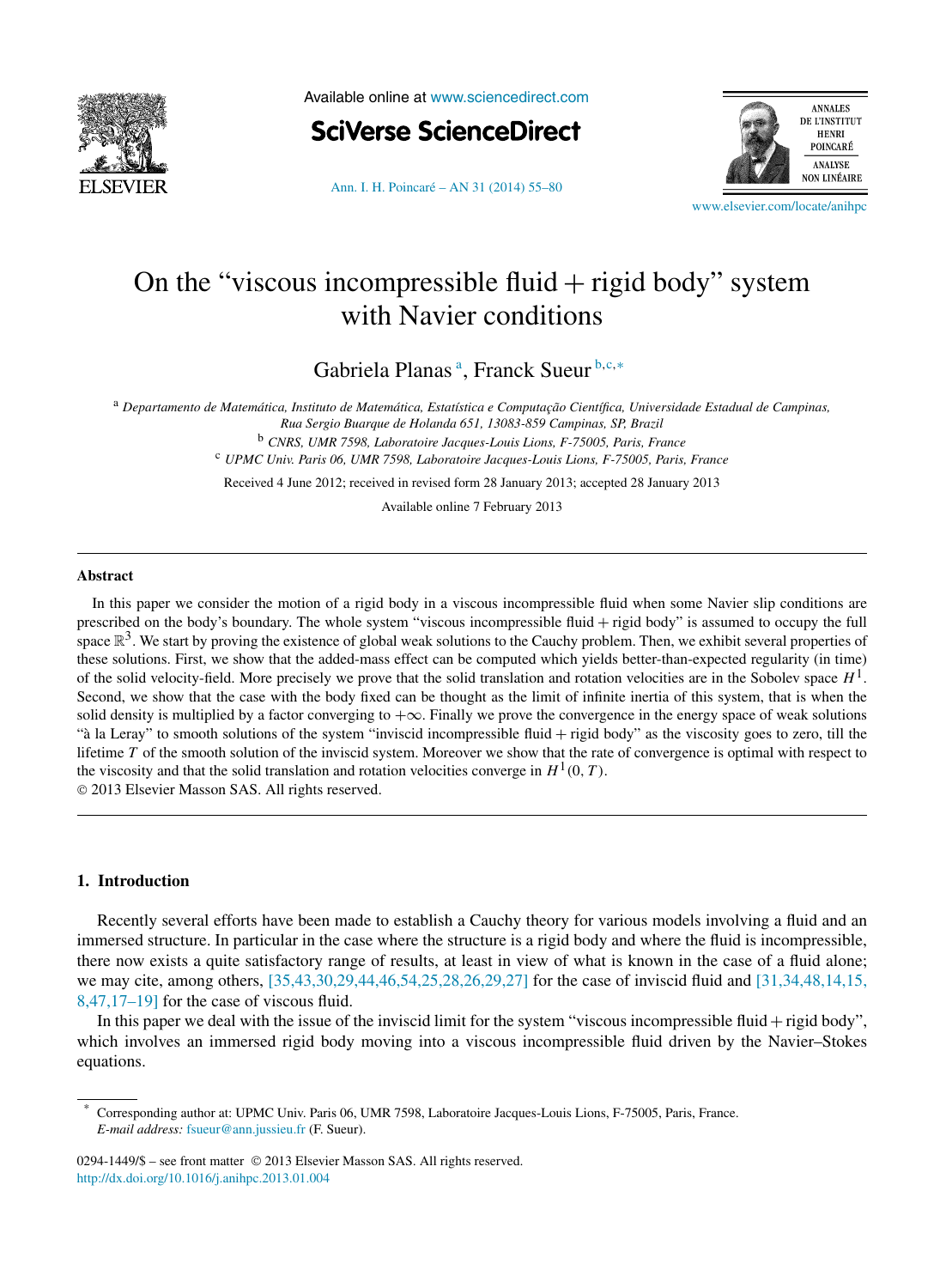Formally dropping the viscosity in the equations of the system yields the system "inviscid incompressible fluid  $+$ rigid body", which involves an immersed rigid body moving into an inviscid incompressible fluid driven by the Euler equations.

This paper aims at giving a justification of this formal procedure.

It is expected that the issue of justifying the inviscid limit is at least as difficult in the case of a moving body as in the case of a fixed body. Indeed the case of a fixed body can be seen as the limit case where the body's inertia becomes infinite, cf. Sections [3.5](#page-13-0) and [4.4.](#page-17-0)

This is quite a bad news since the inviscid limit is already quite intricate in the case of a fixed boundary, because of the boundary layers phenomenon. Moreover it is not clear a priori if it is possible to pass to the limit in the body's dynamics, with such singular variations in the neighborhood.

These boundary layers issues are particularly involved in the case where one prescribes the no-slip condition on a fixed fluid–solid interface. In particular, it is not known at the time of writing if there is convergence in the energy space. A longstanding approach in this domain is Prandtl's theory, but this theory fails to model flows with too small viscosity in general, see for instance [\[9,2,16,32,21,33\].](#page-23-0) However a necessary and sufficient condition for the convergence to the Euler equations in the energy space has been given by Kato in [\[38\];](#page-24-0) it states that the energy dissipation rate of the viscous flows in a boundary strip of width proportional to the viscosity vanishes. Even if little is known about whether or not this condition is verified for a general given flow, this result gives a nice insight of the scale for which the description of the flow is necessary to understand the inviscid limit.

In the paper [\[50\]](#page-24-0) the second author proved an extension of Kato's result in the case of the system "viscous incompressible fluid + rigid body" with the no-slip condition on the fluid–solid interface: the convergence to the system "inviscid incompressible fluid  $+$  rigid body" holds true in the energy space if and only if the energy dissipation rate of the viscous flows in a boundary's neighborhood of width proportional to the viscosity vanishes. As in the case of a fixed boundary it is not clear how to check this condition but this result seems to indicate that the issue of the inviscid limit in the case of a moving body is maybe not much harder than the one in the case of a fixed body.

In this paper we will prescribe some Navier conditions on the fluid–solid interface, which encode that the fluid slips with some friction on this boundary. In the case of a fixed boundary it is by now well understood that the issue of the inviscid limit is simplified compared to the no-slip conditions, at least when the friction coefficient is not too big; in particular the convergence holds true in the energy space (cf. for instance  $[1,3,7,36,37,39,45]$ ). We prove here a similar result in the case of a moving body.

In fact we even prove a better convergence of the body's dynamics (with respect to the fluid's dynamics), i.e. a convergence in the Sobolev space  $H<sup>1</sup>$ . This surprising result uses a well-known phenomenon in the theory of the systems involving an incompressible flow and a structure, namely the added-mass phenomenon, for which we refer for instance to [\[6,20\],](#page-23-0) and which can be computed in the present case of the Navier conditions.

Let us say here for sake of clarity that we will consider the case of a physical space of three dimensions and we will assume that the system occupies the whole of  $\mathbb{R}^3$  to avoid the extra difficulties which would be implied by an exterior boundary.

After finishing this paper we became aware of the work [\[22\]](#page-24-0) by Gérard-Varet and Hillairet, which established the existence of weak solutions to the "viscous incompressible fluid  $+$  rigid body" system with Navier slip conditions in the case where the whole system occupies a bounded domain of  $\mathbb{R}^3$ , rather than the full space  $\mathbb{R}^3$ , up to collision. It would be therefore interesting to look for some extensions of the properties exhibited here in such a case.

The paper is organized as follows.

- In Section [2](#page-2-0) we introduce the system "viscous incompressible fluid  $+$  rigid body" with Navier conditions.
- In Section [3](#page-3-0) we establish the existence of an appropriate notion of weak solutions "à la Leray" of this system, after a change of variables. We will also establish a regularity property of the body's dynamics and we will discuss the infinite inertia limit for this system.
- In Section [4](#page-15-0) we recall a result of [\[50\]](#page-24-0) which establishes the existence of smooth local-in-time solutions of the inviscid system and we also discuss the infinite inertia limit.
- In Section [5](#page-19-0) we state the main result of this paper about the convergence of the system "viscous incompressible fluid + rigid body" to the system "inviscid incompressible fluid + rigid body" as the viscosity goes to zero.
- Finally we give the proof of this result in Section [6.](#page-20-0)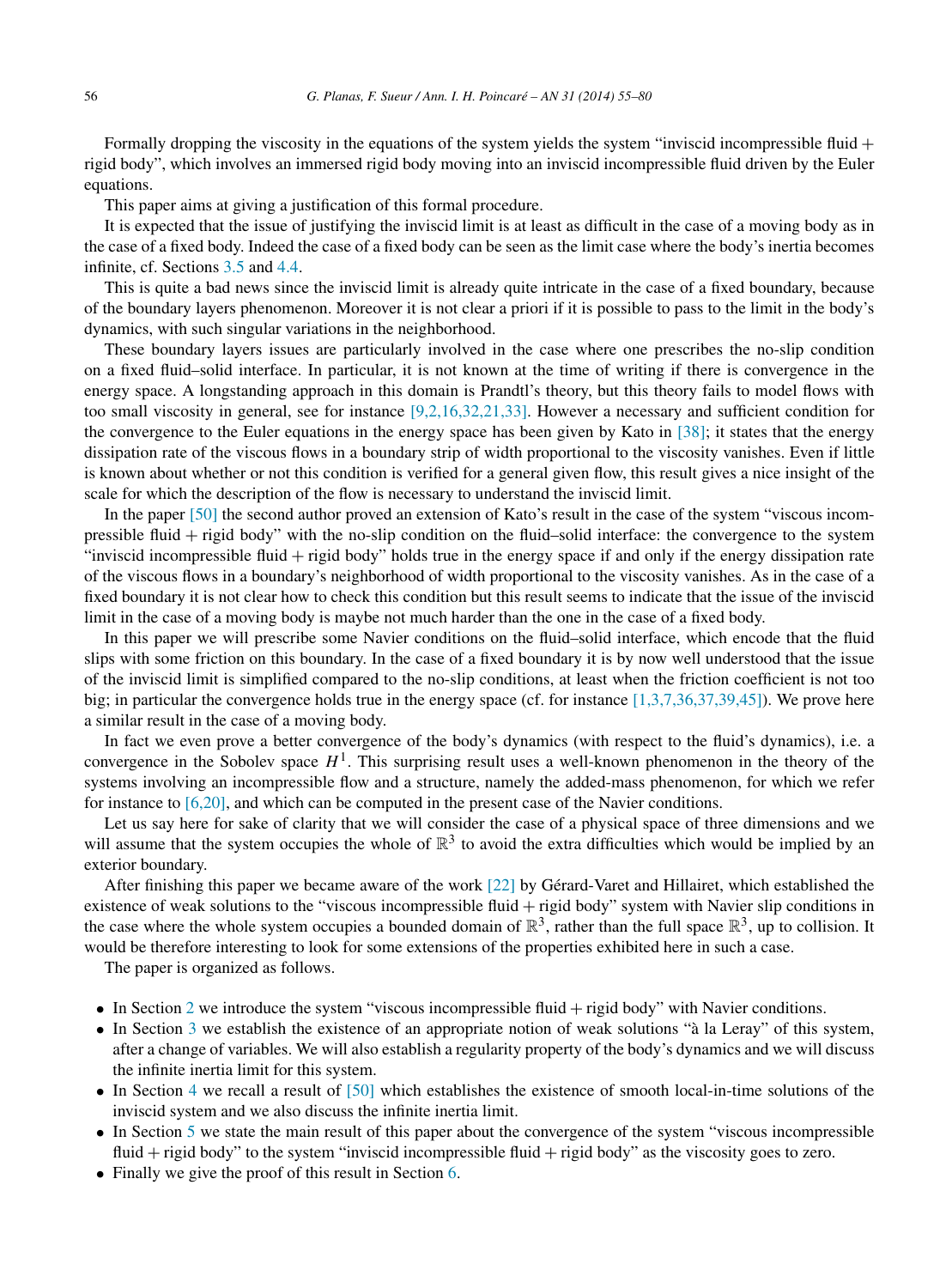#### <span id="page-2-0"></span>**2. The system "viscous incompressible fluid + rigid body" with Navier conditions**

We consider a rigid body initially occupying a closed, bounded, connected and simply connected subset  $S_0 \subset \mathbb{R}^3$ with smooth boundary. It rigidly moves so that at time  $t$  it occupies an isometric domain denoted by  $S(t)$ . More precisely if we denote by  $h(t)$  the position of the center of mass of the body at time  $t$ , then there exists a rotation matrix  $Q(t) \in SO(3)$ , such that the position  $\eta(t, x) \in S(t)$  at the time *t* of the point fixed to the body with an initial position *x* is

$$
\eta(t, x) := h(t) + Q(t)(x - h(0)).
$$

Of course this yields that  $O(0) = Id_3$ .

Moreover since  $Q^T Q'(t)$  is skew symmetric there exists only one  $r(t)$  in  $\mathbb{R}^3$  such that for any  $x \in \mathbb{R}^3$ ,

$$
Q^T Q'(t)x = r(t) \wedge x.
$$

Accordingly, the solid velocity is given by

$$
U_{\mathcal{S}}(t,x) := h'(t) + R(t) \wedge (x - h(t)) \quad \text{with } R(t) := Q(t)r(t).
$$

Given a positive function  $\rho_{S_0}$ , say in  $L^\infty(S_0; \mathbb{R})$ , describing the density in the solid initially: the solid mass  $m > 0$ , the initial position  $h_0$  of the center of mass, and the initial value of the inertial matrix  $\mathcal{J}_0$  can be computed by it first moments:

$$
m := \int_{S_0} \rho_{S_0}(x) dx > 0,
$$
\n(1)

$$
mh_0 := \int\limits_{S_0} x \rho_{S_0}(x) dx,
$$
\n(2)

$$
\mathcal{J}_0 := \int_{\mathcal{S}_0} \rho_{\mathcal{S}_0}(x) \left( |x - h_0|^2 \, \text{Id}_3 - (x - h_0) \otimes (x - h_0) \right) dx. \tag{3}
$$

At time  $t > 0$ , the density in the solid is given, for  $x \in S(t)$ , by

$$
\rho_{\mathcal{S}}(t,x) := \rho_{\mathcal{S}_0}\big(\eta(t,x)^{-1}(x)\big),\,
$$

where  $\eta(t, x)^{-1}$  denotes the inverse at time *t* of the diffeomorphism  $x \mapsto \eta(t, x)$ ; so that, of course, the mass is preserved:

$$
m = \int\limits_{\mathcal{S}(t)} \rho_{\mathcal{S}}(t,x) \, dx.
$$

Moreover, the position of the center of mass  $h(t)$  and the inertial matrix  $\mathcal{J}(t)$  are given by

$$
mh(t) := \int_{S(t)} x \rho_S(t, x) dx,
$$
  
\n
$$
\mathcal{J}(t) := \int_{S(t)} \rho_S(t, x) (|x - h(t)|^2 \operatorname{Id}_3 - (x - h(t)) \otimes (x - h(t))) dx,
$$

so that  $\mathcal{J}(t)$  is symmetric positive definite and satisfies Sylvester's law:

$$
\mathcal{J}(t) = Q(t)\mathcal{J}_0 Q^T(t).
$$

Let us assume that in the rest of the space, that is, in the open set  $\mathcal{F}(t) := \mathbb{R}^3 \setminus \mathcal{S}(t)$ , there evolves a viscous incompressible fluid. We denote correspondingly  $\mathcal{F}_0 := \mathbb{R}^3 \setminus \mathcal{S}_0$  the initial fluid domain.

The complete system driving the dynamics reads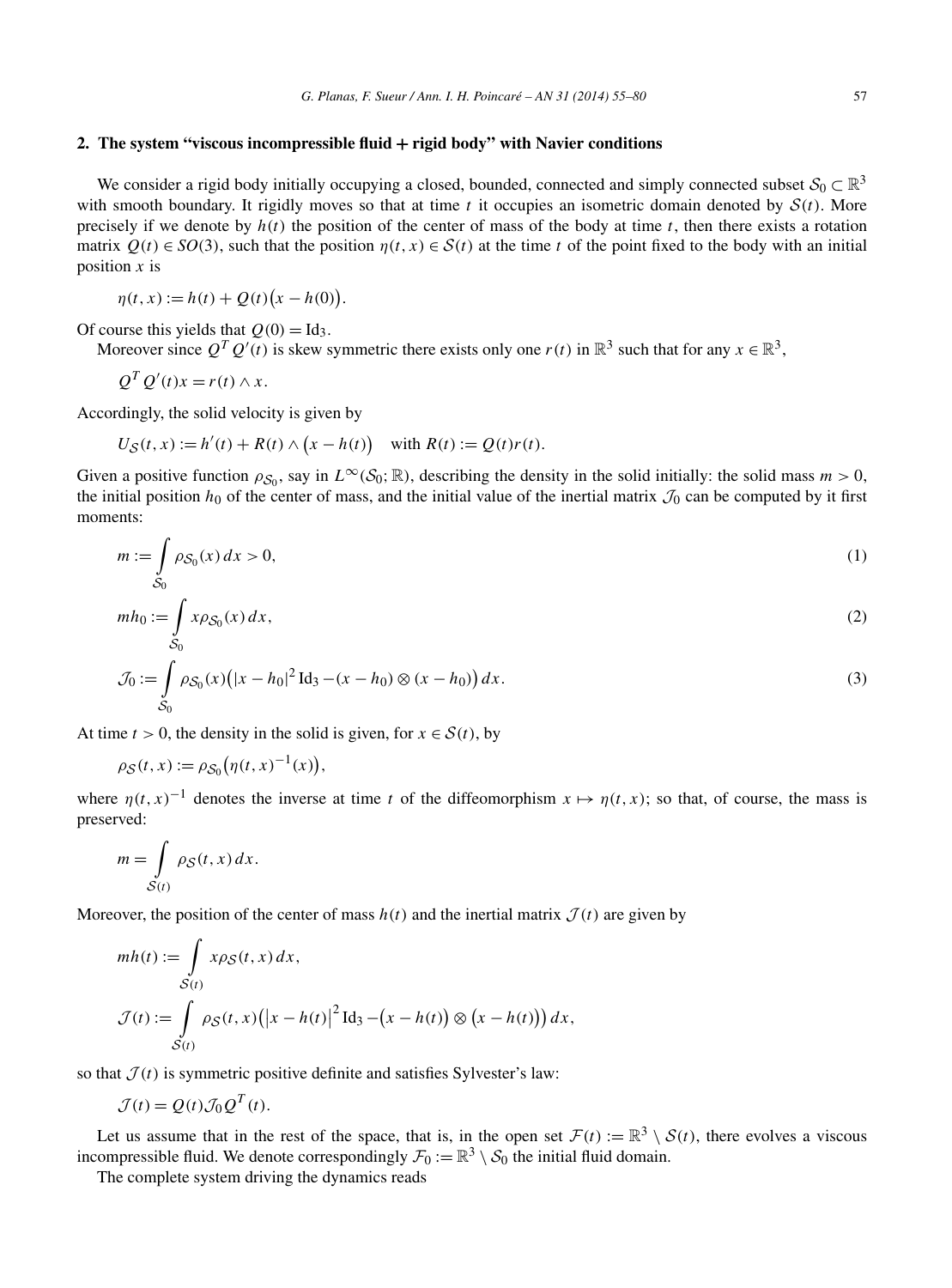$$
\frac{\partial U}{\partial t} + (U \cdot \nabla)U + \nabla P = v\Delta U \quad \text{for } x \in \mathcal{F}(t),\tag{4}
$$

$$
\operatorname{div} U = 0 \quad \text{for } x \in \mathcal{F}(t),\tag{5}
$$

$$
U \cdot n = U_{\mathcal{S}} \cdot n \quad \text{for } x \in \partial \mathcal{S}(t),\tag{6}
$$

$$
(D(U)n) \wedge n = -\alpha(U - U_{\mathcal{S}}) \wedge n \quad \text{for } x \in \partial \mathcal{S}(t), \tag{7}
$$

$$
mh''(t) = -\int\limits_{\partial S(t)} \Sigma n \, ds,\tag{8}
$$

$$
(\mathcal{J}R)'(t) = -\int_{\mathbb{R}^2} (x - h(t)) \wedge \Sigma n \, ds,\tag{9}
$$

$$
U|_{t=0} = U_0,\tag{10}
$$

$$
h(0) = 0, \qquad h'(0) = \ell_0, \qquad R(0) = r_0. \tag{11}
$$

Here *U* and *P* denote the fluid velocity and pressure, which are defined on  $\mathcal{F}(t)$  for each *t*, and  $\nu > 0$  is the fluid viscosity. The fluid is supposed to be homogeneous of density 1, to simplify the notations and without any loss of generality. The Cauchy stress tensor is defined by

$$
\Sigma := -P \operatorname{Id}_3 + 2\nu D(U),
$$

where  $D(U)$  is the deformation tensor

$$
D(U) := \left[\frac{1}{2}(\partial_j U_i + \partial_i U_j)\right]_{1 \leq i,j \leq 3}
$$

Above *n* denotes the unit outward normal on the boundary of the fluid domain, *ds* denotes the integration element on this boundary and  $\alpha \geqslant 0$  is a material constant (the friction coefficient). Let us precise that we choose here to consider the case where  $\alpha$  is constant but it will be possible to consider the more general case where  $\alpha$  depends smoothly on *t*, *x* as well with only a few modifications.

Observe that, without loss of generality, we have assumed that  $h(0) = 0$  which means that the body is centered at the origin at the initial time  $t = 0$ .

In the sequel the integrals over open subsets of  $\mathbb{R}^3$  will always be taken with respect to the Lebesgue measure dx and the integrals over hypersurfaces of  $\mathbb{R}^3$  will always be taken with respect to the surface measure.

Eqs. (4)–(5) are the incompressible Navier–Stokes equations.

*.*

Eqs. (8) and (9) are the Newton's balance laws for linear and angular momenta: the fluid acts on the body through pressure forces.

Eqs. (6)–(7) are referred to as the Navier conditions and encode that the body's boundary is impermeable and that the fluid slips with some friction on this boundary.

This condition was introduced phenomenologically by Navier in 1823, cf. [\[42\].](#page-24-0) Let us mention some recent results about the derivation of such a condition, on the one hand from kinetic models (derivation from the Boltzmann equation with accommodation boundary conditions) see [\[10,40,1\],](#page-23-0) and on the other hand from homogenization of rough boundaries [\[13,23\].](#page-24-0)

### **3. Weak solutions "à la Leray"**

In this section we start by use the change of variables introduced by Serre in [\[48\]](#page-24-0) in order to fix the fluid domain. It is fair to point out that this change of variable is here particularly simple as there is no exterior boundary. Then we establish the existence of an appropriate notion of weak solutions "à la Leray" of this system. We will observe that the solid velocity benefits from extra regularity with respect to what is expected from the energy estimate. We will also discuss the infinite inertia limit.

<span id="page-3-0"></span>*∂U*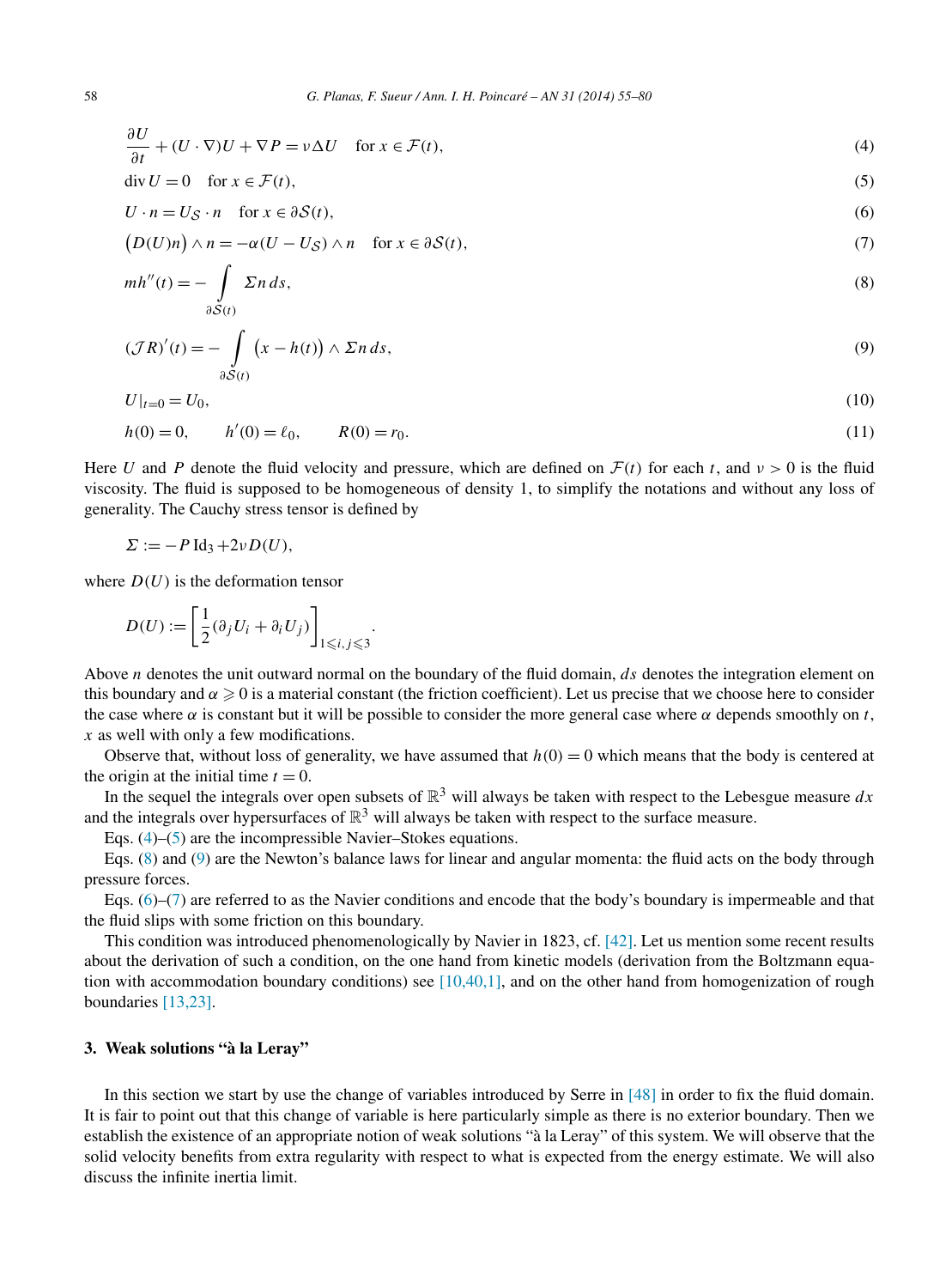#### <span id="page-4-0"></span>*3.1. A change of variables*

In order to write the equations of the fluid in a fixed domain, we are going to use the following changes of variables:

$$
\ell(t) := Q(t)^T h'(t), \qquad u(t, x) := Q(t)^T U(t, Q(t)x + h(t)), \qquad p(t, x) := P(t, Q(t)x + h(t)),
$$

and we introduce

$$
\sigma := -p \operatorname{Id}_3 + 2\nu D(u), \quad \text{where } D(u) := \left[\frac{1}{2}(\partial_j u_i + \partial_i u_j)\right]_{1 \leqslant i,j \leqslant 3}
$$

Therefore the system  $(4)$ – $(11)$  now reads

$$
\frac{\partial u}{\partial t} + (u - u_S) \cdot \nabla u + r \wedge u + \nabla p = v \Delta u \quad \text{for } x \in \mathcal{F}_0,
$$
\n(12)

*.*

$$
\operatorname{div} u = 0 \quad \text{for } x \in \mathcal{F}_0,\tag{13}
$$

$$
u \cdot n = u_{\mathcal{S}} \cdot n \quad \text{for } x \in \partial \mathcal{S}_0,\tag{14}
$$

$$
(D(u)n) \wedge n = -\alpha(u - u_{\mathcal{S}}) \wedge n \quad \text{for } x \in \partial S_0,
$$
\n(15)

$$
m\ell' = -\int_{\partial S_0} \sigma n \, ds + m\ell \wedge r,\tag{16}
$$

$$
\mathcal{J}_0 r' = -\int_{\partial S_0} x \wedge \sigma n \, ds + (\mathcal{J}_0 r) \wedge r,\tag{17}
$$

$$
u|_{t=0} = u_0,\tag{18}
$$

$$
h(0) = 0, \qquad h'(0) = \ell_0, \qquad r(0) = r_0,\tag{19}
$$

with

$$
u_{\mathcal{S}}(t,x) := \ell(t) + r(t) \wedge x. \tag{20}
$$

#### *3.2. A weak formulation*

With the purpose of writing a weak formulation of the system  $(12)$ – $(19)$  we introduce the following space

$$
\mathcal{H} := \left\{ \phi \in L^2(\mathbb{R}^3) \mid \text{div}\,\phi = 0 \text{ in } \mathbb{R}^3 \text{ and } D(\phi) = 0 \text{ in } \mathcal{S}_0 \right\}.
$$

According to Lemma 1.1 in [51, [p. 18\],](#page-24-0) for all  $\phi \in \mathcal{H}$ , there exist  $\ell_{\phi} \in \mathbb{R}^{3}$  and  $r_{\phi} \in \mathbb{R}^{3}$  such that for any  $x \in \mathcal{S}_{0}$ ,  $\phi(x) = \ell_{\phi} + r_{\phi} \wedge x$ . Therefore we extend the initial data *u*<sub>0</sub> by setting *u*<sub>0</sub> :=  $\ell_0 + r_0 \wedge x$  for  $x \in S_0$ .

Conversely, when  $\phi \in \mathcal{H}$ , we denote  $\phi_S$  its restriction to  $\mathcal{S}_0$ .

Let us give here a result which will be useful in the sequel.

**Lemma 1.** *For any*  $u, v \in \mathcal{H}$  *with*  $u|_{\mathcal{F}_0} \in H^2$  *and*  $v|_{\mathcal{F}_0} \in H^1$ *,* 

$$
\int_{\mathcal{F}_0} \Delta u \cdot v = -2 \int_{\mathcal{F}_0} D(u) : D(v) + 2\ell_v \cdot \int_{\partial \mathcal{S}_0} D(u) n \, ds + 2r_v \cdot \int_{\partial \mathcal{S}_0} x \wedge D(u) n \, ds \n+ 2 \int_{\partial \mathcal{S}_0} ((D(u)n) \wedge n) \cdot ((v - v_{\mathcal{S}}) \wedge n).
$$

**Proof.** We have

$$
\int_{\mathcal{F}_0} \Delta u \cdot v = 2 \int_{\partial \mathcal{S}_0} (D(u)v) \cdot n - 2 \int_{\mathcal{F}_0} D(u) : D(v) = 2 \int_{\partial \mathcal{S}_0} (D(u)n) \cdot v - 2 \int_{\mathcal{F}_0} D(u) : D(v),
$$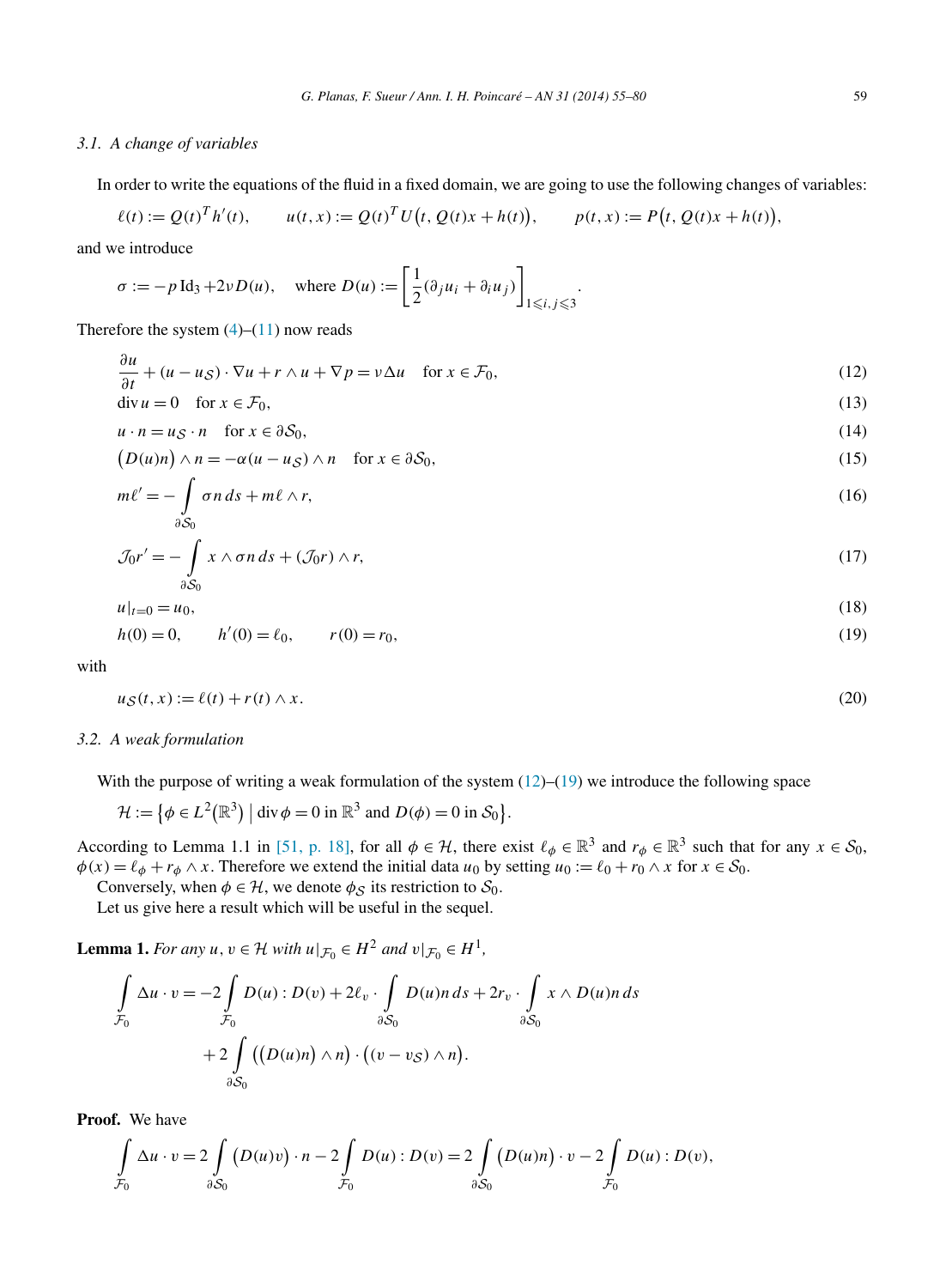<span id="page-5-0"></span>since  $D(u)$  is symmetric. Moreover

$$
\int_{\partial S_0} (D(u)n) \cdot v = \int_{\partial S_0} ((D(u)n) \cdot n)(v \cdot n) + \int_{\partial S_0} ((D(u)n) \wedge n) \cdot (v \wedge n).
$$

But

$$
\int_{\partial S_0} ((D(u)n) \cdot n)(v \cdot n) = \int_{\partial S_0} ((D(u)n) \cdot n)(v_S \cdot n)
$$
\n
$$
= \int_{\partial S_0} (((D(u)n) \cdot n)n) \cdot v_S
$$
\n
$$
= \int_{\partial S_0} (D(u)n - (D(u)n)_{tan}) \cdot v_S
$$
\n
$$
= \ell_v \cdot \int_{\partial S_0} D(u)n ds + r_v \cdot \int_{\partial S_0} x \wedge D(u)n ds - \int_{\partial S_0} (D(u)n)_{tan} \cdot v_S
$$
\n
$$
= \ell_v \cdot \int_{\partial S_0} D(u)n ds + r_v \cdot \int_{\partial S_0} x \wedge D(u)n ds - \int_{\partial S_0} (D(u)n \wedge n) \cdot (v_S \wedge n).
$$

Above we use the index "tan" to denote the tangential part of a vector field defined on  $\partial S_0$ . Gathering the previous identities yields the result.  $\Box$ 

Now we endow the space  $L^2(\mathbb{R}^3)$  with the following inner product, which is equivalent to the usual one,

$$
(\phi, \psi)_{\mathcal{H}} := \int\limits_{\mathcal{F}_0} \phi \cdot \psi \, dx + \int\limits_{\mathcal{S}_0} \rho_{S_0} \phi \cdot \psi \, dx.
$$

When  $\phi$ ,  $\psi$  are in  $\mathcal{H}$  we obtain:

$$
(\phi, \psi)_{\mathcal{H}} = \int\limits_{\mathcal{F}_0} \phi \cdot \psi \, dx + m\ell_{\phi} \cdot \ell_{\psi} + \mathcal{J}_0 r_{\phi} \cdot r_{\psi},\tag{21}
$$

by using [\(1\)](#page-2-0)–[\(2\)](#page-2-0)–[\(3\)](#page-2-0). The spaces  $L^2(\mathbb{R}^3)$  and H are clearly Hilbert spaces for the scalar product  $(\cdot, \cdot)_{\mathcal{H}}$ .

**Proposition 1.** *A smooth solution u* <u>of</u> [\(12\)](#page-4-0)–[\(19\)](#page-4-0) *satisfies the following*: *for any*  $v \in C^{\infty}([0, T]; \mathcal{H})$  *such that its restriction*  $v|_{\overline{\mathcal{F}_0}}$  *is in*  $C^{\infty}([0, T]; C_c^{\infty}(\overline{\mathcal{F}_0}))$ *, for all*  $t \in [0, T]$ *,* 

$$
(u, v)_{\mathcal{H}}(t) - (u_0, v|_{t=0})_{\mathcal{H}} = \int_{0}^{t} [(u, \partial_t v)_{\mathcal{H}} + 2va(u, v) + b(u, u, v)],
$$
\n(22)

*where*

$$
a(u, v) := -\alpha \int_{\partial S_0} (u - u_S) \cdot (v - v_S) - \int_{\mathcal{F}_0} D(u) : D(v),
$$
  

$$
b(u, v, w) := m \det(r_u, \ell_v, \ell_w) + \det(\mathcal{J}_0 r_u, r_v, r_w) + \int_{\mathcal{F}_0} \left( \left[ (u - u_S) \cdot \nabla w \right] \cdot v - \det(r_u, v, w) \right).
$$

*Moreover this solution u satisfies the following energy equality: for almost any*  $t \in [0, T]$ *,* 

$$
\frac{1}{2} ||u(t, \cdot)||_{\mathcal{H}}^{2} + 2\nu \int_{(0, t) \times \mathcal{F}_{0}} |D(u)|^{2} + 2\alpha\nu \int_{0}^{t} \int_{\partial S_{0}} |u - u_{S}|^{2} = \frac{1}{2} ||u_{0}||_{\mathcal{H}}^{2}.
$$
\n(23)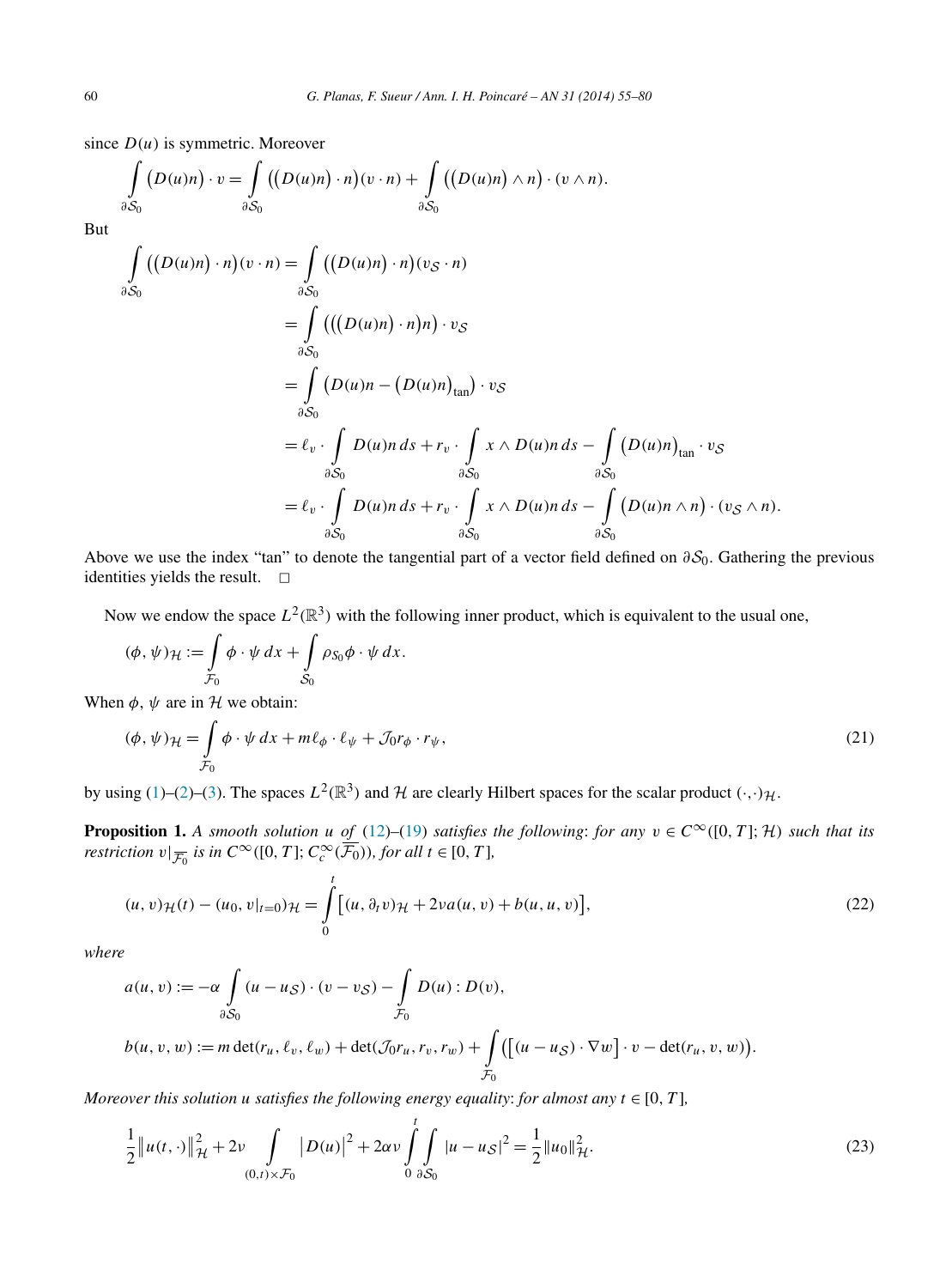In the sequel we will consider several asymptotics with respect to the parameters  $\alpha$ ,  $\nu$ ,  $m$  and  $\mathcal{J}_0$ . Let us therefore stress here that the forms *a* and *b* above depend respectively on  $\alpha$ ,  $S_0$  and on *m*,  $\mathcal{J}_0$ ,  $S_0$ .

**Proof of Proposition 1.** Let *u* be a smooth solution of [\(12\)](#page-4-0)–[\(19\)](#page-4-0) on [0*, T*] and  $v \in C^{\infty}([0, T]; \mathcal{H})$  such that  $v|_{\overline{\mathcal{F}}_0} \in C^{\infty}([0, T]; C_c^{\infty}(\overline{\mathcal{F}_0}))$ . We first observe that the result of Proposition [1](#page-5-0) will follow, by an integration by parts in time, from the following claim: for any  $t \in [0, T]$ ,

$$
(\partial_t u, v)_{\mathcal{H}} = 2\nu a(u, v) + b(u, u, v). \tag{24}
$$

To prove the claim, we multiply Eq. [\(12\)](#page-4-0) by *v* and integrate over  $\mathcal{F}_0$ :

$$
\int_{\mathcal{F}_0} \frac{\partial u}{\partial t} \cdot v + \int_{\mathcal{F}_0} \left[ \left( (u - u_S) \cdot \nabla \right) u \right] \cdot v + \int_{\mathcal{F}_0} \left( r(t) \wedge u \right) \cdot v + \int_{\mathcal{F}_0} \nabla p \cdot v = \int_{\mathcal{F}_0} v \Delta u \cdot v.
$$

We then use some integrations by parts, taking into account  $(13)$  and  $(14)$ , to get

$$
\int_{\mathcal{F}_0} \left[ \left( (u - u_S) \cdot \nabla \right) u \right] \cdot v = - \int_{\mathcal{F}_0} u \cdot \left( (u - u_S) \cdot \nabla v \right),
$$
\n
$$
\int_{\mathcal{F}_0} \left( r(t) \wedge u \right) \cdot v = \int_{\mathcal{F}_0} \det(r, u, v),
$$
\n
$$
\int_{\mathcal{F}_0} \nabla p \cdot v = \int_{\partial \mathcal{S}_0} p n \cdot v.
$$

Next, we observe that

$$
\int_{\partial S_0} pn \cdot v = \ell_v \cdot \int_{\partial S_0} pn ds + r_v \cdot \int_{\partial S_0} x \wedge pn ds.
$$

Therefore, using Lemma [1,](#page-4-0) the Navier conditions and  $(16)$ – $(17)$ , we obtain

$$
\int_{\partial S_0} pn \cdot v - \int_{\mathcal{F}_0} v \Delta u \cdot v = -\ell_v \cdot \int_{\partial S_0} \sigma n \, ds - r_v \cdot \int_{\partial S_0} x \wedge \sigma n \, ds
$$
  
+ 2\alpha v \int\_{\partial S\_0} (u - u\_S) \cdot (v - v\_S) + 2v \int\_{\mathcal{F}\_0} D(u) : D(v)  
= m\ell\_v \cdot \ell' + \mathcal{J}\_0 r\_v \cdot r' - \det(m\ell, r, \ell\_v) - \det(\mathcal{J}\_0 r, r, r\_v)  
+ 2\alpha v \int\_{\partial S\_0} (u - u\_S) \cdot (v - v\_S) + 2v \int\_{\mathcal{F}\_0} D(u) : D(v).

Gathering all these equalities yields (24). Finally the energy equality [\(23\)](#page-5-0) follows from [\(22\)](#page-5-0) by specifying the test function as  $v = u$ .  $\Box$ 

Let us recall that according to Korn's inequality, see for instance  $[41,$  Theorem 10.2], the energy equality [\(23\)](#page-5-0) yields that *u* ∈  $L^2$ (0*, T*;  $\mathcal{V}$ ), where  $\mathcal{V}$  is given by

$$
\underline{\mathcal{V}} := \left\{ \phi \in \mathcal{H} \left| \int\limits_{\mathcal{F}_0} \left| \nabla \phi(y) \right|^2 dy < +\infty \right\} \quad \text{with norm } \|\phi\|_{\underline{\mathcal{V}}} := \|\phi\|_{\mathcal{H}} + \|\nabla \phi\|_{L^2(\mathcal{F}_0, dy)}.
$$

We introduce now the concept of weak solutions "à la Leray".

#### **Definition 1.** We say that

 $u \in C_w([0, T]; \mathcal{H}) \cap L^2(0, T; \underline{V})$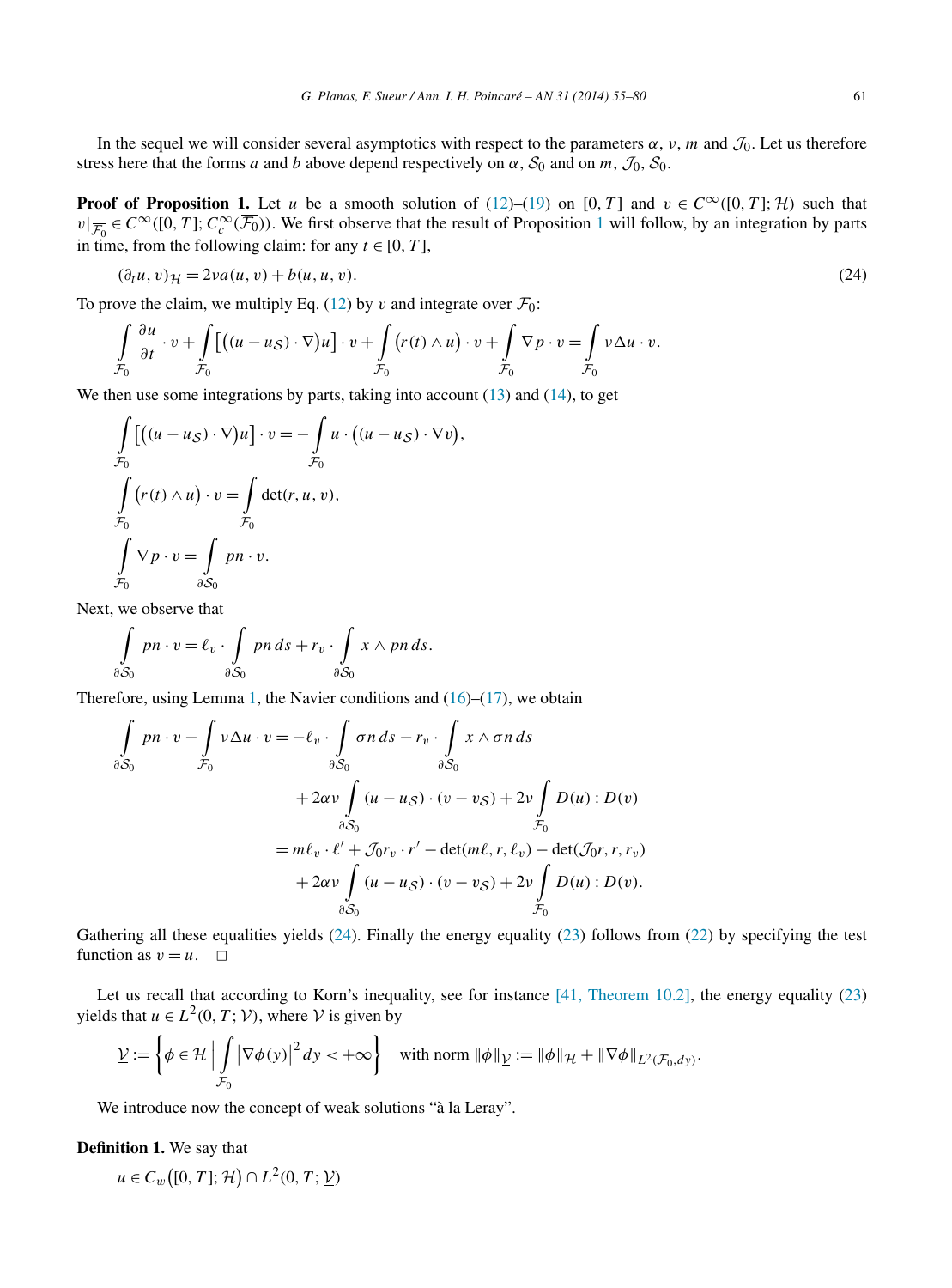<span id="page-7-0"></span>is a weak solution of the system [\(12\)](#page-4-0)–[\(19\)](#page-4-0) if for all  $v \in C^{\infty}([0, T]; \mathcal{H})$  such that  $v|_{\overline{\mathcal{F}_0}} \in C^{\infty}([0, T]; C_c^{\infty}(\overline{\mathcal{F}_0}))$  and for all  $t \in [0, T]$ ,  $(22)$  holds true.

Let us remark that a standard density argument allows us to take less smooth test vector fields  $v$  in the above weak formulation. More precisely, to enlarge the space of the test functions, we introduce the space

$$
\mathcal{V} := \left\{ \phi \in \mathcal{H} \, \Big| \, \int\limits_{\mathcal{F}_0} \big| \nabla \phi(y) \big|^2 \big( 1 + |y|^2 \big) \, dy < +\infty \right\},\
$$

endowed with the norm

$$
\|\phi\|_{\mathcal{V}} := \|\phi\|_{\mathcal{H}} + \|\nabla\phi\|_{L^2(\mathcal{F}_0, (1+|y|^2)^{\frac{1}{2}}dy)}.
$$

It is worth to notice from now on that *b* is a trilinear continuous form on  $\underline{V} \times \underline{V} \times \overline{V}$ : there exists a constant  $C > 0$ such that for any  $(u, v, w) \in \underline{\mathcal{V}} \times \underline{\mathcal{V}} \times \mathcal{V}$ ,

$$
|b(u, v, w)| \leq C ||u||_{\underline{V}} ||v||_{\underline{V}} ||w||_{V}.
$$
\n(25)

This follows easily from Hölder's inequality and the following interpolation inequality

$$
||v||_{L^{4}(\mathcal{F}_{0})} \leqslant \sqrt{2}||v||_{L^{2}(\mathcal{F}_{0})}^{\frac{1}{4}}||\nabla v||_{L^{2}(\mathcal{F}_{0})}^{\frac{3}{4}}.
$$
\n
$$
(26)
$$

Observe in particular that the weight in the definition of  $V$  allows to handle the rotation part of  $u<sub>S</sub>$ .

Moreover the trilinear form *b* satisfies the following crucial property

$$
(u, v) \in \underline{\mathcal{V}} \times \mathcal{V} \quad \text{implies} \quad b(u, v, v) = 0. \tag{27}
$$

On the other hand, for any  $u$ ,  $v$  in  $V$ ,

$$
|a(u,v)| \leqslant C \|u\|_{\underline{V}} \|v\|_{\underline{V}}.
$$
\n<sup>(28)</sup>

In fact, to deal with the boundary integral, we introduce a smooth cut-off function  $\chi$  defined on  $\overline{\mathcal{F}_0}$  such that  $\chi = 1$  in *Γ<sub>c</sub>* and  $\chi = 0$  in  $\mathcal{F}_0 \setminus \mathcal{F}_{2c}$ , where

$$
\Gamma_c := \{ x \in \mathcal{F}_0 \mid d(x) < c \} \quad \text{with } d(x) := \text{dist}(x, \partial \mathcal{S}_0).
$$

Let us denote

$$
\psi_{\mathcal{S}}^u(t,x) := \frac{1}{2} \big( \ell_u(t) \wedge x - r_u(t) |x|^2 \big) \quad \text{and} \quad \tilde{u}_{\mathcal{S}} := \text{curl} \big( \chi \psi_{\mathcal{S}}^u \big),
$$

and let us define similarly  $\tilde{v}_\mathcal{S}$ .

Thus,  $\tilde{u}_S$  and  $\tilde{v}_S$  are equal respectively, to  $u_S$  and  $v_S$  near  $\partial S_0$ , vanish away  $S_0$ , and are divergence free. Moreover,  $\|\tilde{u}_{\mathcal{S}}\|_{H^1(\mathcal{F}_0)} \leq C(\|\ell_u\| + \|r_u\|)$ , and a similar estimate holds for  $\tilde{v}_{\mathcal{S}}$ . Then, we apply the Hölder inequality and the trace theorem, to arrive at

$$
\left| \int_{\partial S_0} (u - u_S) \cdot (v - v_S) \right| = \left| \int_{\partial S_0} (u - \tilde{u}_S) \cdot (v - \tilde{v}_S) \right|
$$
  
\$\leq C ||u - \tilde{u}\_S||\_{H^1(\mathcal{F}\_0)} ||v - \tilde{v}\_S||\_{H^1(\mathcal{F}\_0)}  
\$\leq C (||u||\_{H^1(\mathcal{F}\_0)} + ||\ell\_u|| + ||r\_u||) (||v||\_{H^1(\mathcal{F}\_0)} + ||\ell\_v|| + ||r\_v||),

so that, (28) follows.

These previous arguments allow us to take less smooth test vector fields *v* in the weak formulation [\(22\)](#page-5-0), for instance, belonging to  $H^1(0, T; \mathcal{H}) \cap L^4(0, T; \mathcal{V})$ .

Finally let us mention that to a weak solution we may associate a pressure such that the equations are satisfied in the distribution sense, and prove that a regular weak solution is a solution in the classical sense; following for instance [\[48, Section III\]](#page-24-0) and [\[52\]](#page-24-0) with a few straightforward adaptations.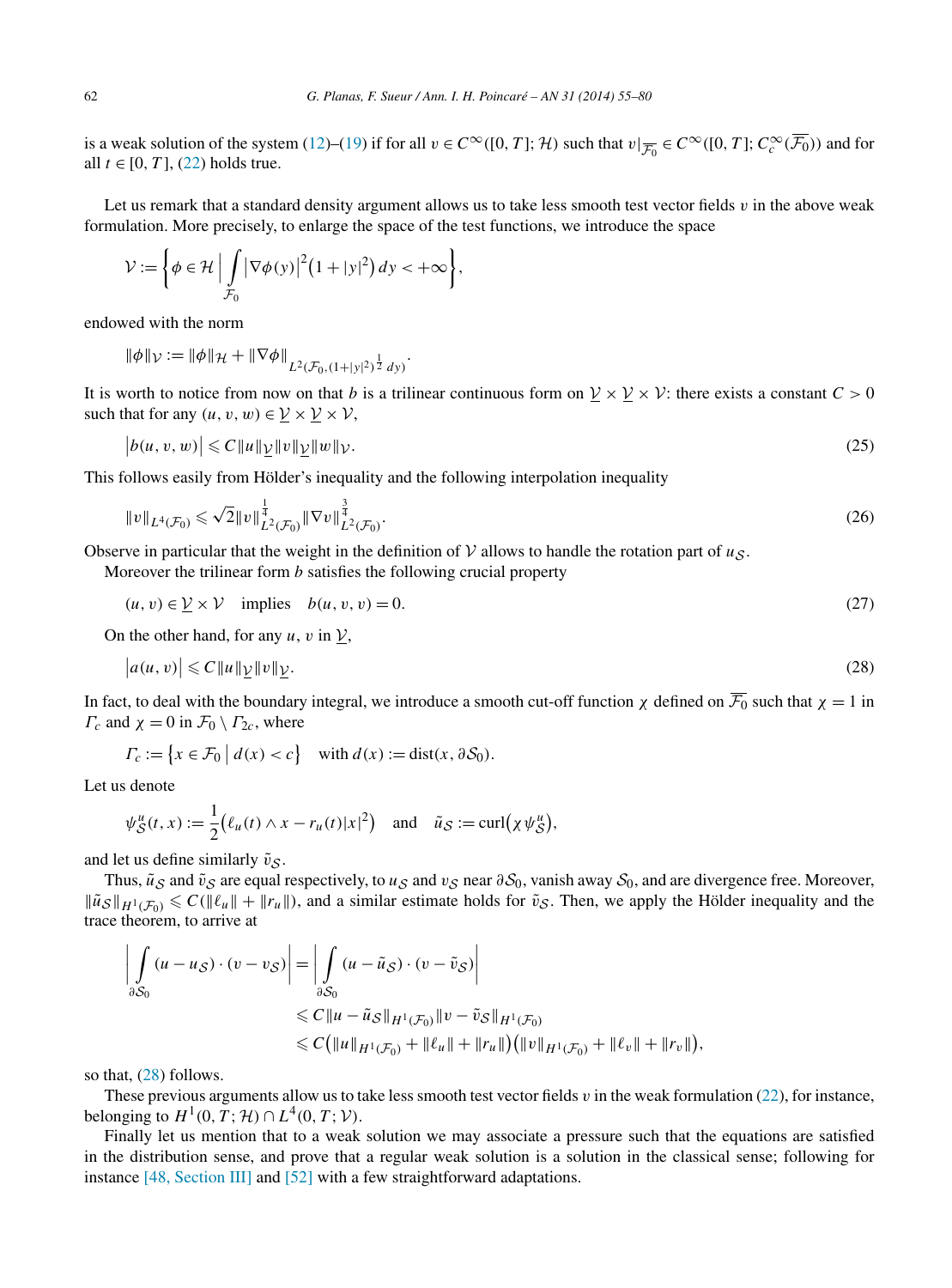#### <span id="page-8-0"></span>*3.3. An extension of Leray's theorem*

The following result establishes the existence of global weak solutions of the system  $(12)$ – $(19)$ .

**Theorem 1.** Let be given  $u_0 \in \mathcal{H}$  and  $T > 0$ . Then there exists a weak solution u of [\(12\)](#page-4-0)–[\(19\)](#page-4-0) in  $C_w([0, T]; \mathcal{H}) \cap$  $L^2(0,T;V)$ *. Moreover this solution satisfies the following energy inequality: <i>for almost any*  $t \in [0,T]$ *,* 

$$
\frac{1}{2} \|u(t, \cdot)\|_{\mathcal{H}}^2 + 2\nu \int_{(0,t)\times\mathcal{F}_0} |D(u)|^2 + 2\alpha \nu \int_0^t \int_{\partial\mathcal{S}_0} |u - u_{\mathcal{S}}|^2 \leq \frac{1}{2} \|u_0\|_{\mathcal{H}}^2.
$$
\n(29)

Theorem 1 is the counterpart of Theorem 4.5 of [\[48\]](#page-24-0) for the Navier conditions instead of the no-slip conditions.

**Proof of Theorem 1.** We will proceed in several steps. In particular because the space of test functions  $V$  involves a weight which makes it smaller than the space  $V$  involved by the energy estimates, we will first introduce a truncation of the solid velocity far from the solid. This strategy was already used in [\[44\]](#page-24-0) in a slightly different context.

**Truncation.** Let  $R_0 > 0$  be such that  $S_0 \subset B(0, \frac{R_0}{2})$ . For  $R > R_0$ , let  $\chi_R : \mathbb{R}^3 \to \mathbb{R}^3$  be a smooth vector field such that  $r \wedge \chi_R$  is divergence free,  $\chi_R(x) = x$  for  $x \in B(0, R)$  and satisfying  $\|\chi_R\|_{L^\infty(\mathbb{R}^3; \mathbb{R}^3)} \le R$ . Indeed one may define for example  $\chi_R$  by the formula  $\chi_R(x) = \frac{R}{|x|} x$  for  $x \in \mathbb{R}^3 \setminus B(0, R)$ .

Observe in particular that for any  $r \in \mathbb{R}^3$ , for any  $w \in \mathcal{V}$ ,

$$
(r \wedge \chi_R) \cdot \nabla w \to (r \wedge x) \cdot \nabla w \quad \text{in } L^2(\mathbb{R}^3), \text{ when } R \to +\infty,
$$
\n
$$
(30)
$$

by Lebesgue's dominated convergence theorem.

 $\overline{1}$ 

Then we truncate the solid velocity *u<sub>S</sub>* defined in [\(20\)](#page-4-0) by  $u_{S,R}(t, x) := \ell(t) + r(t) \wedge \chi_R(x)$ , and we introduce the form

$$
b_R(u, v, w) := m \det(r_u, \ell_v, \ell_w) + \det(\mathcal{J}_0 r_u, r_v, r_w) + \int_{\mathcal{F}_0} \left( \left[ (u - u_{\mathcal{S}, R}) \cdot \nabla w \right] \cdot v - \det(r_u, v, w) \right).
$$

The interest of such a truncation  $b_R$  of *b* is that it is now well-defined and trilinear on  $\underline{V} \times \underline{V} \times \underline{V}$  (note that the third argument is here taken not only in V but in the larger space  $\underline{V}$ ) and continuous in the sense that there exists a constant *C* > 0 such that for any  $(u, v, w) \in \underline{V} \times \underline{V} \times \underline{V}$ ,

$$
\left|b_R(u,v,w)\right| \leqslant C \|u\|_{\underline{V}} \|v\|_{\underline{V}} \|w\|_{\underline{V}}.
$$
\n(31)

Of course the constant *C* in (31) depends on *R*. However, when restricting  $b_R$  to  $\underline{V} \times \underline{V} \times V$ , there exists  $C > 0$  such that for any  $R > R_0$ , for any  $(u, v, w) \in V \times V \times V$ ,

$$
\left|b_R(u,v,w)\right| \leqslant C \|u\|_{\underline{\mathcal{V}}}\|v\|_{\underline{\mathcal{V}}}\|w\|_{\mathcal{V}}.\tag{32}
$$

We also have that there exists  $C > 0$  such that for any  $R > R_0$ , for any  $(u, v) \in V \times V$ ,

$$
\left|b_R(u, u, v)\right| \leqslant C\left(\|u\|_{L^4(\mathcal{F}_0)}^2 + \|u\|_{\mathcal{H}}^2\right) \|v\|_{\mathcal{V}}.\tag{33}
$$

Actually, estimates (32) and (33) are proved by proceeding in the same way as for the proof of [\(25\)](#page-7-0).

Moreover the cancellation property [\(27\)](#page-7-0) is still correct:

$$
(u, v) \in \underline{\mathcal{V}} \times \underline{\mathcal{V}} \quad \text{implies} \quad b_R(u, v, v) = 0. \tag{34}
$$

Finally we deduce from (30) that for any  $(u, v, w) \in V \times V \times V$ ,

$$
b_R(u, v, w) \to b(u, v, w) \quad \text{when } R \to +\infty. \tag{35}
$$

**Existence for the truncated system.** Then, given  $u_0 \in \mathcal{H}$  and  $T > 0$ , there exists  $u_R$  in  $C_w([0, T]; \mathcal{H}) \cap L^2(0, T; \mathcal{Y})$ satisfying, for any  $v \in C^{\infty}([0, T]; \mathcal{H})$  such that  $v|_{\overline{\mathcal{F}_0}} \in C^{\infty}([0, T]; C_c^{\infty}(\overline{\mathcal{F}_0}))$ , and for all  $t \in [0, T]$ ,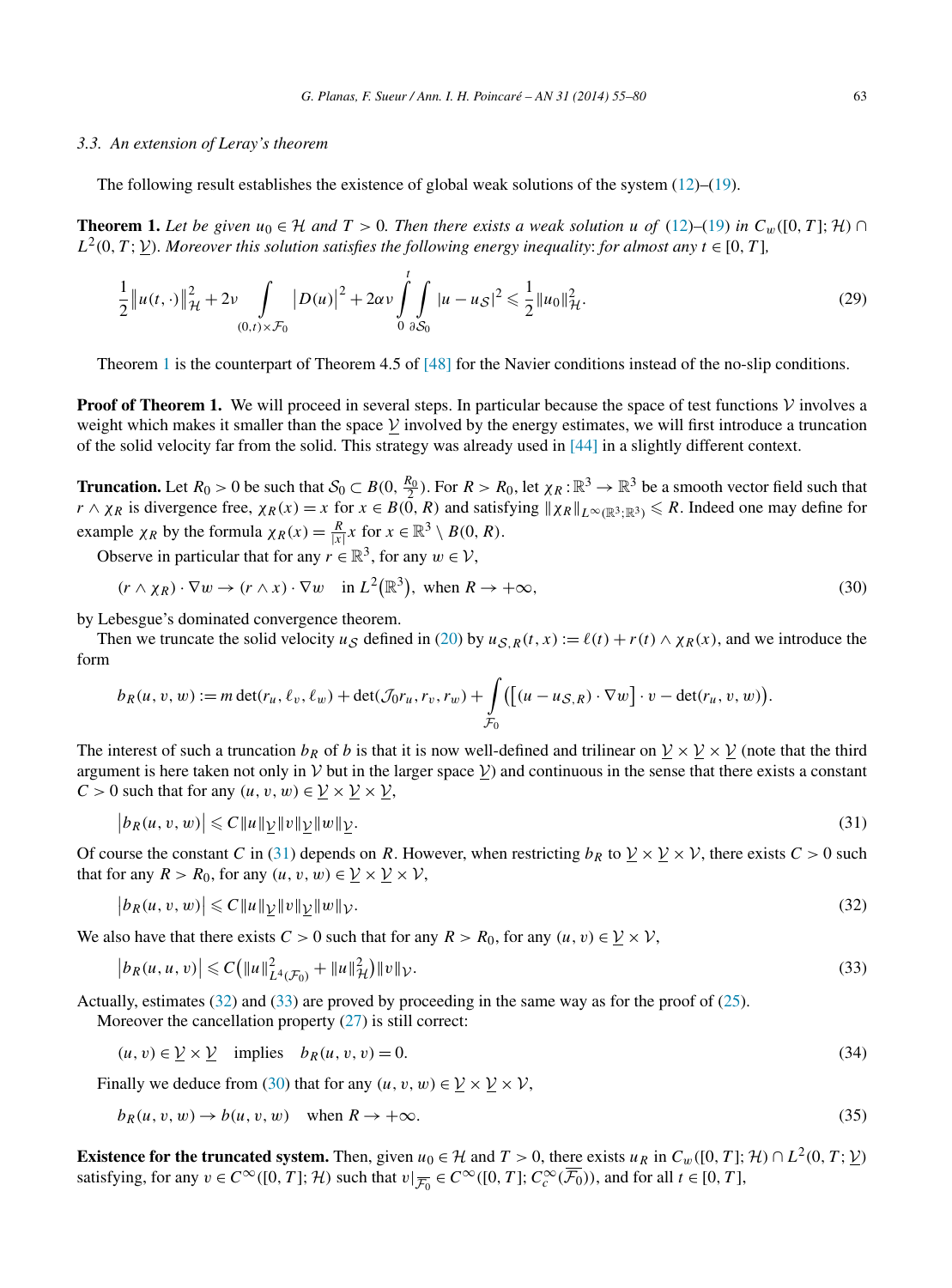<span id="page-9-0"></span>
$$
(u_R, v)_{\mathcal{H}}(t) - (u_0, v|_{t=0})_{\mathcal{H}} = \int_{0}^{t} [(u_R, \partial_t v)_{\mathcal{H}} + 2v a(u_R, v) + b_R(u_R, u_R, v)].
$$
\n(36)

Moreover  $u_R$  verifies for almost any  $t \in [0, T]$  the energy inequality [\(29\)](#page-8-0).

This can be proved with very standard methods, by example considering some Faedo–Galerkin approximations and passing to the limit. Let us therefore sketch a proof of it referring for example to [\[52\]](#page-24-0) where a comprehensive study of the Leray theorem for the classical case of a fixed boundary is treated.

Let  $(w_j)_{j\geq 1}$  be a Hilbert basis of  $\underline{V}$ . For simplicity, since the set

$$
\mathcal{Y} := \left\{ \phi \in C_c^{\infty}(\mathbb{R}^3) \mid \text{div}\,\phi = 0 \text{ in } \mathbb{R}^3 \text{ and } D(\phi) = 0 \text{ in } \mathcal{S}_0 \right\}
$$

is dense in  $\underline{V}$ , we take  $w_j \in \mathcal{Y}$ , for all  $j \ge 1$ .

We define an approximate solution  $u_N := u_{N,R}$  (in the sequel we will omit the dependence on *R* for the sake of clarity) of the form  $u_N = \sum_{i=1}^N g_{iN}(t)w_i$  satisfying, for any  $j = 1, ..., N$ ,

$$
(\partial_t u_N, w_j)_{\mathcal{H}} = 2\nu a(u_N, w_j) + b_R(u_N, u_N, w_j),\tag{37}
$$

$$
u_N|_{t=0} = u_{N0},\tag{38}
$$

where  $u_{N0}$  is the orthogonal projection in H of  $u_0$  onto the space spanned by  $w_1, \ldots, w_N$ . Let us explain why such  $(u_N)_N$  do exist. First we introduce the matrices:

$$
\mathcal{M}_N := [(w_i, w_j)_{\mathcal{H}}]_{1 \leqslant i,j \leqslant N}, \qquad \mathcal{G}_N := [g_{1N}, \dots, g_{NN}], \qquad \mathcal{A}_N := [a(w_i, w_j)]_{1 \leqslant i,j \leqslant N},
$$

and for any  $u, v \in \mathbb{R}^N$ ,  $\mathcal{B}_N(u, v) := [\mathcal{B}_{N_j}(u, v)]_{1 \leqslant j \leqslant N}$ , where  $\mathcal{B}_{N_j}(u, v) := \sum_{1 \leqslant i, k \leqslant N} u_i v_k b_R(w_i, w_k, w_j)$ . Then Eq. (37) can be recast as the following nonlinear differential system for the functions  $(g_{iN})_{1 \leq i \leq N}$ :

$$
\mathcal{G}'_N(t) = \mathcal{M}_N^{-1} \big( 2v \mathcal{A}_N \mathcal{G}_N + \mathcal{B}_N(\mathcal{G}_N, \mathcal{G}_N) \big)
$$

and the initial condition (38) is equivalent to an initial condition of the form  $\mathcal{G}_N(0) = \mathcal{G}_{N,0}$ . According to the Cauchy– Lipschitz theorem this system has a maximal solution defined on some time interval  $[0, T_N]$  with  $T_N > 0$ . Moreover if  $T_N < T$  then  $||u_N||_{\mathcal{H}}$  must tend to  $+\infty$  as  $t \to T_N$ .

The following energy estimate shows that this does not happen and therefore  $T_N = T$ . For any  $j = 1, \ldots, N$ , we multiply (37) by  $g_{jN}(t)$  and we sum the resulting identities to obtain, thanks to [\(34\)](#page-8-0),  $\frac{1}{2}\partial_t ||u_N||^2_{\mathcal{H}} = 2v a(u_N, u_N)$ , so that, by integration in time, we have

$$
\frac{1}{2} \|u_N(t,\cdot)\|_{\mathcal{H}}^2 + 2\nu \int_{(0,t)\times\mathbb{R}^3} |D(u_N)|^2 + 2\alpha \nu \int_0^t \int_{\partial S_0} |u_N - u_{N,S}|^2 \leq \frac{1}{2} \|u_N\|_{\mathcal{H}}^2 \leq \frac{1}{2} \|u_0\|_{\mathcal{H}}^2.
$$

In particular, by the Korn inequality, the sequence  $(u_N)_N$  is bounded in  $L^\infty(0,T;\mathcal{H}) \cap L^2(0,T;\mathcal{V})$ . Therefore, there exists a subsequence of  $(u_N)_N$ , relabelled the same, converging weakly-\* in  $L^{\infty}(0, T; \mathcal{H})$  and weakly in  $L^2(0, T; \mathcal{V})$ to  $u \in L^{\infty}(0, T; \mathcal{H}) \cap L^{2}(0, T; \mathcal{V})$ , as  $N \to +\infty$ , which satisfies, for almost any  $t \in [0, T]$ , the energy inequality [\(29\)](#page-8-0).

In order to pass to the limit in the nonlinear term in (37), we need a strong convergence. We will closely follow the classical arguments in Chapter 3 of [\[52\].](#page-24-0) To this end, we are going to bound a fractional derivative in time of the functions  $u_N$  by applying the Fourier transform. We therefore first extend the functions  $u_N$  to the whole time line as follows. For any  $N > 1$  let us now denote by  $\tilde{u}_N$  the function defined from  $\mathbb R$  to  $\mathcal H$  which is equal to  $u_N$  on [0, T] and by 0 outside. We denote by  $\hat{u}_N$  the Fourier transform of  $\tilde{u}_N$ , defined by  $\hat{u}_N(\tau) := \int_{\mathbb{R}} e^{-2i\pi \tau \tau} \tilde{u}_N(t) dt$ . Similarly we extend the functions  $g_{iN}$  by 0 outside [0, T] and we denote by  $\hat{g}_{iN}$  their respective Fourier transform.

According to Theorem 2.2 in [\[52\]](#page-24-0) it is sufficient to prove that there exists  $\gamma > 0$  such that  $(|\tau|^{\gamma} \hat{u}_N(\tau))_N$  is bounded in  $L^2(\mathbb{R}; \mathcal{H})$  to deduce that the sequence  $(u_N)_N$  is relatively compact in  $L^2(0, T; L^2_{loc}(\mathbb{R}^3))$ .

Let us denote, for  $t \in \mathbb{R}$ , by  $\tilde{f}_N(t)$  the linear form on  $\underline{V}$  defined by

$$
\langle \tilde{f}_N(t), w \rangle := 2va(u_N(t), w) + b_R(u_N(t), u_N(t), w) \quad \text{for } t \in [0, T] \quad \text{and} \quad \tilde{f}_N(t) := 0 \quad \text{otherwise},
$$

so that Eq. (37) becomes

$$
(\partial_t \tilde{u}_N, w_j)_{\mathcal{H}} = -(u_{N0}, w_j)_{\mathcal{H}} \delta_0(t) + (u_N|_{t=T}, w_j)_{\mathcal{H}} \delta_T(t) + \langle \tilde{f}_N, w_j \rangle,
$$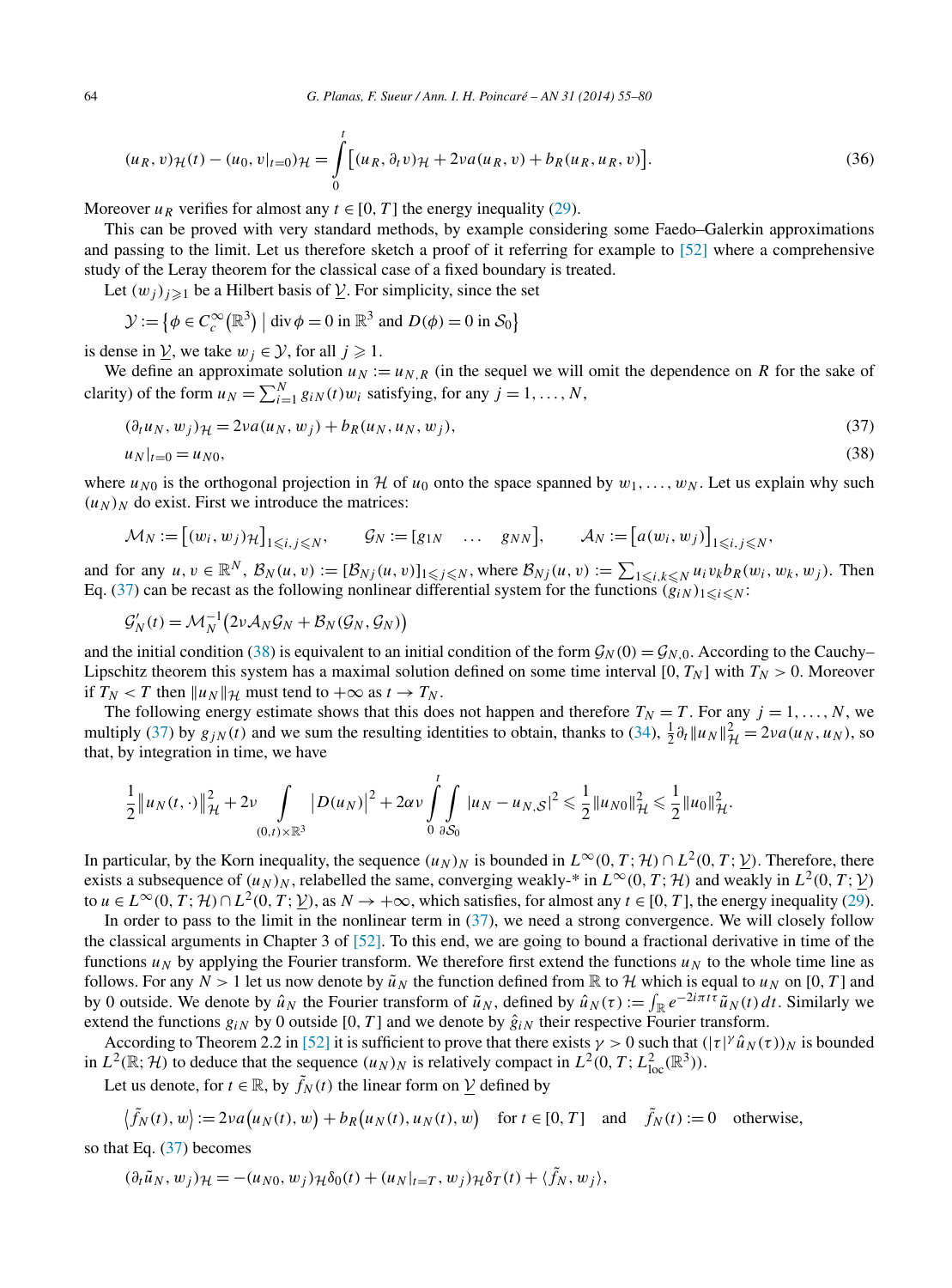and then, taking the Fourier transform in time, we get for any  $\tau \in \mathbb{R}$ ,

$$
2\pi i \tau(\hat{u}_N, w_j)\mathcal{H} = -(u_{N0}, w_j)\mathcal{H} + (u_N|_{t=T}, w_j)\mathcal{H}e^{-2i\pi T\tau} + \langle \hat{f}_N, w_j \rangle.
$$

This yields, multiplying by  $\hat{g}_{jN}$  and summing over  $1 \leq j \leq N$ , that, for any  $\tau \in \mathbb{R}$ ,

$$
2\pi i \tau \left\|\hat{u}_N(\tau)\right\|_{\mathcal{H}}^2 = -(u_{N0}, \hat{u}_N)_{\mathcal{H}} + (u_N|_{t=T}, \hat{u}_N)_{\mathcal{H}} e^{-2i\pi T \tau} + \langle \hat{f}_N, \hat{u}_N \rangle.
$$

Thanks to [\(28\)](#page-7-0) and [\(31\)](#page-8-0), there exists  $C > 0$  such that for any  $t \in [0, T]$ ,  $||f_N(t)||_{\underline{V}} \leq C(||u_N(t)||_{\underline{V}} + ||u_N(t)||_{\underline{V}}^2)$ . Moreover, for any  $\tau \in \mathbb{R}$ ,  $\|\hat{f}_N(\tau)\|_{\underline{V}'} \leq \int_0^T \|f_N(t)\|_{\underline{V}'} dt$ . Thus,  $(\sup_{\tau \in \mathbb{R}} \|\hat{f}_N(\tau)\|_{\underline{V}'})$  is bounded, and the initial and final values  $u_{N0}$  and  $u_N|_{t=T}$  are bounded as well. Therefore there exists  $C > 0$  such that  $\tau \|\hat{u}_N(\tau)\|_{\mathcal{H}}^2 \leq C \|\hat{u}_N(\tau)\|_{\mathcal{V}}^2$ . Now, we observe that there exists  $C > 0$  such that for any  $\tau \in \mathbb{R}$ ,  $|\tau|^{\frac{1}{4}} \leq C(1 + |\tau|)(1 + |\tau|)^{-\frac{3}{4}}$ , to deduce that

$$
\int_{\mathbb{R}} |\tau|^{\frac{1}{4}} \|\hat{u}_N(\tau)\|_{\mathcal{H}}^2 d\tau \leq C \int_{\mathbb{R}} \frac{1+|\tau|}{1+|\tau|^{\frac{3}{4}}} \|\hat{u}_N(\tau)\|_{\mathcal{H}}^2 d\tau
$$
\n
$$
\leq C \int_{\mathbb{R}} \frac{1}{1+|\tau|^{\frac{3}{4}}} \|\hat{u}_N(\tau)\|_{\mathcal{L}} d\tau + C \int_{\mathbb{R}} \|\hat{u}_N(\tau)\|_{\mathcal{L}}^2 d\tau
$$
\n
$$
\leq C \int_{\mathbb{R}} \|\hat{u}_N(\tau)\|_{\mathcal{L}}^2 d\tau,
$$

by the Cauchy–Schwarz inequality. Then it follows from the Parseval identity that  $(|\tau|^{\frac{1}{8}}\hat{u}_N(\tau))_N$  is bounded in  $L^2(\mathbb{R}; \mathcal{H})$ .

Then, we can classically pass to the limit in [\(37\)](#page-9-0) as  $N \to \infty$ , and obtain that [\(36\)](#page-9-0) is satisfied.

**Endgame.** Since the bounds given by the energy estimate [\(29\)](#page-8-0) are uniform with respect to  $R > R_0$ , there exists a subsequence  $(u_{R_k})_k$  converging to  $u \in C_w([0, T]; \mathcal{H}) \cap L^2(0, T; \underline{V})$  for the weak (or weak-\*) topologies, satisfying [\(29\)](#page-8-0) for almost any  $t \in [0, T]$ . This allows to pass to the limit in all the terms involved in [\(36\)](#page-9-0) except for the trilinear term.

On the other hand it is sufficient to prove for any  $v \in C^{\infty}([0, T]; \mathcal{H})$  such that  $v|_{(0, T) \times \overline{\mathcal{F}_0}} \in C_c^{\infty}((0, T) \times \overline{\mathcal{F}_0})$ 

$$
0 = \int\limits_0^t [(u, \partial_t v)_{\mathcal{H}} + 2va(u, v) + b(u, u, v)],
$$

to deduce, by standard arguments, that  $u$  is a weak solution of  $(12)$ – $(19)$ .

It therefore only remains to prove that there exists a subsequence, still denoted  $(u_{R_k})_k$ , such that for any  $v \in$  $C^{\infty}([0, T]; \mathcal{H})$  with  $v|_{(0, T) \times \overline{\mathcal{F}_0}} \in C_c^{\infty}((0, T) \times \overline{\mathcal{F}_0})$ , as  $k \to \infty$ ,

$$
\int_{0}^{t} b_{R_k}(u_{R_k}, u_{R_k}, v) \to \int_{0}^{t} b(u, u, v).
$$
\n(39)

First let us observe that to prove (39) it will be enough to show that the sequence  $(u_{R_k})_k$  is relatively compact in  $L^2(0, T; L^2_{loc}(\mathbb{R}^3))$ . Indeed this yields that there exists a subsequence, still denoted  $(u_{R_k})_k$ , converging to *u* in  $L^2(0, T; L^2_{loc}(\mathbb{R}^3))$ , and then we use the decomposition

$$
b_{R_k}(u_{R_k},u_{R_k},v)-b(u,u,v)=b_{R_k}(u,u,v)-b(u,u,v)+b_{R_k}(u_{R_k}-u,u_{R_k},v)-b_{R_k}(u,u-u_{R_k},v).
$$

Observe that we can bound

$$
\big|b_{R_k}(u,\bar{u},v)\big|\leqslant C\|u\|_{K}\|\mathcal{H}_k\|\bar{u}\|_{K}\|\mathcal{H}_k\|v\|_{\mathrm{Lip}(K)},
$$

where *C* is independent of  $R_k$ , the set *K* is such that supp  $v \subset K$  and  $\|\cdot\|_{\mathcal{H}_K}$  is defined by

$$
\|\phi\|_{\mathcal{H}_K}^2 := \int\limits_{\mathcal{F}_0 \cap K} |\phi|^2 \, dx + \int\limits_{\mathcal{S}_0 \cap K} \rho_{\mathcal{S}_0} |\phi|^2 \, dx.
$$

Hence, (39) follows from the local strong convergence and [\(35\)](#page-8-0).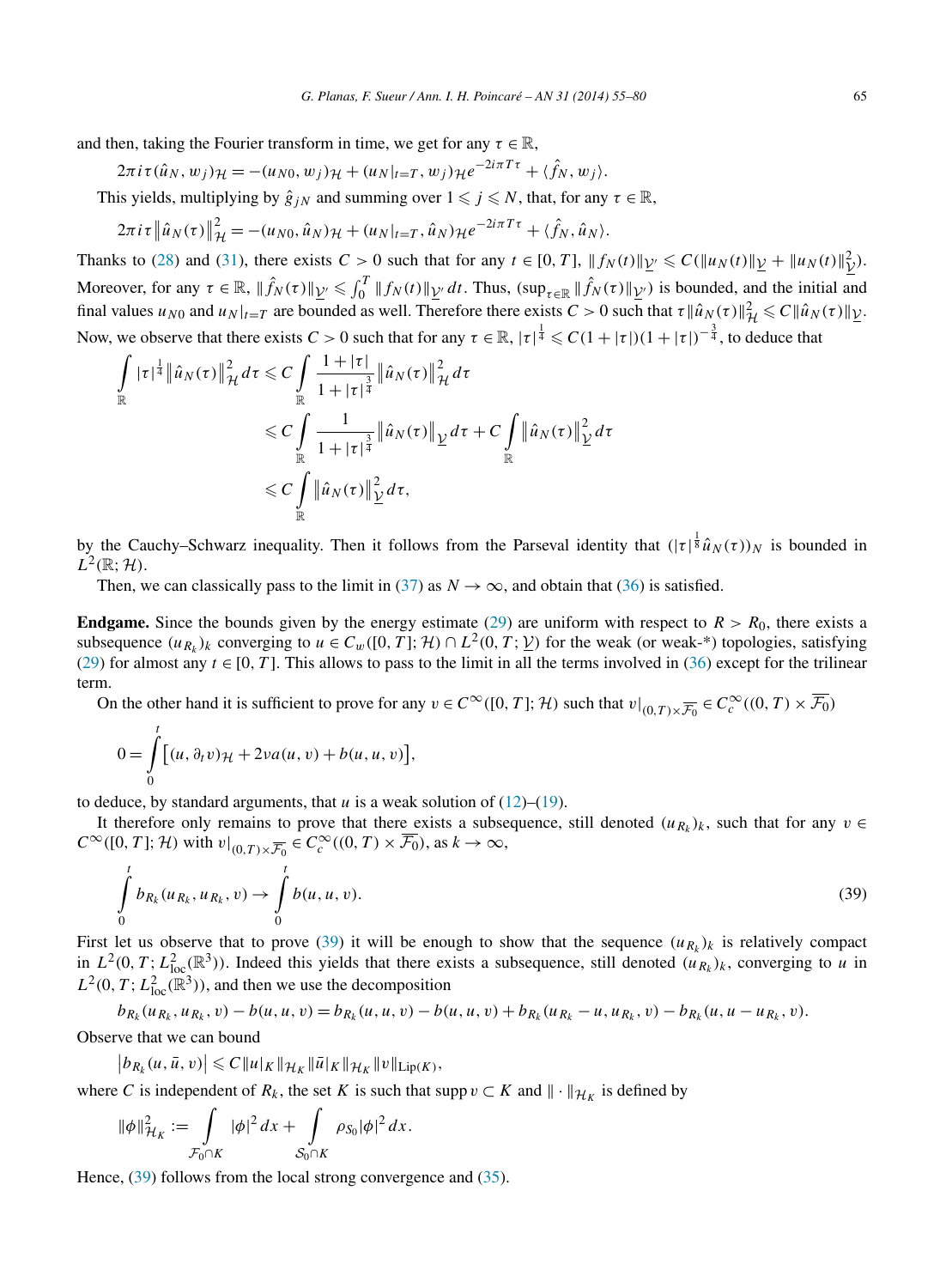<span id="page-11-0"></span>Now, with the purpose of proving that  $(u_{R_k})_k$  is relatively compact in  $L^2(0, T; L^2_{loc}(\mathbb{R}^3))$ , we are going to establish an a priori estimate of the time derivative of the functions  $u_{R_k}$ . Of course we already have such an estimate thanks to the Fourier transform in time applied above, but this estimate is not uniform in  $R$ , since we relied on the inequality [\(31\)](#page-8-0) which is not uniform in *R*. Instead we are going to prove that  $(\partial_t u_{R_k})_k$  is bounded in  $L^{\frac{4}{3}}(0, T; \mathcal{V}')$ , relying on the estimate [\(33\)](#page-8-0), which is uniform in large  $R$ , rather than on [\(31\)](#page-8-0). Then, by using a standard cut-off function, we can apply the Aubin–Lions lemma, see for instance [\[49, Corollary 4\],](#page-24-0) to conclude the desired compactness.

The bound of  $(\partial_t u_{R_k})_k$  is obtained as follows. We first combine the interpolation inequality [\(26\)](#page-7-0) with the energy bounds, to see that  $(u_{R_k})_k$  is bounded in  $L^{\frac{8}{3}}(0, T; L^4(\mathcal{F}_0))$ . Next we use [\(33\)](#page-8-0) and Hölder's inequality to get that there exists *C* > 0 such that for any  $k \in \mathbb{N}$ , for any  $v \in L^4(0, T; V)$ ,

$$
\left|\int\limits_0^t b_{R_k}(u_{R_k},u_{R_k},v)\right|\leqslant C\|v\|_{L^4(0,T;\mathcal{V})}.
$$

Then we easily infer from [\(36\)](#page-9-0) the desired estimate of  $(\partial_t u_{R_k})_k$ , and therefore the proof of Theorem [1](#page-8-0) is complete.  $\square$ 

#### *3.4. A regularity property*

In the present case of the Navier conditions, the dynamics of the body benefits from a remarkable regularity property stated in the proposition below. We will make use a slight variant of [\(25\)](#page-7-0), which involves the space

 $\widehat{\mathcal{V}} := \{ \phi \in \mathcal{V} \mid \phi|_{\mathcal{F}_0} \in \text{Lip}(\overline{\mathcal{F}_0}) \},\$  endowed with the norm  $\|\phi\|_{\widehat{\mathcal{V}}} := \|\phi\|_{\mathcal{V}} + \|\phi\|_{\text{Lip}(\overline{\mathcal{F}_0})}.$ 

Then one may extend *b* to  $\mathcal{H} \times \mathcal{H} \times \mathcal{V}$  such that there exists a constant  $C > 0$  such that for any  $(u, v, w) \in \mathcal{H} \times \mathcal{H} \times \mathcal{V}$ ,

$$
|b(u, v, w)| \leq C ||u||_{\mathcal{H}} ||v||_{\mathcal{H}} ||w||_{\widehat{\mathcal{V}}}.
$$
\n
$$
(40)
$$

Let us emphasize for the comfort of the reader that  $V \subset V \subset V$ .

Let us also denote by  $\lambda_i$ ,  $i = 1, 2, 3$ , the eigenvalues of the inertial matrix  $\mathcal{J}_0$ , which is symmetric definite positive, so that,  $\lambda_i > 0$  for all  $i = 1, 2, 3$ . Moreover, we consider the spectral norms  $||\mathcal{J}_0|| := \max(\lambda_i)$  and  $||\mathcal{J}_0^{-1}||^{-1} :=$  $min(\lambda_i)$ .

**Proposition 2.** Let be given  $u_0 \in \mathcal{H}$  and  $T > 0$ . Consider a weak solution u of [\(12\)](#page-4-0)–[\(19\)](#page-4-0) given by Theorem [1](#page-8-0). Then  $\ell$ *and r are* in  $H^1(0, T; \mathbb{R}^3)$  *and satisfy the following: there exist* 

1.  $a \times b$  *definite positive symmetric matrix* M *depending only on*  $S_0$ *, m and*  $J_0$  *such that there exist*  $m > 0$  *and*  $\beta$  > 0 *depending only on*  $S_0$  *such that, for any F and T in*  $\mathbb{R}^3$ *,* 

$$
\left\|\mathcal{M}^{-1}\left[\begin{array}{c} F \\ T \end{array}\right]\right\| \leqslant 2\left(m^{-1}\|F\| + \left\|\mathcal{J}_0^{-1}\right\|\|T\|\right) \quad \text{for } m \geqslant \underline{m}, \quad \text{and} \quad \lambda_i \geqslant \beta, \quad i = 1, 2, 3,
$$
\n
$$
(41)
$$

2. *some functions*  $(v_i)_{i \in \{1, \ldots, 6\}}$  *in*  $V$  depending only on  $S_0$ ,

*such that there holds in*  $L^2(0, T)$ :

$$
\mathcal{M}\left[\begin{matrix} \ell \\ r \end{matrix}\right]' = \left[2va(u, v_i) + b(u, u, v_i)\right]_{i \in \{1, \dots, 6\}}.\tag{42}
$$

**Proof.** The matrix  $M$  is usually referred to as virtual inertia tensor, it incorporates the added mass of the solid  $M_2$ , and is defined by

$$
\mathcal{M}_1 := \begin{bmatrix} m \, \text{Id}_3 & 0 \\ 0 & \mathcal{J}_0 \end{bmatrix}, \qquad \mathcal{M}_2 := \left[ \int_{\mathcal{F}_0} \nabla \Phi_i \cdot \nabla \Phi_j \, dx \right]_{i,j \in \{1,\dots,6\}} \quad \text{and} \quad \mathcal{M} := \mathcal{M}_1 + \mathcal{M}_2,
$$

where the functions  $\Phi_i$ , usually referred to as the Kirchhoff potentials, as the solutions of the following problems: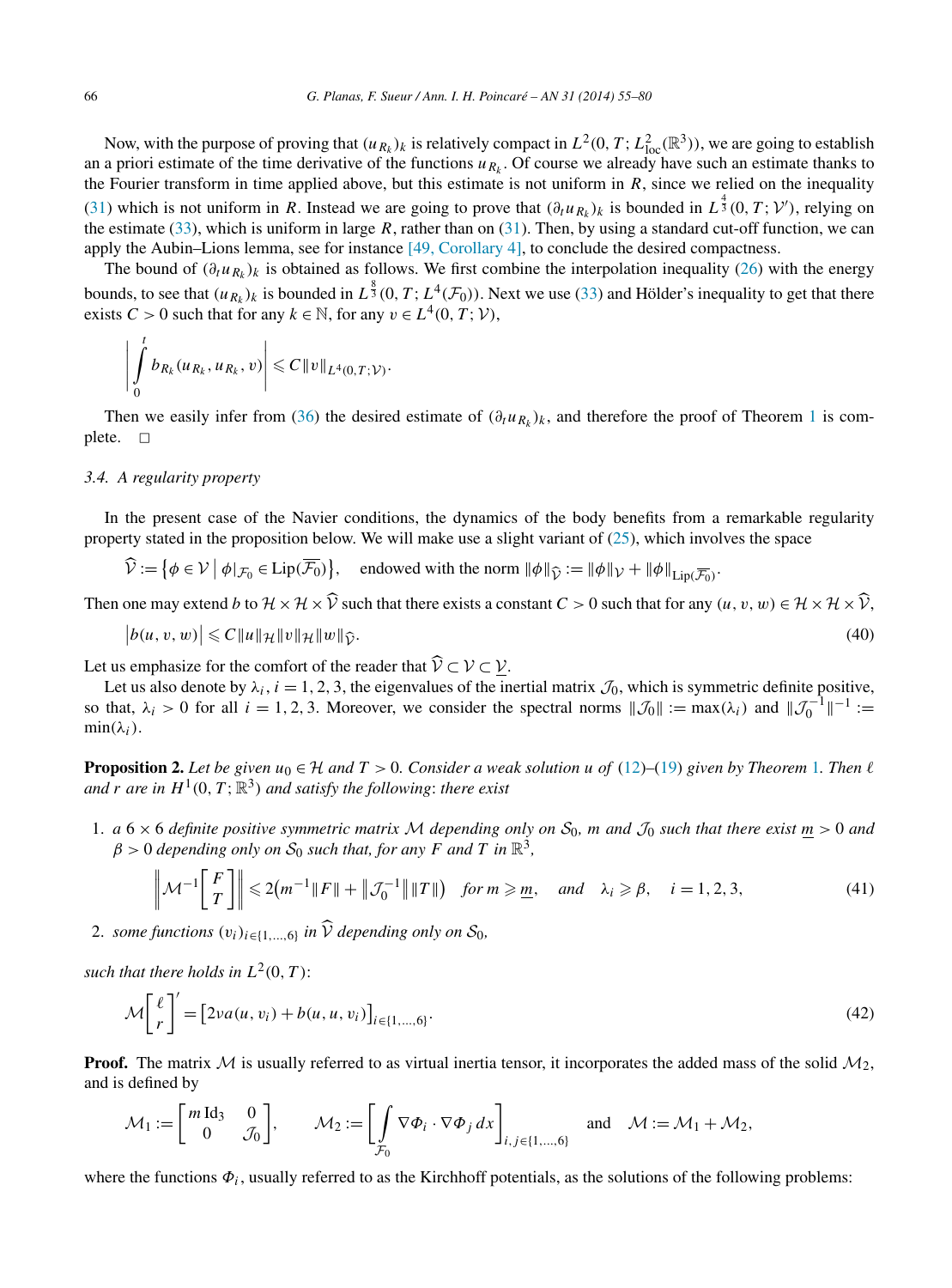$$
-\Delta \Phi_i = 0 \quad \text{for } x \in \mathcal{F}_0,
$$
  

$$
\Phi_i \to 0 \quad \text{as } |x| \to \infty,
$$
  

$$
\frac{\partial \Phi_i}{\partial n} = K_i \quad \text{for } x \in \partial \mathcal{S}_0,
$$

where

$$
K_i := \begin{cases} n_i & \text{if } i = 1, 2, 3, \\ [x \wedge n]_{i-3} & \text{if } i = 4, 5, 6. \end{cases}
$$

We observe that the matrix  $M_2$  depends only on  $S_0$  and is nonnegative symmetric so that M depends only on  $S_0$ , *m* and  $\mathcal{J}_0$ , and is definite positive symmetric.

Now for any *F* and *T* in  $\mathbb{R}^3$ , let

$$
\begin{bmatrix} x \\ y \end{bmatrix} := \mathcal{M}^{-1} \begin{bmatrix} F \\ T \end{bmatrix} = \begin{bmatrix} m^{-1} \operatorname{Id}_3 & 0 \\ 0 & \mathcal{J}_0^{-1} \end{bmatrix} \left( \begin{bmatrix} F \\ T \end{bmatrix} - \mathcal{M}_2 \begin{bmatrix} x \\ y \end{bmatrix} \right).
$$

Since  $\mathcal{M}_2$  depends only on  $\mathcal{S}_0$ , there exists  $C > 0$  depending only on  $\mathcal{S}_0$  such that  $\|\mathcal{M}_2\|_y^x$  $\left[\begin{array}{c} x \\ y \end{array}\right]$   $\leq C \left\| \begin{bmatrix} x \\ y \end{bmatrix}\right\|$  $\left[\begin{array}{c} x \\ y \end{array}\right]$  ||. Then, we can estimate

$$
\left\| \begin{bmatrix} x \\ y \end{bmatrix} \right\| \leq m^{-1} \|F\| + \left\| \mathcal{J}_0^{-1} \right\| \|T\| + \max \{m^{-1}, \|\mathcal{J}_0^{-1}\| \} C \left\| \begin{bmatrix} x \\ y \end{bmatrix} \right\|.
$$

It is therefore sufficient to take  $m = \beta = 2C$  to obtain [\(41\)](#page-11-0).

For  $i = 1, \ldots, 6$ , we introduce the function  $v_i$  defined by

$$
v_i := \nabla \Phi_i \quad \text{in } \mathcal{F}_0 \quad \text{and} \quad v_i := \begin{cases} e_i & \text{if } i = 1, 2, 3, \\ e_{i-3} \wedge x & \text{if } i = 4, 5, 6, \end{cases} \quad \text{in } \mathcal{S}_0.
$$

These functions only depend on  $S_0$ . Moreover they are in  $\hat{V}$ . Observe in particular that  $\nabla v_i$  decays like  $1/|\cdot|^4$  at infinity so that  $\int_{\mathcal{F}_0} |\nabla v_i(y)|^2 (1+ |y|^2) dy < +\infty$ , see for instance [\[6, 4.3.1\].](#page-23-0) We can therefore take them as test functions in [\(22\)](#page-5-0). Indeed we apply (22) to  $v = v_i$  and we derive in time to obtain, for all  $t \in [0, T]$ ,

$$
\partial_t(u, v_i)_{\mathcal{H}} = 2\nu a(u, v_i) + b(u, u, v_i). \tag{43}
$$

Let us prove that

$$
[(u, v_i)_{\mathcal{H}}]_{i,j\in\{1,\ldots,6\}} = \mathcal{M}\left[\begin{matrix} \ell \\ r \end{matrix}\right].
$$
\n(44)

To this end, we first use  $(21)$  to arrive at

$$
[(u, v_i)_{\mathcal{H}}]_{i,j\in\{1,\ldots,6\}} = \left[\int\limits_{\mathcal{F}_0} u \cdot \nabla \Phi_i\right]_{i,j\in\{1,\ldots,6\}} + \mathcal{M}_1\left[\begin{matrix} \ell \\ r \end{matrix}\right].
$$
 (45)

Then, using an integration by parts, we observe that

$$
\int_{\mathcal{F}_0} u \cdot \nabla \Phi_i = \int_{\partial \mathcal{S}_0} (u \cdot n) \Phi_i = \int_{\partial \mathcal{S}_0} (u_{\mathcal{S}} \cdot n) \Phi_i,
$$

so that, expanding  $u<sub>S</sub>$  and using another integration by parts, give us

$$
\left[\int_{\mathcal{F}_0} u \cdot \nabla \Phi_i\right]_{i,j \in \{1,\dots,6\}} = \mathcal{M}_2 \left[\frac{\ell}{r}\right].\tag{46}
$$

Gathering  $(45)$  and  $(46)$  yields  $(44)$ . Then combining  $(43)$  and  $(44)$  furnishes  $(42)$ .

Therefore it only remains to prove that  $\ell$  and  $r$  are in  $H^1(0, T; \mathbb{R}^3)$ . Since the matrix  $\mathcal M$  is time-independent it is sufficient to prove that the right-hand side of [\(42\)](#page-11-0) is in  $L^2(0, T; \mathbb{R}^3)$ . Indeed this follows from [\(28\)](#page-7-0), [\(40\)](#page-11-0), from that *(v<sub>i</sub>)*<sub>*i*∈{1,...,6}</sub> are in  $\widehat{V}$  and that *u* is in  $C_w([0, T]; \mathcal{H}) \cap L^2(0, T; \underline{V})$ . □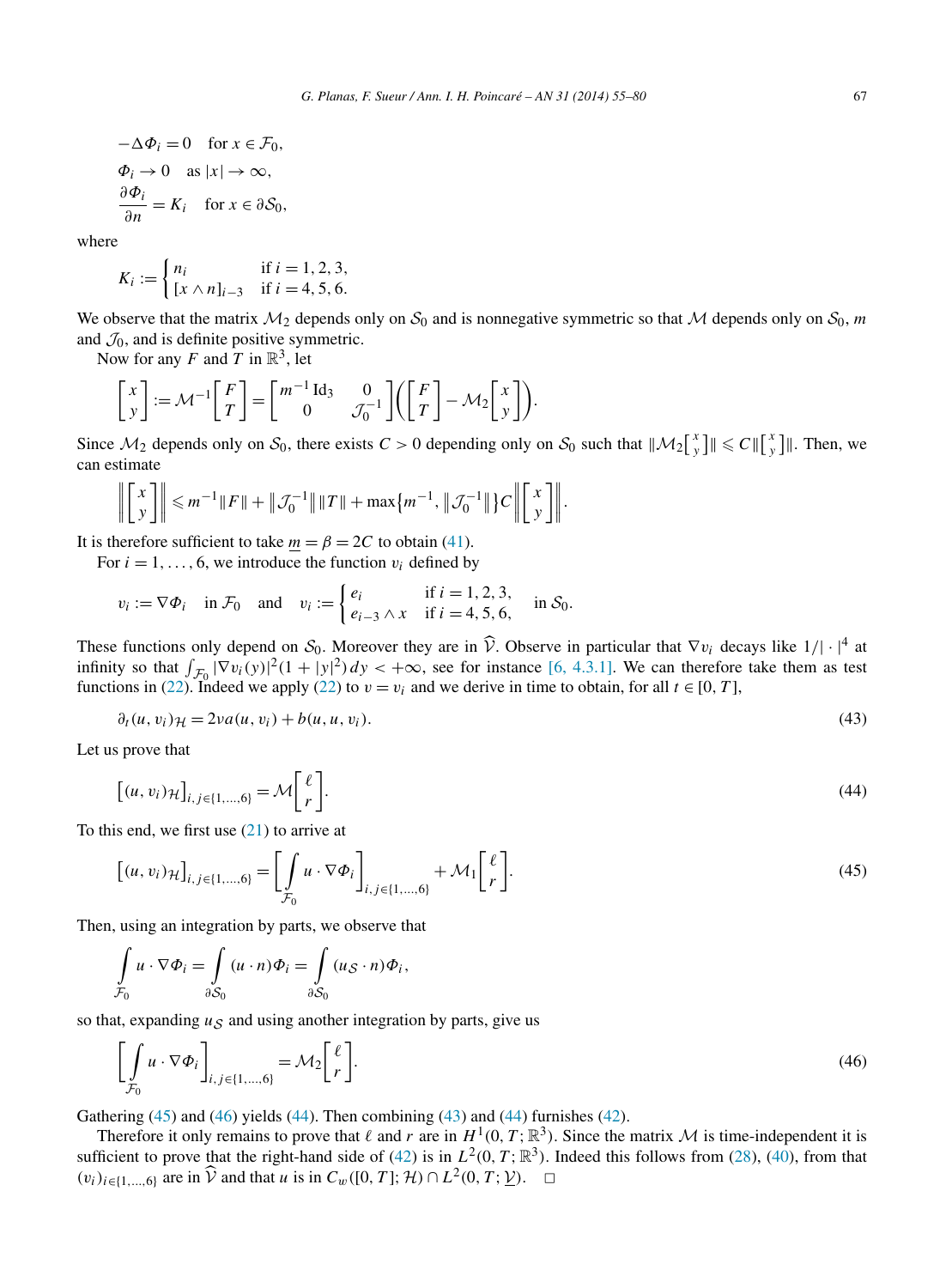<span id="page-13-0"></span>Let us emphasize that this property seems to be a particularity of the case of the Navier conditions. In particular in the case of the no-slip conditions, the corresponding weak formulation involves test functions continuous across the body's boundary, a feature which is not satisfied by the functions *vi*. To our knowledge the counterpart of Proposition [2](#page-11-0) in the case of the no-slip conditions is not known.

The estimate [\(41\)](#page-11-0) will be useful for the next section. It is also interesting for the sequel to observe that

$$
\[b(u,u,v_i)\]_{i\in\{1,\ldots,6\}} = \left[\begin{array}{c} mr \wedge \ell \\ (\mathcal{J}_0r) \wedge r \end{array}\right] + \left[\int\limits_{\mathcal{F}_0} \left(\left[\left((u-u_{\mathcal{S}}) \cdot \nabla\right) \nabla \Phi_i\right] \cdot u - \det(r_u, u, \nabla \Phi_i)\right)\right]_{i\in\{1,\ldots,6\}}.\tag{47}
$$

#### *3.5. The infinite inertia limit*

*∂u*

Let us also mention that Theorem [1](#page-8-0) extends to the case of a moving body some earlier results, in particular see [\[7,](#page-23-0) [37\],](#page-23-0) about the existence of Leray solutions in the case where Navier conditions are considered but on a fixed boundary. In this case, the system reads

$$
\frac{\partial u}{\partial t} + u \cdot \nabla u + \nabla p = v \Delta u \quad \text{for } x \in \mathcal{F}_0,
$$
\n
$$
(48)
$$

$$
\operatorname{div} u = 0 \quad \text{for } x \in \mathcal{F}_0,\tag{49}
$$

$$
u \cdot n = 0 \quad \text{for } x \in \partial S_0,\tag{50}
$$

$$
(D(u)n) \wedge n = -\alpha u \wedge n \quad \text{for } x \in \partial S_0,\tag{51}
$$

$$
u|_{t=0} = u_0,\tag{52}
$$

and a weak Leray solution of (48)–(52) is by definition a function

$$
u \in C_w([0, T]; L^2_\sigma(\mathcal{F}_0)) \cap L^2(0, T; H^1(\mathcal{F}_0)),
$$

such that

1. for all *v* ∈ *H*<sup>1</sup>(0*, T*; *L*<sub>2</sub><sup>2</sup>( $\mathcal{F}_0$ ))∩ *L*<sup>4</sup>(0*, T*; *H*<sup>1</sup>( $\mathcal{F}_0$ )), and for all *t* ∈ [0*, T*],

$$
\int_{\mathcal{F}_0} u(t,\cdot) \cdot v(t,\cdot) \, dx - \int_{\mathcal{F}_0} u_0 \cdot v|_{t=0} \, dx = \int_0^t \left[ \int_{\mathcal{F}_0} u \cdot \partial_t v \, dx + 2v a^*(u,v) + b^*(u,u,v) \right],\tag{53}
$$

where

$$
a^*(u, v) := -\alpha \int_{\partial S_0} u \cdot v - \int_{\mathcal{F}_0} D(u) : D(v), \quad \text{and} \quad b^*(u, v, w) := \int_{\mathcal{F}_0} [u \cdot \nabla w] \cdot v,
$$

2. for any  $t \in [0, T]$ ,

$$
\frac{1}{2} ||u(t, \cdot)||^{2}_{L^{2}(\mathcal{F}_{0})} + 2\nu \int_{(0,t)\times \mathcal{F}_{0}} |D(u)|^{2} + 2\alpha\nu \int_{0}^{t} \int_{\partial \mathcal{S}_{0}} |u|^{2} \leq \frac{1}{2} ||u_{0}||^{2}_{L^{2}(\mathcal{F}_{0})}.
$$

Here,  $L^2_{\sigma}(\mathcal{F}_0)$  denotes the space of the divergence free vector fields in  $L^2(\mathcal{F}_0)$  which are tangent to the solid's boundary ∂S<sub>0</sub>.

The following result shows that the case with the body fixed can be thought as *the limit of infinite inertia*, that is, when *m* and the eigenvalues  $(\lambda_i)_{i=1,2,3}$  of  $\mathcal{J}_0$  converge to  $+\infty$  with  $\lambda_i = O(\lambda_j)$  for any *i*, *j*. Let us observe that the eigenvalues of  $\mathcal{J}_0$  are required to diverge at the same order. This last condition is quite natural if one thinks that the solid density  $\rho_{S_0}$  is multiplied by a factor converging to  $+\infty$  in [\(1\)](#page-2-0) and [\(3\)](#page-2-0). This condition can alternatively be written as  $\|\mathcal{J}_0\| = O(\|\tilde{\mathcal{J}_0}^{-1}\|^{-1})$  (using the spectral norms introduced in Section [3.4\)](#page-11-0).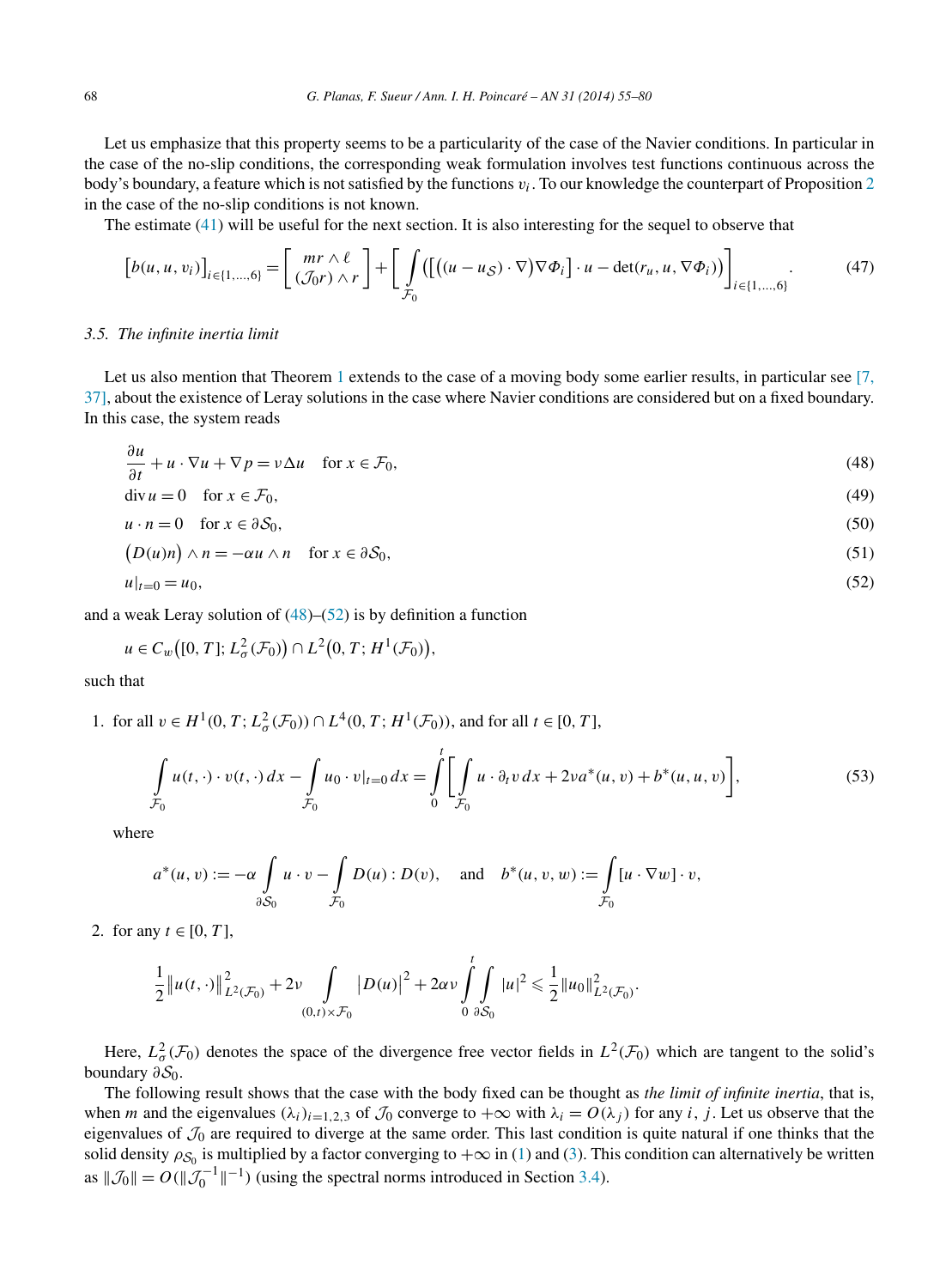<span id="page-14-0"></span>Let us point out that  $\|\mathcal{M}^{-1}\|_{\mathbb{R}^{6\times6}} \to 0$  as *m* and  $(\lambda_i)_{i=1,2,3}$  converge to  $+\infty$ , as a consequence of the estimate [\(41\)](#page-11-0), and therefore in particular  $\|\mathcal{M}^{-1}\|_{\mathbb{R}^{6\times6}} \to 0$  in the infinite inertia limit. Another observation that will be useful is that there holds for any  $r \in \mathbb{R}^3$ ,

$$
\left\| \left( \mathcal{J}_0 r \right) \wedge r \right\| \leqslant C \left( \mathcal{J}_0 r \right) \cdot r,\tag{54}
$$

for a constant  $C > 0$ , uniform in the infinite inertia limit.

Indeed, introducing some normalized eigenvectors  $(r_i)_{i=1,2,3}$ , associated to  $(\lambda_i)_{i=1,2,3}$ , respectively, we can write for some real coefficients  $(\alpha_i)_{i=1,2,3}$ , that  $r = \sum_{i=1}^3 \alpha_i r_i$  and therefore  $(\mathcal{J}_0 r) \wedge r = \sum_{i,j} \alpha_i \alpha_j \lambda_i (r_i \wedge r_j)$ . So that, for some constants uniform in the infinite inertia limit, one has:

$$
\|(\mathcal{J}_0 r) \wedge r\| \leq C \sum_{i,j} |\alpha_i| |\alpha_j| \lambda_i \leq C' \sum_{i,j} |\alpha_i| |\alpha_j| \sqrt{\lambda_i} \sqrt{\lambda_j} \leq C'' \bigg(\sum_i |\alpha_i| \sqrt{\lambda_i}\bigg)^2 \leq C''' \sum_i \alpha_i^2 \lambda_i
$$
  
=  $C'''(\mathcal{J}_0 r) \cdot r$ .

**Theorem 2.** Let be given  $u_0 \in \mathcal{H}$  with  $\ell_0 = r_0 = 0$  and  $T > 0$ . For any *m* and  $\mathcal{J}_0$  we consider a weak solution *u* of  $(12)$ −[\(19\)](#page-4-0) *in*  $C_w([0, T]; \mathcal{H}) ∩ L^2(0, T; \underline{V})$  given by Theorem [1](#page-8-0). Then in the infinite inertia limit,  $u|_{\mathcal{F}_0}$  converges, up to a subsequence, in  $L^2(0,T;L^2_{loc}(\mathcal{F}_0))$  to a weak solution of [\(48\)](#page-13-0)–[\(52\)](#page-13-0) and  $\ell$  and  $r$  converge to 0 in  $H^1(0,T;\mathbb{R}^3)$ .

**Proof.** We infer from [\(29\)](#page-8-0) that *u* is bounded in  $L^{\infty}(0, T; \mathcal{H}) \cap L^{2}(0, T; \underline{V})$  uniformly with respect to the inertia. Not only that but we also obtain that  $\ell$  and  $r$  converge to 0 in  $L^{\infty}(0, T; \mathbb{R}^{3})$  in the infinite inertia limit, because  $(\mathcal{J}_0 r) \cdot r \geqslant \min(\lambda_i) \|r\|^2.$ 

The following lemma is quite simple to establish but will be useful in the sequel.

**Lemma 2.** Let u be as in Theorem 2. Then for any  $v \in H^1(0, T; L^2_\sigma(\mathcal{F}_0)) \cap L^4(0, T; \widetilde{V})$ , for any  $t \in [0, T]$ ,

$$
\int_{\mathcal{F}_0} u(t,\cdot) \cdot v(t,\cdot) \, dx - \int_{\mathcal{F}_0} u_0 \cdot v|_{t=0} \, dx = \int_0^t \bigg[ \int_{\mathcal{F}_0} u \cdot \partial_t v \, dx + 2v a^*(u,v) + b^*(u,u,v) + F(u,v) \bigg],\tag{55}
$$

*where*

$$
F(u, v) := 2\alpha v \int_{\partial S_0} u_S \cdot v - \int_{\mathcal{F}_0} \bigl( [u_S \cdot \nabla v] \cdot u - \det(r_u, u, v) \bigr).
$$

Above  $V$  denotes the space

$$
\widetilde{\mathcal{V}} := \left\{ \phi \in L^2_{\sigma}(\mathcal{F}_0) \, \Big| \, \int\limits_{\mathcal{F}_0} \big| \nabla \phi(y) \big|^2 \big( 1 + |y|^2 \big) \, dy < +\infty \right\},\
$$

endowed with the norm

$$
\|\phi\|_{\widetilde{\mathcal{V}}} := \|\phi\|_{L^2(\mathcal{F}_0)} + \|\nabla\phi\|_{L^2(\mathcal{F}_0, (1+|y|^2)^{\frac{1}{2}}dy)}.
$$

**Proof of Lemma 2.** It is sufficient to extend *v* by 0 in  $S_0$  to obtain a function in  $H^1(0, T; \mathcal{H}) \cap L^4(0, T; \mathcal{V})$  which is used as a test function in [\(22\)](#page-5-0). This provides (55).  $\Box$ 

Then, proceeding as in Section [3.3,](#page-8-0) we obtain a bound of  $\partial_t u|_{\mathcal{F}_0}$  in  $L^{\frac{4}{3}}(0,T;\widetilde{V}')$  which is uniform in the infinite inertia limit. We therefore deduce that the sequence of weak solutions *u* is relatively compact in  $L^2(0, T; L^2_{loc}(\mathcal{F}_0))$ . Thus the restrictions of *u* to  $\mathcal{F}_0$  converge, up to a subsequence, to a limit  $u^*$  weakly-\* in  $L^\infty(0, T; L^2(\mathcal{F}_0))$ , weakly in  $L^2(0, T; H^1(\mathcal{F}_0))$  and strongly in  $L^2(0, T; L^2_{loc}(\mathcal{F}_0))$ .

Let us now prove that  $u^*$  is a weak solution of [\(48\)](#page-13-0)–[\(52\)](#page-13-0). We deduce from the above convergence that  $F(u, v)$ converges to 0 in  $L^1(0, T)$ , and passing to the limit in the other terms of (55) we can conclude that  $u^*$  satisfies [\(53\)](#page-13-0) for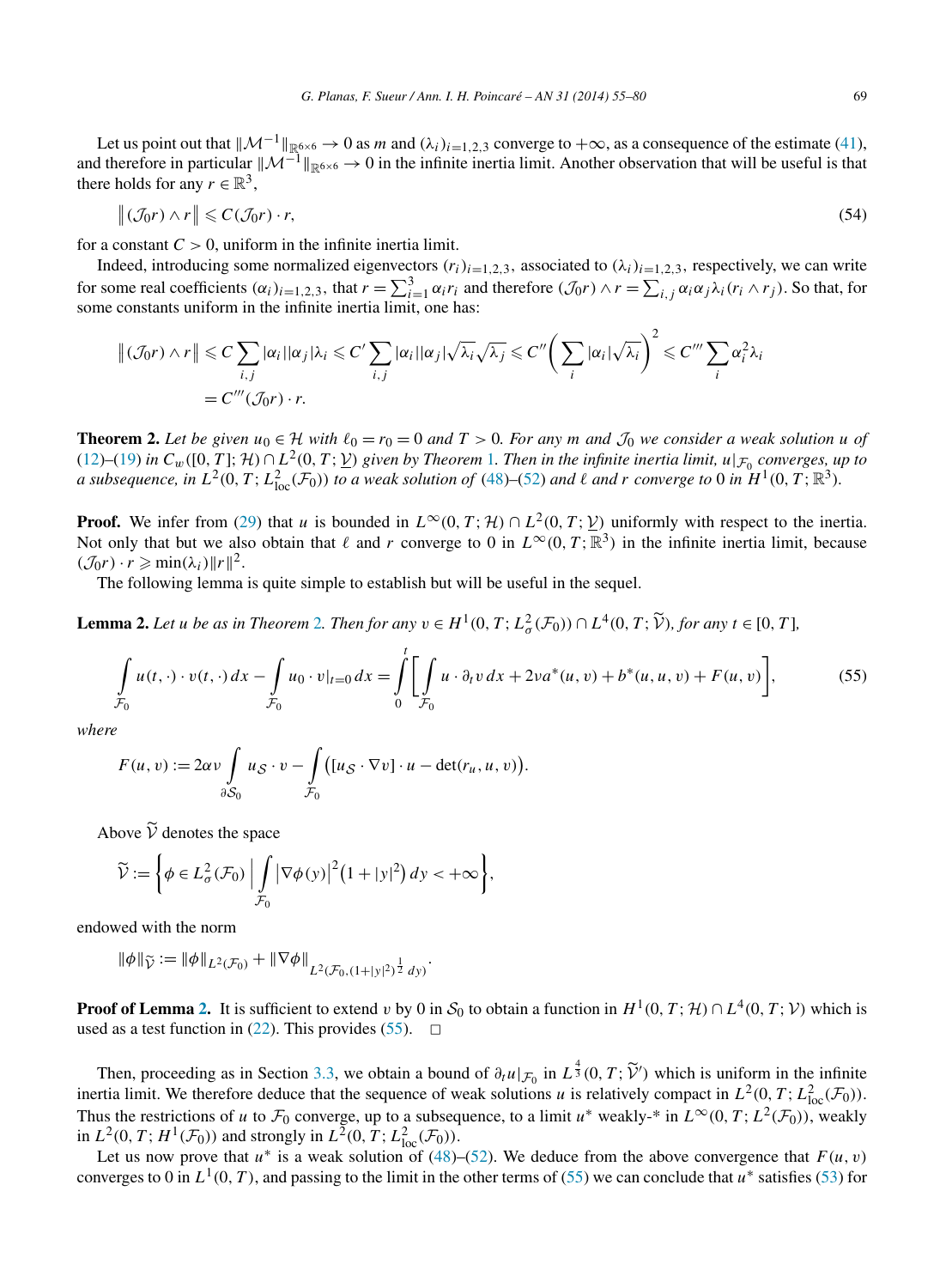<span id="page-15-0"></span>any  $v oldsymbol{\in} H^1(0, T; L^2_{\sigma}(\mathcal{F}_0)) \cap L^4(0, T; H^1(\mathcal{F}_0))$  such that  $\int_{\mathcal{F}_0} |\nabla v(y)|^2 (1+|y|^2) dy < +\infty$ . Then one easily removes this last condition by using Lebesgue's dominated convergence theorem. Thus  $u^*$  is a weak solution of [\(48\)](#page-13-0)–[\(52\)](#page-13-0).

In order to finish the proof of Theorem [2](#page-14-0) it only remains to prove that  $\ell'$  and  $r'$  converge to 0 in  $L^2(0, T; \mathbb{R}^3)$ . This relies on the regularity property established in the previous section. Indeed we define, for  $i \in \{1, \ldots, 6\}$ ,

$$
\mathcal{T}_{1,i} := \int\limits_{\mathcal{F}_0} \left( \left[ \left( (u - u_{\mathcal{S}}) \cdot \nabla \right) \nabla \Phi_i \right] \cdot u - \det(r_u, u, \nabla \Phi_i) \right),
$$

and  $\mathcal{T}_2 := \left[ \begin{array}{c} mr \wedge \ell \\ (\mathcal{J}_0 r) \wedge \ell \end{array} \right]$  $\int_{(\mathcal{J}_0 r)\wedge r}^{mr\wedge \ell}$ , so that from [\(42\)](#page-11-0) and [\(47\)](#page-13-0) we infer that

$$
\begin{bmatrix} \ell \\ r \end{bmatrix}' = 2\nu \mathcal{M}^{-1} \big[ a(u, v_i) \big]_{i \in \{1, \dots, 6\}} + \mathcal{M}^{-1} \big[ \mathcal{T}_{1,i} \big]_{i \in \{1, \dots, 6\}} + \mathcal{M}^{-1} \mathcal{T}_{2}.
$$
 (56)

Since *u* is bounded in  $L^{\infty}(0, T; \mathcal{H}) \cap L^{2}(0, T; \underline{V})$ , the functions  $(v_i)_{i \in \{1, ..., 6\}}$  are in  $\widehat{V}$  and depend only on  $\mathcal{S}_0$ , and  $\|\mathcal{M}^{-1}\|_{\mathbb{R}^{6\times6}} \to 0$  in the infinite inertia limit, we infer easily from [\(28\)](#page-7-0) that the first term of the right-hand side of (56) vanishes in  $L^2(0, T; \mathbb{R}^6)$  in the infinite inertia limit.

On the other hand we can bound the second term as follows: for any  $i \in \{1, ..., 6\}$ , for any  $t$ ,  $\|\mathcal{T}_{1,i}\|$  $C(\|u\|_{L^2(\mathcal{F}_0)}^2 + \|f\|^2 + \|r\|^2)$ . Hence, thanks to the energy bound, we get that  $\mathcal{T}_{1,i}$  is bounded in the infinite inertia limit. Therefore the second term of the right-hand side of (56) also vanishes in  $L^2(0, T; \mathbb{R}^6)$  in the infinite inertia limit.

Finally, in order to deal with the last term, we use the estimate [\(41\)](#page-11-0) to bound, for any *t*,

$$
\|\mathcal{M}^{-1}\mathcal{T}_2\| \leq 2\big(\|r \wedge \ell\| + \big(\min(\lambda_i)\big)^{-1}\big\|(\mathcal{J}_0r) \wedge r\big\|\big) \leq C\big(\|\ell\|^2 + \|r\|^2 + \big(\min(\lambda_i)\big)^{-1}(\mathcal{J}_0r) \cdot r\big),
$$

thanks to [\(54\)](#page-14-0). We thus deduce from the energy bound that the last term of the right-hand side of (56) also vanishes in  $L^2(0, T; \mathbb{R}^6)$  in the infinite inertia limit.

The proof of Theorem [2](#page-14-0) is then complete.  $\Box$ 

#### **4. Smooth local-in-time solutions of the inviscid system**

In this section we consider the system "inviscid incompressible fluid  $+$  rigid body".

#### *4.1. The system "inviscid incompressible fluid* + *rigid body"*

When the viscosity coefficient  $\nu$  is set equal to 0, formally, the system [\(4\)](#page-3-0)–[\(11\)](#page-3-0) degenerates into the following equations:

$$
\frac{\partial U^E}{\partial t} + \left( U^E \cdot \nabla \right) U^E + \nabla P^E = 0 \quad \text{for } x \in \mathcal{F}^E(t) = \mathbb{R}^3 \setminus \mathcal{S}^E(t),\tag{57}
$$

$$
\operatorname{div} U^E = 0 \quad \text{for } x \in \mathcal{F}^E(t),\tag{58}
$$

$$
U^{E} \cdot n = U_{\mathcal{S}}^{E} \cdot n \quad \text{for } x \in \partial \mathcal{S}^{E}(t), \tag{59}
$$

$$
m(h^E)'' = \int_{\partial S^E(t)} P^E n \, ds,\tag{60}
$$

$$
\left(\mathcal{J}^E R^E\right)' = \int\limits_{\partial S^E(r)} P^E\big(x - h^E(t)\big) \wedge n \, ds,\tag{61}
$$

$$
U^{E}|_{t=0} = U_0^{E},
$$
\n
$$
U^{E}|_{t=0} = U_0^{E},
$$
\n
$$
U^{E} \left( \rho \right) = U_0^{E},
$$
\n
$$
U^{E} \left( \rho \right) = U_0^{E},
$$
\n
$$
U^{E} \left( \rho \right) = U_0^{E},
$$
\n
$$
U^{E} \left( \rho \right) = U_0^{E},
$$
\n
$$
U^{E} \left( \rho \right) = U_0^{E},
$$
\n
$$
U^{E} \left( \rho \right) = U_0^{E},
$$
\n
$$
U^{E} \left( \rho \right) = U_0^{E},
$$
\n
$$
U^{E} \left( \rho \right) = U_0^{E},
$$
\n
$$
U^{E} \left( \rho \right) = U_0^{E},
$$
\n
$$
U^{E} \left( \rho \right) = U_0^{E},
$$
\n
$$
U^{E} \left( \rho \right) = U_0^{E},
$$
\n
$$
U^{E} \left( \rho \right) = U_0^{E},
$$
\n
$$
U^{E} \left( \rho \right) = U_0^{E},
$$
\n
$$
U^{E} \left( \rho \right) = U_0^{E},
$$
\n
$$
U^{E} \left( \rho \right) = U_0^{E},
$$
\n
$$
U^{E} \left( \rho \right) = U_0^{E},
$$
\n
$$
U^{E} \left( \rho \right) = U_0^{E},
$$
\n
$$
U^{E} \left( \rho \right) = U_0^{E},
$$
\n
$$
U^{E} \left( \rho \right) = U_0^{E},
$$
\n
$$
U^{E} \left( \rho \right) = U_0^{E},
$$
\n
$$
U^{E} \left( \rho \right) = U_0^{E},
$$
\n
$$
U^{E} \left( \rho \right) = U_0^{E},
$$
\n
$$
U^{E} \left( \rho \right) = U_0^{E},
$$
\n
$$
U^{E} \left( \rho \right) = U_0^{E},
$$
\n
$$
U^{E} \left( \rho \right
$$

$$
h^{E}(0) = 0, \qquad (h^{E})'(0) = \ell_{0}^{E}, \qquad R^{E}(0) = r_{0}^{E}, \tag{63}
$$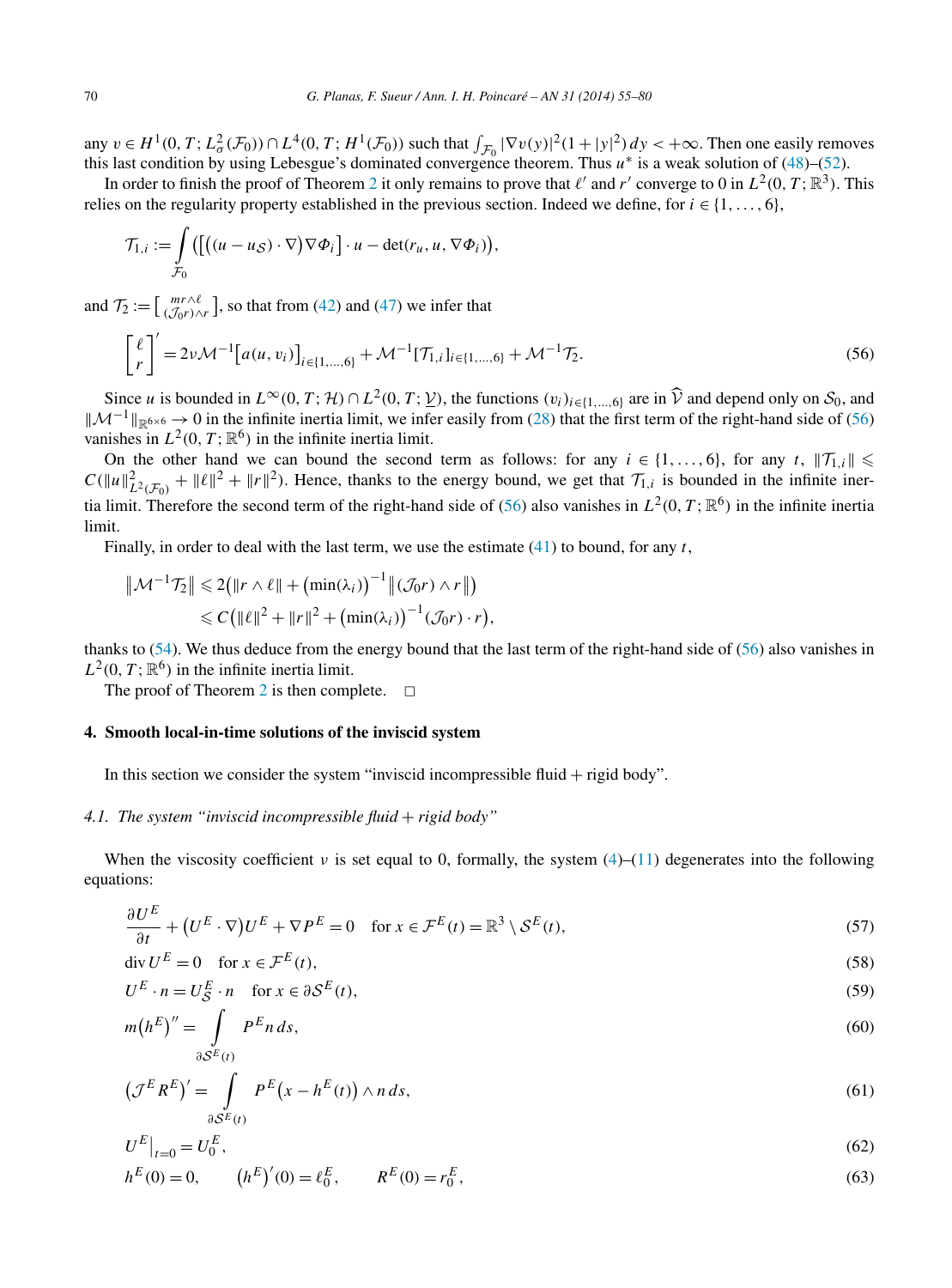<span id="page-16-0"></span>where the solid velocity is given by

$$
U_{\mathcal{S}}^{E}(t,x) := (h^{E})'(t) + R^{E}(t) \wedge (x - h^{E}(t)),
$$

and

$$
S^{E}(t) := \eta^{E}(t, \cdot)(S_{0}), \text{ with } \eta^{E}(t, x) := h^{E}(t) + Q^{E}(t)x,
$$

where the matrix  $Q^E$  solves the differential equation

$$
(Q^E)'x = R^E \wedge (Q^E x)
$$
 with  $Q^E(0)x = x$ , for any  $x \in \mathbb{R}^3$ .

Finally  $\mathcal{J}^E$  is given by

$$
\mathcal{J}^E = Q^E \mathcal{J}_0 (Q^E)^T.
$$

Observe that we prescribe  $h^E(0) = 0$  so that the initial position  $S^E(0)$  occupied by the solid also starts from  $S_0$ at  $t = 0$ . The mass *m* and the initial inertial matrix  $\mathcal{J}_0$  are also the same as in the previous case of the Navier–Stokes equations.

Let us emphasize that in the boundary condition [\(59\)](#page-15-0) there is only an impermeability condition, the slip-withfriction condition is no more prescribed. This loss of boundary condition generates a boundary layer which makes difficult the issue of the inviscid limit of the system since the fluid flow is drastically modified in a neighborhood of the body's boundary of thickness proportional to  $\sqrt{\nu}$ . The main goal of the paper is precisely to show that despite these layers the solution of [\(4\)](#page-3-0)–[\(11\)](#page-3-0) converges in a rather good manner to the solution of [\(57\)](#page-15-0)–[\(63\)](#page-15-0) as  $v \to 0$ . This will be achieved in the next section. Here we will first gather a few results about the inviscid system [\(57\)](#page-15-0)–[\(63\)](#page-15-0).

#### *4.2. A change of variables*

To write the system in a fixed domain, we perform the following change of coordinates:

$$
\ell^{E}(t) := Q^{E}(t)^{T} (h^{E})'(t), \qquad R^{E}(t) := Q^{E}(t) r^{E}(t),
$$
  
\n
$$
u^{E}(t,x) := Q^{E}(t)^{T} U^{E}(t, Q^{E}(t)x + h^{E}(t)) \text{ and } p^{E}(t,x) := P^{E}(t, Q^{E}(t)x + h^{E}(t)),
$$

where  $Q^{E}(t)$  is the rotation matrix associated to the motion of  $S^{E}(t)$  defined in the previous section.

Observe that this change of variable is analogous to the one that we have used for the Navier–Stokes equations in Section [3.1.](#page-4-0)

The system  $(57)$ – $(63)$  now reads

$$
\frac{\partial u^E}{\partial t} + \left( u^E - u_S^E \right) \cdot \nabla u^E + r^E \wedge u^E + \nabla p^E = 0 \quad \text{for } x \in \mathcal{F}_0,
$$
\n
$$
\tag{64}
$$

$$
\operatorname{div} u^E = 0 \quad \text{for } x \in \mathcal{F}_0,\tag{65}
$$

$$
u^E \cdot n = u^E_{\mathcal{S}} \cdot n \quad \text{for } x \in \partial \mathcal{S}_0,\tag{66}
$$

$$
m(\ell^{E})' = \int_{\partial S_0} p^{E_n} ds + (m\ell^{E}) \wedge r^{E}, \qquad (67)
$$

$$
\mathcal{J}_0(r^E)' = \int_{\partial S_0} p^E x \wedge n \, ds + (\mathcal{J}_0 r^E) \wedge r^E,\tag{68}
$$

$$
u^E|_{t=0} = u_0^E,\tag{69}
$$

$$
h^{E}(0) = 0, \qquad (h^{E})'(0) = \ell_{0}^{E}, \qquad r^{E}(0) = r_{0}^{E}, \tag{70}
$$

with

$$
u_{\mathcal{S}}^{E}(t,x) := \ell^{E}(t) + r^{E}(t) \wedge x.
$$
\n(71)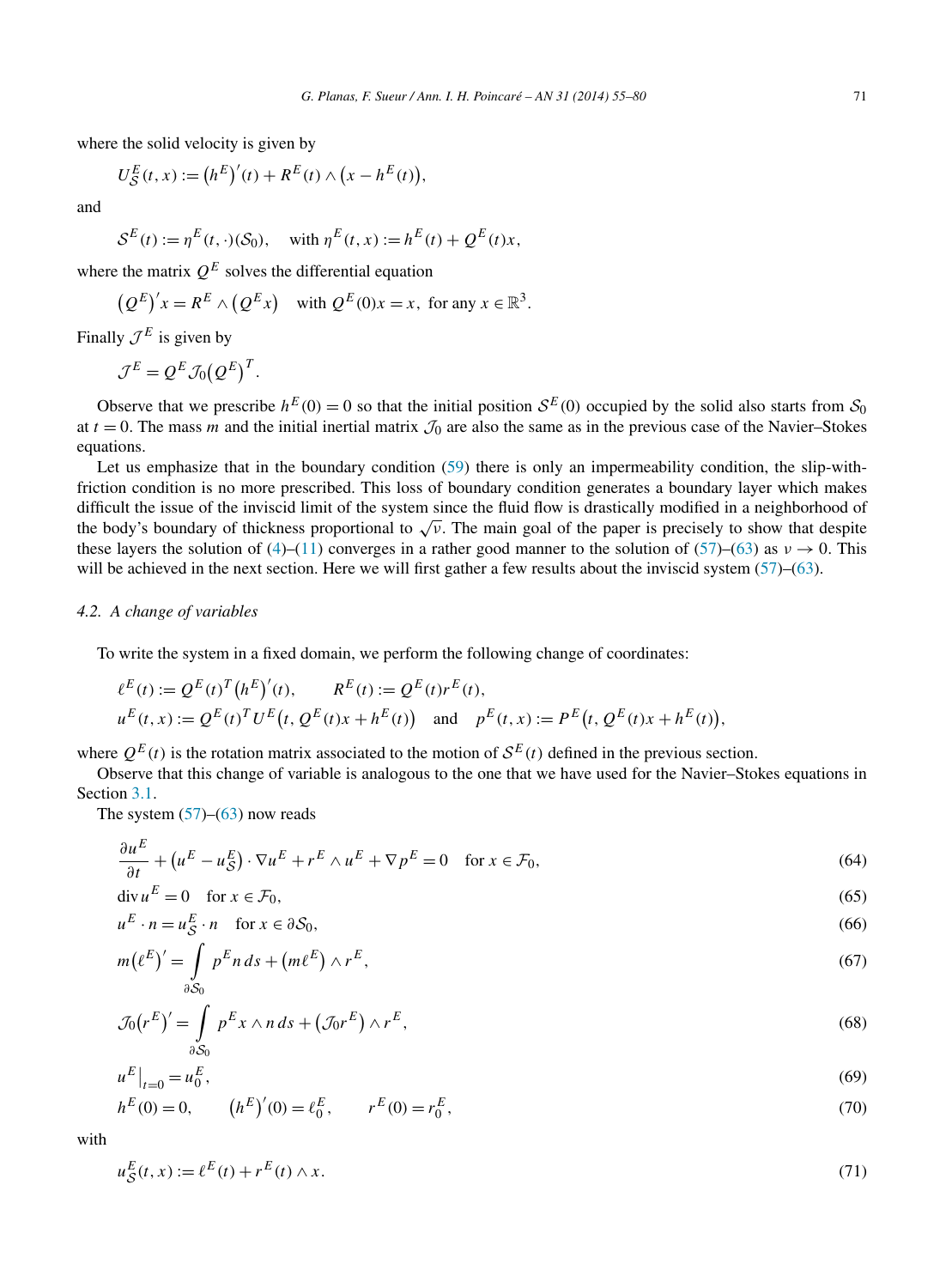#### <span id="page-17-0"></span>*4.3. Smooth local-in-time solutions*

Let us recall the following result from [\[50\]](#page-24-0) about the existence and uniqueness of classical solutions to Eqs. [\(64\)](#page-16-0)–[\(70\)](#page-16-0), where, as previously, we extend the initial data  $u_0^E$  by setting  $u_0^E := \ell_0^E + r_0^E \wedge x$  for  $x \in S_0$ .

**Theorem 3.** Let be given  $\lambda \in (0,1)$  and  $u_0^E \in \mathcal{H}$  such that  $u_0^E|_{\mathcal{F}_0} \in H^1 \cap C^{1,\lambda}$  and  $\text{curl } u_0^E|_{\mathcal{F}_0}$  is compactly supported. Then there exist  $T > 0$  and a unique solution  $u^E$  of [\(64\)](#page-16-0)–[\(70\)](#page-16-0) in  $C^1([0, T]; \mathcal{H})$  such that  $(\nabla u^E)|_{[0, T] \times \mathcal{F}_0} \in$ *C*([0*, T*];  $L^2(\mathcal{F}_0, (1+|x|^2)^{\frac{1}{2}} dx)$ ) ∩  $C_{w*}([0, T]; C^{0,\lambda}(\mathcal{F}_0))$ *. Moreover for any*  $t \in [0, T]$ *,* 

$$
\|u^{E}(t,\cdot)\|_{\mathcal{H}}^{2} = \|u_{0}^{E}\|_{\mathcal{H}}^{2}.
$$
\n(72)

Here,  $C^{k,\lambda}(\mathcal{F}_0)$ ,  $k \in \mathbb{N}$ ,  $\lambda \in (0, 1)$ , denotes the usual Hölder space.

A few comments are in order.

It is worth to point out here that the solution  $u^E$  given by Theorem 3 satisfies the following property: for any  $t \in [0, T]$ , for any  $v \in V$ , there holds

$$
\left(\partial_t u^E, v\right)_{\mathcal{H}} = -b\left(u^E, v, u^E\right). \tag{73}
$$

To see that, multiply [\(64\)](#page-16-0) by *v* and integrate by parts in space using [\(65\)](#page-16-0)–[\(66\)](#page-16-0).

It is useful for the sequel to recall that the proof given in [\[50\]](#page-24-0) of Theorem 3 relies on the following vorticity reformulation of [\(64\)](#page-16-0)–[\(70\)](#page-16-0):

$$
\partial_t \omega^E + \left( u^E - u^E_{\mathcal{S}} \right) \cdot \nabla \omega^E = \left( \omega^E \cdot \nabla \right) \left( u^E - u^E_{\mathcal{S}} \right) \quad \text{in } [0, T] \times \mathcal{F}_0,
$$
\n
$$
\left( \begin{array}{cc} 1 & F & F \\ 0 & F & F \end{array} \right) \cdot \nabla \omega^E = \left( \omega^E \cdot \nabla \right) \left( u^E - u^E_{\mathcal{S}} \right) \quad \text{in } [0, T] \times \mathcal{F}_0,
$$
\n
$$
(74)
$$

$$
\begin{cases}\n\operatorname{curl} u^E = \omega^E & \text{in } [0, T] \times \mathcal{F}_0, \\
\operatorname{div} u^E = 0 & \text{in } [0, T] \times \mathcal{F}_0, \\
u^E \cdot n = u^E \cdot n & \text{on } [0, T] \times \partial \mathcal{S}_0,\n\end{cases}
$$
\n(75)

$$
\begin{cases}\n u^E \cdot n = u_S^E \cdot n & \text{on } [0, T] \times \partial S_0, \\
 u^E \to 0 & \text{for } |x| \to \infty,\n\end{cases}
$$
\n(15)

$$
u_{\mathcal{S}}^{E}(t,x) := \ell^{E}(t) + r^{E}(t) \wedge x \quad \text{in } [0,T] \times \mathbb{R}^{3}, \tag{76}
$$

$$
\mathcal{M}\left[\begin{matrix} \ell^E \\ r^E \end{matrix}\right]' = \left[b\left(u^E, u^E, v_i\right)\right]_{i \in \{1, \dots, 6\}},\tag{77}
$$

where  $M$  and  $v_i$  were introduced in Section [3.4.](#page-11-0)

The vorticity equation (74) can easily be inferred from [\(64\)](#page-16-0), [\(65\)](#page-16-0) and [\(71\)](#page-16-0) whereas (77) is obtained from [\(27\)](#page-7-0), (73) and some integration by parts. Observe that (77) can be seen as the inviscid counterpart of [\(42\)](#page-11-0), and recall that the  $b(u^E, u^E, v_i)$  can be computed thanks to the formula [\(47\)](#page-13-0).

## *4.4. The infinite inertia limit*

The following result is the counterpart of Theorem [2](#page-14-0) for the inviscid system  $(64)$ – $(70)$ . It shows that in the limit of infinite inertia, that is, when *m* and the eigenvalues  $(\lambda_i)_{i=1,2,3}$  of  $\mathcal{J}_0$  converge to  $+\infty$  with  $\lambda_i = O(\lambda_i)$  for any *i*, *j*, the system [\(64\)](#page-16-0)–[\(70\)](#page-16-0) degenerates into the following classical Euler equations in  $\mathcal{F}_0$ :

$$
\frac{\partial u^E}{\partial t} + u^E \cdot \nabla u^E + \nabla p^E = 0 \quad \text{for } x \in \mathcal{F}_0,
$$
\n
$$
(78)
$$

$$
\operatorname{div} u^E = 0 \quad \text{for } x \in \mathcal{F}_0,\tag{79}
$$

$$
u^E \cdot n = 0 \quad \text{for } x \in \partial S_0,\tag{80}
$$

$$
u^E|_{t=0} = u_0^E. \tag{81}
$$

**Theorem 4.** Let be given  $\lambda \in (0, 1)$  and  $u_0^E \in \mathcal{H}$  such that  $\ell_0^E = r_0^E = 0$ ,  $u_0^E | \mathcal{F}_0 \in H^1 \cap C^{1,\lambda}$  and  $\text{curl } u_0^E | \mathcal{F}_0$  is *compactly supported. Let be given*  $m > 0$  *and*  $\beta > 0$ *.*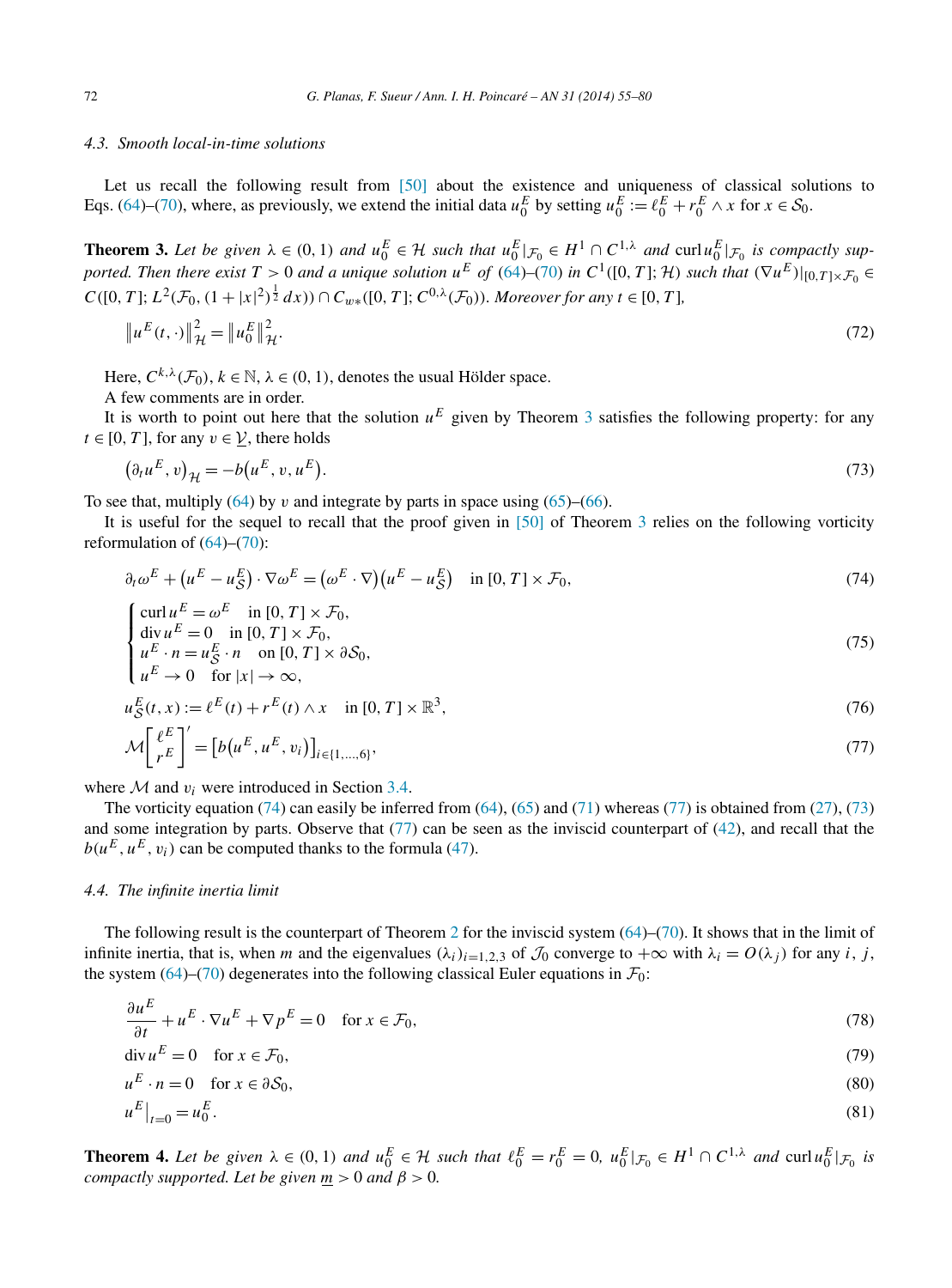*Then there exists*  $T > 0$  *such that for any*  $m \geq m$  *and for any symmetric positive*  $3 \times 3$  *matrix*  $\mathcal{J}_0$  *with eigenvalues*  $(\lambda_i)_{i=1,2,3}$  $(\lambda_i)_{i=1,2,3}$  $(\lambda_i)_{i=1,2,3}$  *satisfying*  $\lambda_i \geq \beta$ , the corresponding solution  $u^E$  of [\(64\)](#page-16-0)–[\(70\)](#page-16-0) given by Theorem 3 is defined up to the *time T .*

*Moreover in the infinite inertia limit,*  $u^E|\mathcal{F}_0$  *converges in*  $L^{\infty}(0, T; C^{1,\tilde{\lambda}}(\mathcal{F}_0))$ *, for any*  $\tilde{\lambda} \in (0, \lambda)$ *, to the unique smooth solution of* [\(78\)](#page-17-0)–[\(81\)](#page-17-0) *and*  $\ell^E$  *and*  $r^E$  *converge to* 0 *in*  $C^1(0, T; \mathbb{R}^3)$ *.* 

**Proof.** The key issue here is to obtain some estimates uniform in the infinite inertia limit. Let us stress in particular that, a priori, Theorem [3](#page-17-0) only provides, for some inertia  $m$  and  $\mathcal{J}_0$ , the existence of a smooth solution on a time interval [0,  $T_{m,\mathcal{T}_0}$ ] which may shrink when *m* and the eigenvalues  $(\lambda_i)_{i=1,2,3}$  of  $\mathcal{T}_0$  go to infinity. However we are going to see below that this is not the case. Actually revisiting the proof of Theorem [3](#page-17-0) given in [\[50\]](#page-24-0) we will provide a time *T* common to any large enough inertia.

The first basic observation in this direction is that according to the energy identity [\(72\)](#page-17-0), and because of the choice of the initial data (which are somehow "well-prepared") the energy  $||u^E(t, \cdot)||^2_{\mathcal{H}}$  does not depend on time nor on the inertia:

$$
\int_{\mathcal{F}_0} \left| u^E(t, \cdot) \right|^2 dx + m\ell^E(t) \cdot \ell^E(t) + \mathcal{J}_0 r^E(t) \cdot r^E(t) = \int_{\mathcal{F}_0} \left| u_0^E \right|^2 dx.
$$
\n(82)

Let us now show how to obtain a uniform estimate of the velocity in  $L^{\infty}(0, T; C^{1,\lambda}(\mathcal{F}_0))$  for some  $T > 0$ , thanks to the vorticity formulation [\(74\)](#page-17-0)–[\(77\)](#page-17-0).

By standard transport estimates (cf. [24, [Corollary 2.4\]\)](#page-24-0) one infers from [\(74\)](#page-17-0) the estimate

$$
\|\omega^{E}(t)\|_{C^{0,\lambda}(\mathcal{F}_{0})} \leq \|\omega_{0}^{E}\|_{C^{0,\lambda}(\mathcal{F}_{0})} \exp\left(C\int_{0}^{t} (\|u^{E}\|_{C^{1,\lambda}(\mathcal{F}_{0})}(s) + \|r^{E}\|(s)) ds\right)
$$
  

$$
\leq \|u_{0}^{E}\|_{C^{1,\lambda}(\mathcal{F}_{0})} \exp(C\|r^{E}\|_{L^{\infty}(0,T)}t) \exp\left(C\int_{0}^{t} \|u^{E}\|_{C^{1,\lambda}(\mathcal{F}_{0})}(s) ds\right),
$$
 (83)

where *C* does not depend on the inertia.

On the other hand, by classical elliptic theory, one infers from [\(75\)](#page-17-0) the following estimate, where time is omitted,

$$
\|u^{E}\|_{C^{1,\lambda}(\mathcal{F}_{0})} \leqslant C(\|\omega^{E}\|_{C^{0,\lambda}(\mathcal{F}_{0})} + \|\ell^{E}\| + \|r^{E}\|) \leqslant C(\|\omega^{E}\|_{C^{0,\lambda}(\mathcal{F}_{0})} + \|u_{0}^{E}\|_{L^{2}(\mathcal{F}_{0})}),
$$
\n(84)

with  $C > 0$  depending on  $m > 0$  and  $\beta > 0$ .

Plugging (84) in (83) yields

$$
\|\omega^{E}(t)\|_{C^{0,\lambda}(\mathcal{F}_{0})} \leq \|u_{0}^{E}\|_{C^{1,\lambda}(\mathcal{F}_{0})} \exp(C\|u_{0}^{E}\|_{L^{2}(\mathcal{F}_{0})}t) \exp\Biggl(C\int_{0}^{t} \|\omega^{E}\|_{C^{0,\lambda}(\mathcal{F}_{0})}(s) ds\Biggr),
$$

with  $C > 0$  depending on  $m > 0$  and  $\beta > 0$ , from which one deduces the existence of a small time  $T > 0$  and an estimate of velocity in  $L^{\infty}(0, T; C^{1,\lambda}(\mathcal{F}_0))$  both uniformly for any  $m \geq m$  and for any symmetric positive 3 × 3 matrix  $\mathcal{J}_0$  with eigenvalues  $(\lambda_i)_{i=1,2,3}$  satisfying  $\lambda_i \geq \beta$ .

Let us now prove the second part of Theorem [4](#page-17-0) about convergence of the fluid and solid velocities. First (82) yields that  $\ell^E$  and  $r^E$  converge to 0 in  $L^\infty(0,T;\mathbb{R}^3)$  in the infinite inertia limit. Then, similarly as we proceed in the proof of Theorem [2,](#page-14-0) by using [\(77\)](#page-17-0) and [\(47\)](#page-13-0) we write

$$
\begin{bmatrix} \ell^E \\ r^E \end{bmatrix}' = \mathcal{M}^{-1} \big[ \mathcal{T}_{1,i}^E \big]_{i \in \{1,\dots,6\}} + \mathcal{M}^{-1} \mathcal{T}_2^E,
$$

where

$$
\mathcal{T}_{1,i}^E := \int\limits_{\mathcal{F}_0} \left( \left[ \left( \left( u^E - u_{\mathcal{S}}^E \right) \cdot \nabla \right) \nabla \Phi_i \right] \cdot u^E - \det(r_u^E, u^E, \nabla \Phi_i) \right), \text{ and } \mathcal{T}_2^E := \left[ \begin{array}{c} mr^E \wedge \ell^E \\ (\mathcal{J}_0 r^E) \wedge r^E \end{array} \right].
$$

Thus, by using again the energy bound (82), we deduce that  $\ell^E$  and  $r^E$  converge to 0 in  $C^1(0, T; \mathbb{R}^3)$ .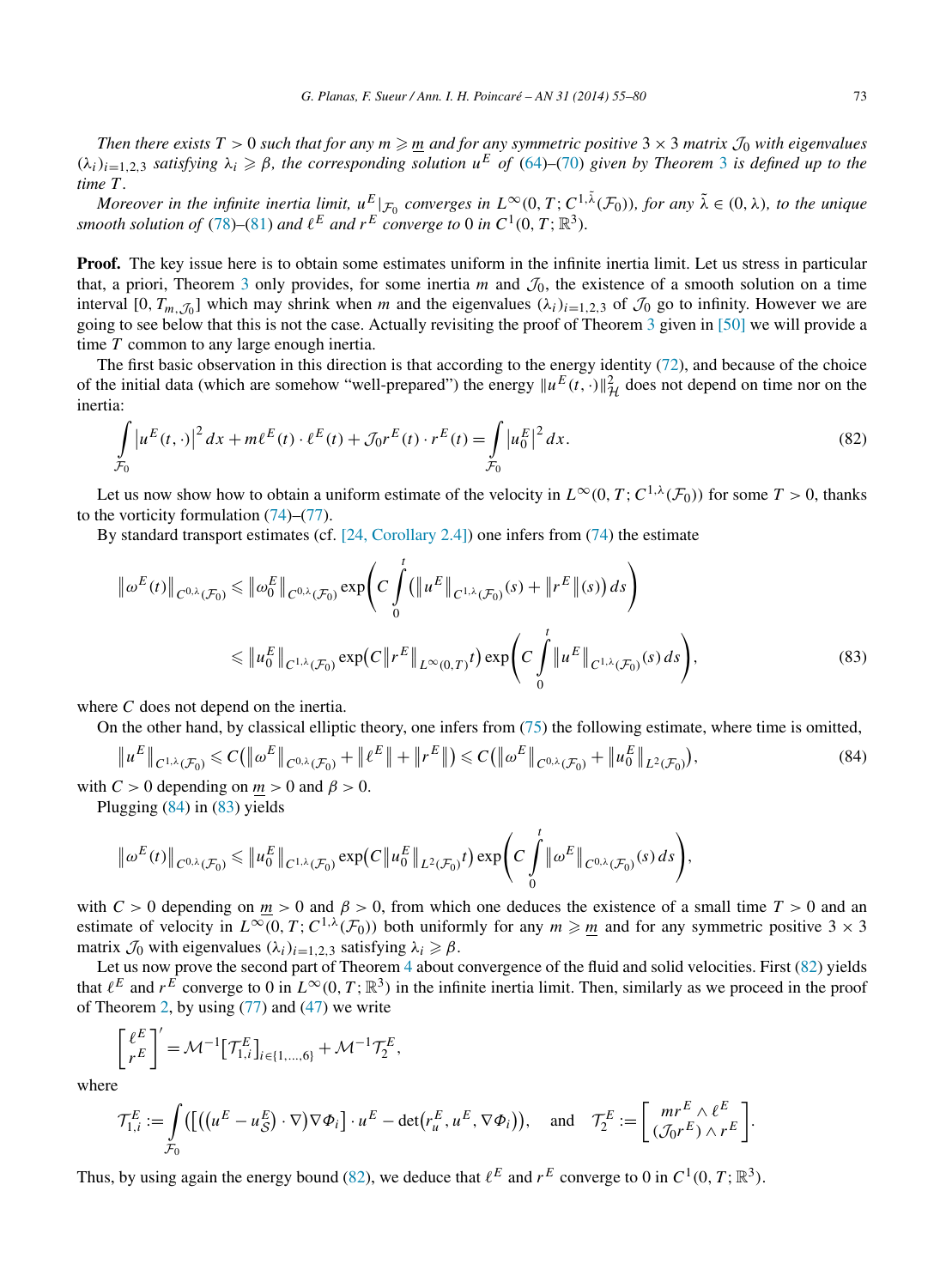<span id="page-19-0"></span>Finally it remains to prove that  $u^E|_{\mathcal{F}_0}$  converges, up to a subsequence, in  $L^\infty(0, T; C^{1, \tilde{\lambda}}(\mathcal{F}_0))$ , for any  $\tilde{\lambda} \in (0, \lambda)$ . Since we have some uniform estimates of  $u^E|_{\mathcal{F}_0}$  in the space  $L^\infty(0, T; C^{1,\lambda}(\mathcal{F}_0))$ , it is sufficient to obtain a temporal estimate uniform in infinite inertia limit and to use the Aubin–Lions lemma to conclude that a subsequence is converging in  $L^{\infty}(0, T; C^{1,\tilde{\lambda}}(\mathcal{F}_0))$ , for any  $\tilde{\lambda} \in (0, \lambda)$ . This can be easily achieved by using [\(73\)](#page-17-0) with some test functions *v* compactly supported in  $\mathcal{F}_0$ .

These convergences are sufficient to yield that the limit is a smooth solution of [\(78\)](#page-17-0)–[\(81\)](#page-17-0) on [0*, T* ].

Since classical solutions of the Euler equations are unique we finally deduce that the whole sequence is converging.  $\square$ 

## **5. Inviscid limit**

Let us now state the main result of this paper.

### **Theorem 5.** *The following holds true.*

- [1](#page-8-0). With the notations of Theorems 1 and [3](#page-17-0), and assuming that  $u_0$  converges to  $u_0^E$  in H when *v* tends to 0 and that  $\alpha := \alpha^{\nu}$  satisfies  $\alpha \nu$  converges to 0 when  $\nu$  tends to 0, then  $u$  converges to  $u^E$  in  $L^{\infty}(0, T; \mathcal{H})$ ,<br>  $\sqrt{\nu} ||u||_{\mathcal{F}_0} ||_{L^2(0, T; H^1(\mathcal{F}_0))}$  and  $\sqrt{\alpha \nu} ||u - u_{\mathcal{S}}||_{L^2((0, T) \times \partial \mathcal{S}_0)}$  conve *solution uE of the inviscid system.*
- 2. Moreover  $(\ell, r)$  converges to  $(\ell^E, r^E)$  in  $H^1(0, T; \mathbb{R}^6)$ .
- 3. Assuming that  $u_0 = u_0^E$  and that  $\alpha > 0$  does not depend on  $\nu$ , then there exists  $C > 0$  (depending on T) such that

$$
\|u - u^E\|_{L^{\infty}(0,T;\mathcal{H})} + \sqrt{\nu} \|u - u^E\|_{L^2(0,T;H^1(\mathcal{F}_0))} \leq C(1+\alpha)\nu^{3/4}.
$$
\n(85)

A few remarks are in order.

Regarding the first part of Theorem 5, let us first mention again Refs. [\[10,40,1\]](#page-23-0) for the relevance of considering a friction coefficient depending on the viscosity, as a limit of accommodation boundary condition for the Boltzmann equation. The first part of Theorem 5 extends earlier results where a fixed boundary was considered, see [\[36,45,1,](#page-24-0) [53\].](#page-24-0) Let us point out in particular that it could be possible to extend the first part of Theorem 5 to a weaker setting, following the analysis of [\[1\].](#page-23-0) This will require to extend P.-L. Lions' definition of dissipative solutions of the Euler incompressible equations to the system [\(64\)](#page-16-0)–[\(70\)](#page-16-0), and to modify the proof of the first part of Theorem 5 below following a by now classical method, the so-called relative entropy method or the modulated energy method depending on the context and on the authors. We choose here to consider smooth solutions of the system  $(64)$ – $(70)$  in order to keep the unity of the theorem, since the other parts fail in a weaker context.

The second part of Theorem 5 is perhaps the most surprising. It shows that the convergence of the body's dynamics is better than the one implied by the convergence of *u* to  $u^E$  in the energy space  $L^\infty(0,T; \mathcal{H})$  stated in the first part. Indeed the latter provides a convergence  $(\ell, r)$  to  $(\ell^E, r^E)$  in  $L^\infty(0, T; \mathbb{R}^6)$ . This last result relies on the possibility to compute explicitly, in the present case of the Navier slip conditions, a well-known phenomenon in the theory of the systems involving an incompressible flow and a structure, namely the added-mass phenomenon, cf. for instance [\[6,17\].](#page-23-0)

If we focus on the dependence on the viscosity the estimate  $(85)$  says that *u* converges strongly to  $u<sup>E</sup>$  in  $L^{\infty}(0,T; L^2(\mathcal{F}_0))$  with a rate of  $O(v^{3/4})$  and in  $L^2(0,T; H^1(\mathcal{F}_0))$  with a rate of  $O(v^{1/4})$ . We therefore recover the optimal rate of convergence, with respect to *ν*, found in [\[37\]](#page-24-0) in the case where the Navier conditions are prescribed on a fixed boundary.

Theorem 5 may be useful for controllability issues, in particular for the global controllability of the system. In the case of a fixed boundary a strategy initiated by Coron in [\[11\]](#page-23-0) proved the global approximate controllability for the 2-D incompressible Navier–Stokes equations with Navier slip boundary conditions. His proof relies on another of his earlier results about the global controllability of the incompressible Euler equations, see [\[12\].](#page-23-0) This strategy was used later on by Chapouly in [\[5\]](#page-23-0) to extend Coron's result into a global null controllability result.

It is therefore possible that a similar strategy could be fruitful in the case of a moving rigid body. Note however that in such a case little is known so far about the controllability of the inviscid system. Let us mention in that direction the result [\[4\]](#page-23-0) by Chambrion and Munnier in the irrotational case.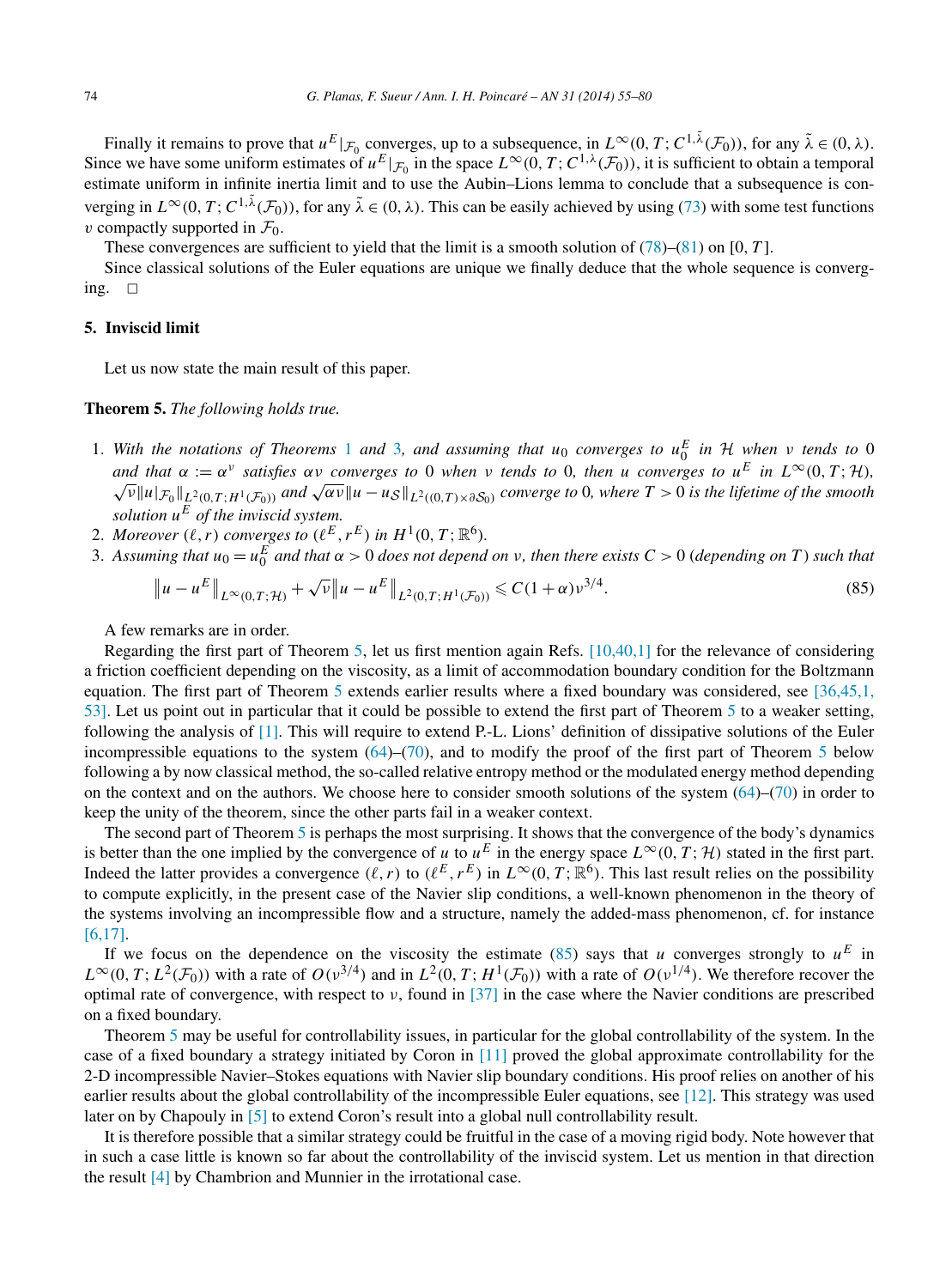## <span id="page-20-0"></span>**6. Proof of Theorem [5](#page-19-0)**

#### *6.1. Two basic observations*

Let us observe first that when *u* converges to  $u^E$  in  $L^\infty(0, T; \mathcal{H})$  then it follows straightforwardly from [\(29\)](#page-8-0), [\(72\)](#page-17-0) Let us observe first that when u converges to u in  $L^1(0, T, \pi)$  then it follows straightfolwatchly from (29), (12)<br>and Korn inequality that  $\sqrt{v} ||u|_{\mathcal{F}_0} ||_{L^2(0,T;H^1(\mathcal{F}_0))}$  and  $\sqrt{\alpha v} ||u - u_S||_{L^2((0,T) \times \partial S_0)}$  conv

that u converges to  $u^E$  in  $L^{\infty}(0, T; \mathcal{H})$ , and that  $\sqrt{v} ||u|_{\mathcal{F}_0} ||_{L^2(0, T; H^1(\mathcal{F}_0))}$  and  $\sqrt{\alpha v} ||u - u_{\mathcal{S}}||_{L^2((0, T) \times \partial \mathcal{S}_0)}$  converges to 0 as *ν* tends to 0, [\(42\)](#page-11-0), [\(77\)](#page-17-0) and [\(47\)](#page-13-0), we obtain that  $\mathcal{M} \begin{bmatrix} \ell \\ r \end{bmatrix}$  $\binom{\ell}{r}$ <sup>*c*</sup> converges to  $\mathcal{M} \left[ \frac{\ell^E}{r^E} \right]$  $\int_{r^E}^{p^E}$   $\int$  in  $L^2(0, T)$ . We then infer easily the second part.

#### *6.2. Proof of the first part*

Let us now turn to the proof of the first part. In the following, *C* will denote a constant independent of  $\nu$  and  $\alpha$  that may change from one relation to another.

Let us also introduce the difference

 $w := u - u^E$  and similarly for the initial condition  $w_0 := u_0 - u_0^E$ .

In the solid we will use the notation

$$
w_{\mathcal{S}} := u_{\mathcal{S}} - u_{\mathcal{S}}^E.
$$

For any  $t \in [0, T]$ , we have, thanks to [\(29\)](#page-8-0) and [\(72\)](#page-17-0),

$$
||w(t,\cdot)||_{\mathcal{H}}^{2} \leq ||u_{0}||_{\mathcal{H}}^{2} + ||u_{0}^{E}||_{\mathcal{H}}^{2} - 2(u,u^{E})_{\mathcal{H}}(t) + 4\nu \int_{0}^{t} a(u,u).
$$

We now apply [\(22\)](#page-5-0) to  $v = u^E$  to get

$$
(u, u^{E})_{\mathcal{H}}(t) - (u_{0}, u_{0}^{E})_{\mathcal{H}} = \int_{0}^{t} [(u, \partial_{t} u^{E})_{\mathcal{H}} + 2va(u, u^{E}) + b(u, u, u^{E})] ds
$$
  
= 
$$
\int_{0}^{t} [2va(u, u^{E}) + b(u, u, u^{E}) - b(u^{E}, u, u^{E})] ds,
$$

using [\(73\)](#page-17-0) with  $v = u$ .

Therefore,

$$
\|w(t,\cdot)\|_{\mathcal{H}}^2 \le \|w_0\|_{\mathcal{H}}^2 - 2 \int_0^t \left[2va(u,u^E) - 2va(u,u) + b(u,u,u^E) - b(u^E,u,u^E)\right] ds
$$
  
= 
$$
\|w_0\|_{\mathcal{H}}^2 - 2 \int_0^t \left[-2va(u,w) + b(w,w,u^E)\right] ds.
$$

This can be recast as follows:

$$
||w(t, \cdot)||_{\mathcal{H}}^{2} + 4\alpha v \int_{0}^{t} \int_{\partial S_{0}} |w - w_{\mathcal{S}}|^{2} + 4v \int_{0}^{t} \int_{\mathcal{F}_{0}} |D(w)|^{2}
$$
  

$$
\leq ||w_{0}||_{\mathcal{H}}^{2} - 2 \int_{0}^{t} \left[ -2va(u^{E}, w) + b(w, w, u^{E}) \right] ds.
$$
 (86)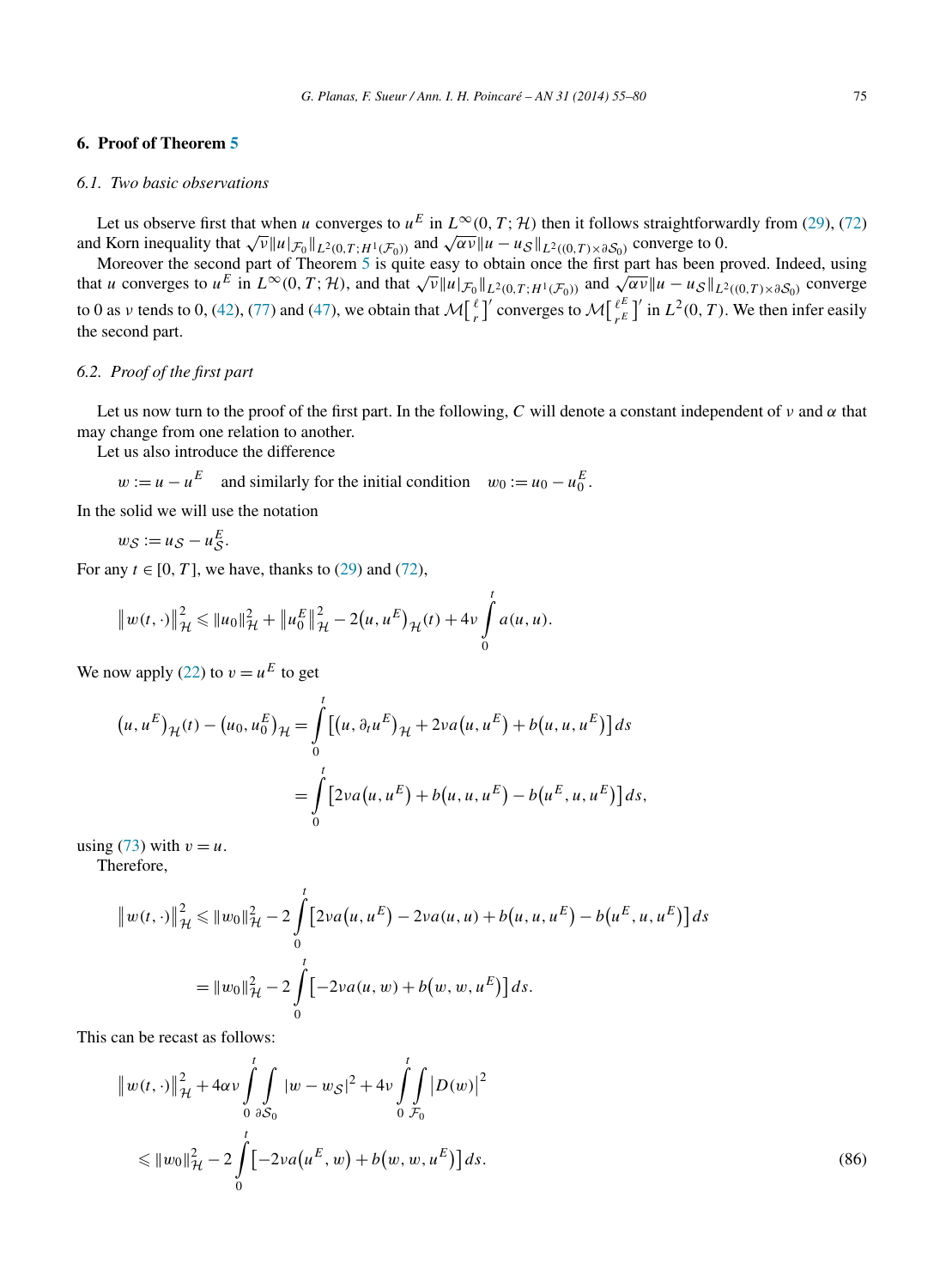<span id="page-21-0"></span>Therefore it only remains to use the Cauchy–Schwarz and Young inequalities, [\(40\)](#page-11-0) and finally the Gronwall Lemma to achieve the first part of the theorem.

## *6.3. Proof of the last part*

If one is interested in getting a better rate of convergence (for fixed  $\alpha$ ) a further treatment of the viscous part of the right-hand side of [\(86\)](#page-20-0) is needed. The underlying idea is somehow to put more derivatives on the inviscid solution *uE*.

We use Lemma [1](#page-4-0) to obtain

$$
a(u^{E}, w) = -\alpha \int_{\partial S_{0}} (u^{E} - u^{E}_{S}) \cdot (w - w_{S}) - \int_{\mathcal{F}_{0}} D(u^{E}) \cdot D(w)
$$
  
=  $-\alpha \int_{\partial S_{0}} (u^{E} - u^{E}_{S}) \cdot (w - w_{S}) + \frac{1}{2} \int_{\mathcal{F}_{0}} \Delta u^{E} \cdot w - \int_{\partial S_{0}} ((D(u^{E})n) \wedge n) \cdot ((w - w_{S}) \wedge n)$   
 $- \ell_{w} \cdot \int_{\partial S_{0}} D(u^{E})n ds - r_{w} \cdot \int_{\partial S_{0}} x \wedge D(u^{E})n ds.$ 

Thus we infer from [\(86\)](#page-20-0) the following inequality:

$$
||w(t, \cdot)||_{\mathcal{H}}^{2} + 4\alpha v \int_{0}^{t} \int_{\partial S_{0}} |w - w_{S}|^{2} + 4v \int_{0}^{t} \int_{\mathcal{F}_{0}} |D(w)|^{2}
$$
  
\n
$$
\leq ||w_{0}||_{\mathcal{H}}^{2} - 4\alpha v \int_{0}^{t} \int_{\partial S_{0}} (u^{E} - u^{E}_{S}) \cdot (w - w_{S})
$$
  
\n
$$
+ 2v \int_{0}^{t} \int_{\mathcal{F}_{0}} \Delta u^{E} \cdot w - 4v \int_{0}^{t} \int_{\partial S_{0}} ((D(u^{E})n) \wedge n) \cdot ((w - w_{S}) \wedge n)
$$
  
\n
$$
- 4v \int_{0}^{t} \ell_{w} \cdot \int_{\partial S_{0}} D(u^{E})n ds - 4v \int_{0}^{t} r_{w} \cdot \int_{\partial S_{0}} x \wedge D(u^{E})n ds - 2 \int_{0}^{t} b(w, w, u^{E})
$$
  
\n
$$
\leq ||w_{0}||_{\mathcal{H}}^{2} + \sum_{i=1}^{6} I_{i}.
$$

To deal with  $I_1$  and  $I_3$  we will use the following lemma:

**Lemma 3.** *There exists C >* 0 *such that for any γ >* 0 *and for any smooth function f divergence free and tangent to the boundary*

$$
\|f\|_{L^2(\partial \mathcal{S}_0)} \leqslant C\gamma^{1/3} \|f\|_{L^2(\mathcal{F}_0)}^{2/3} + \frac{1}{4\gamma} \|D(f)\|_{L^2(\mathcal{F}_0)}^2 + C\|f\|_{L^2(\mathcal{F}_0)}.
$$

**Proof.** We first apply the following standard trace inequality:

$$
||f||_{L^2(\partial \mathcal{S}_0)} \leq C||f||_{L^2(\mathcal{F}_0)}^{1/2} ||f||_{H^1(\mathcal{F}_0)}^{1/2},
$$

then the Korn inequality to find

$$
\|f\|_{L^2(\partial \mathcal{S}_0)} \leq C \big(\|f\|_{L^2(\mathcal{F}_0)}^{1/2} \|D(f)\|_{L^2(\mathcal{F}_0)}^{1/2} + \|f\|_{L^2(\mathcal{F}_0)}\big)
$$

and finally Young's inequality to conclude.  $\Box$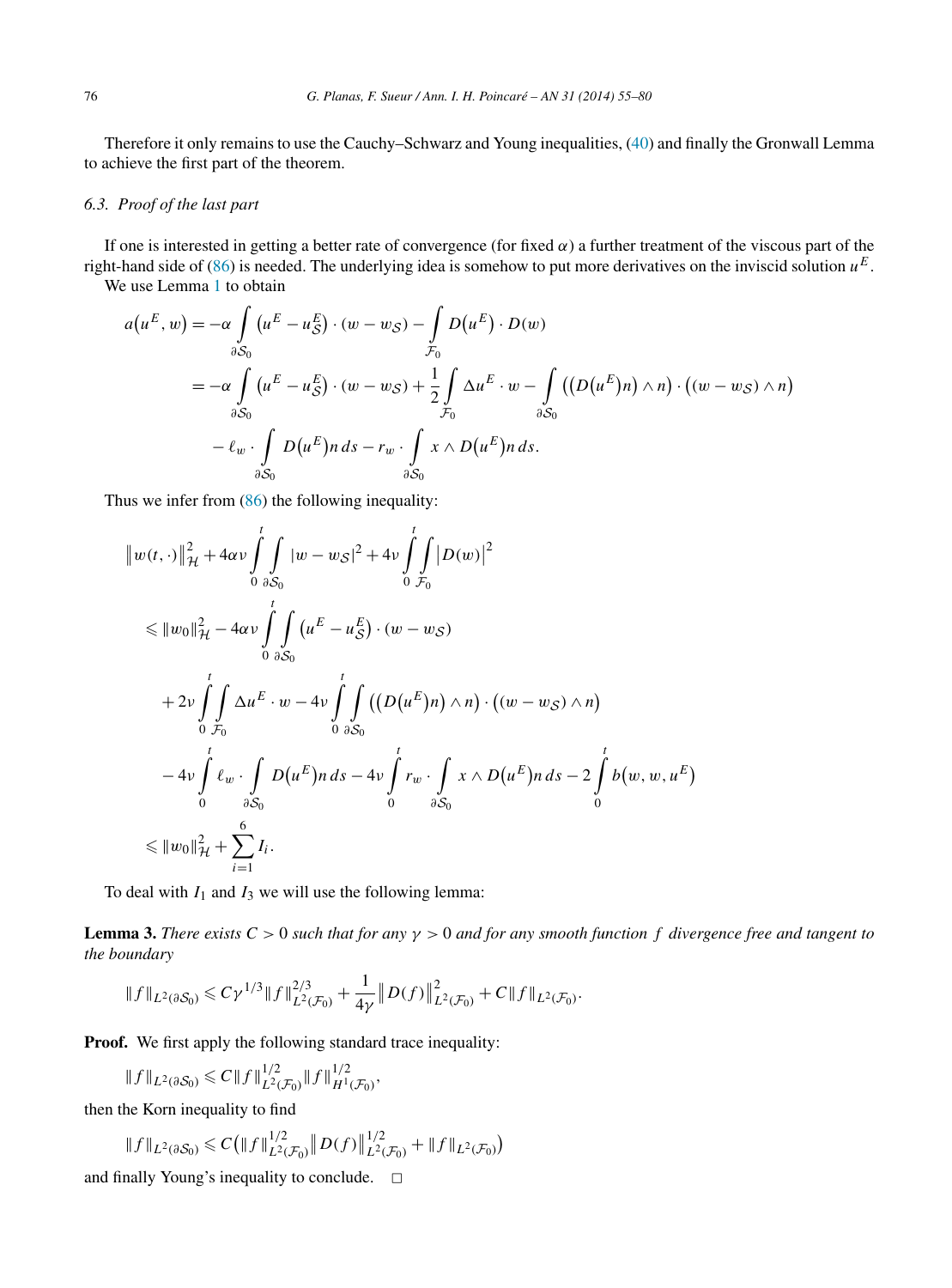In order to apply this lemma we are going to substitute to the vector fields  $u^E_S$  and  $w_S$  another divergence free<br>that field with the came traces on 3.5 but with a hetter decey at infinity as we did in Section 3.2. Ind vector field with the same traces on  $\frac{\partial S_0}{\partial \overline{S}}$  but with a better decay at infinity, as we did in Section [3.2.](#page-4-0) Indeed let *χ* be a smooth cut-off function defined on  $\mathcal{F}_0$  such that  $\chi = 1$  in  $\Gamma_c$  and  $\chi = 0$  in  $\mathcal{F}_0 \setminus \Gamma_{2c}$ , where

$$
\Gamma_c := \{ x \in \mathcal{F}_0 \mid d(x) < c \} \quad \text{with } d(x) := \text{dist}(x, \partial \mathcal{S}_0).
$$

Let us denote

$$
\psi_{\mathcal{S}}^{E}(t,x) := \frac{1}{2} \big( \ell^{E}(t) \wedge x - r^{E}(t) |x|^{2} \big) \quad \text{and} \quad \tilde{u}_{\mathcal{S}}^{E} := \text{curl} \big( \chi \psi_{\mathcal{S}}^{E} \big),
$$

and let us define similarly  $\tilde{w}_s$ . By Cauchy–Schwarz inequality we obtain

$$
I_1 \leqslant 4\alpha\nu \int\limits_{0}^{t} \|u^E - \tilde{u}^E_{\mathcal{S}}\|_{L^2(\partial \mathcal{S}_0)} \|w - \tilde{w}_{\mathcal{S}}\|_{L^2(\partial \mathcal{S}_0)} \leqslant \alpha\nu C \int\limits_{0}^{t} \|w - \tilde{w}_{\mathcal{S}}\|_{L^2(\partial \mathcal{S}_0)}
$$

and then applying Lemma [3](#page-21-0) with  $\gamma = \frac{\alpha C}{4}$ 

$$
I_1 \leq v \int_0^t \|D(w - \tilde{w}_{\mathcal{S}})\|_{L^2(\mathcal{F}_0)}^2 + \alpha^{4/3} v \mathcal{C} \int_0^t \|w - \tilde{w}_{\mathcal{S}}\|_{L^2(\mathcal{F}_0)}^{2/3} + \alpha v \mathcal{C} \int_0^t \|w - \tilde{w}_{\mathcal{S}}\|_{L^2(\mathcal{F}_0)}^{2} \n\leq v \int_0^t \|D(w)\|_{L^2(\mathcal{F}_0)}^2 + v \mathcal{C} \int_0^t \|w\|_{\mathcal{H}}^2 + \alpha^{4/3} v \mathcal{C} \int_0^t \|w\|_{\mathcal{H}}^{2/3} + \alpha v \mathcal{C} \int_0^t \|w\|_{\mathcal{H}}.
$$

Now, thanks again to Cauchy–Schwarz inequality and applying Lemma [3](#page-21-0) but this time with  $\gamma = \frac{C}{4}$  we get

$$
I_3 \leq 4\nu \int_{0}^{t} \|D(u^{E})n\|_{L^{2}(\partial S_0)} \|w - \tilde{w}_{S}\|_{L^{2}(\partial S_0)}
$$
  

$$
\leq \nu C \int_{0}^{t} \|w - \tilde{w}_{S}\|_{L^{2}(\partial S_0)}
$$
  

$$
\leq \nu \int_{0}^{t} \|D(w)\|_{L^{2}(\mathcal{F}_{0})}^{2} + \nu C \int_{0}^{t} \|w\|_{\mathcal{H}}^{2} + \nu C \int_{0}^{t} \|w\|_{\mathcal{H}}^{2/3} + \nu C \int_{0}^{t} \|w\|_{\mathcal{H}}.
$$

We simply estimate the following term by

$$
I_2\leq 2\nu\int\limits_0^t\|\Delta u^E\|_{L^2(\mathcal{F}_0)}\|w\|_{L^2(\mathcal{F}_0)}\leqslant \nu C\int\limits_0^t\|w\|_{L^2(\mathcal{F}_0)}.
$$

Finally it is straightforward that we can estimate the last terms by

$$
I_4 + I_5 \leqslant \nu C \int\limits_0^t \|w\|_{\mathcal{H}} \quad \text{and} \quad I_6 \leqslant C \int\limits_0^t \|w\|_{\mathcal{H}}^2
$$

thanks to  $(40)$ .

We deduce from the above relations that

$$
||w(t)||_{\mathcal{H}}^{2}+2\nu\int_{0}^{t}||D(w)||_{L^{2}(\mathcal{F}_{0})}^{2} \leq \beta(t)+C\int_{0}^{t}||w||_{\mathcal{H}}^{2},
$$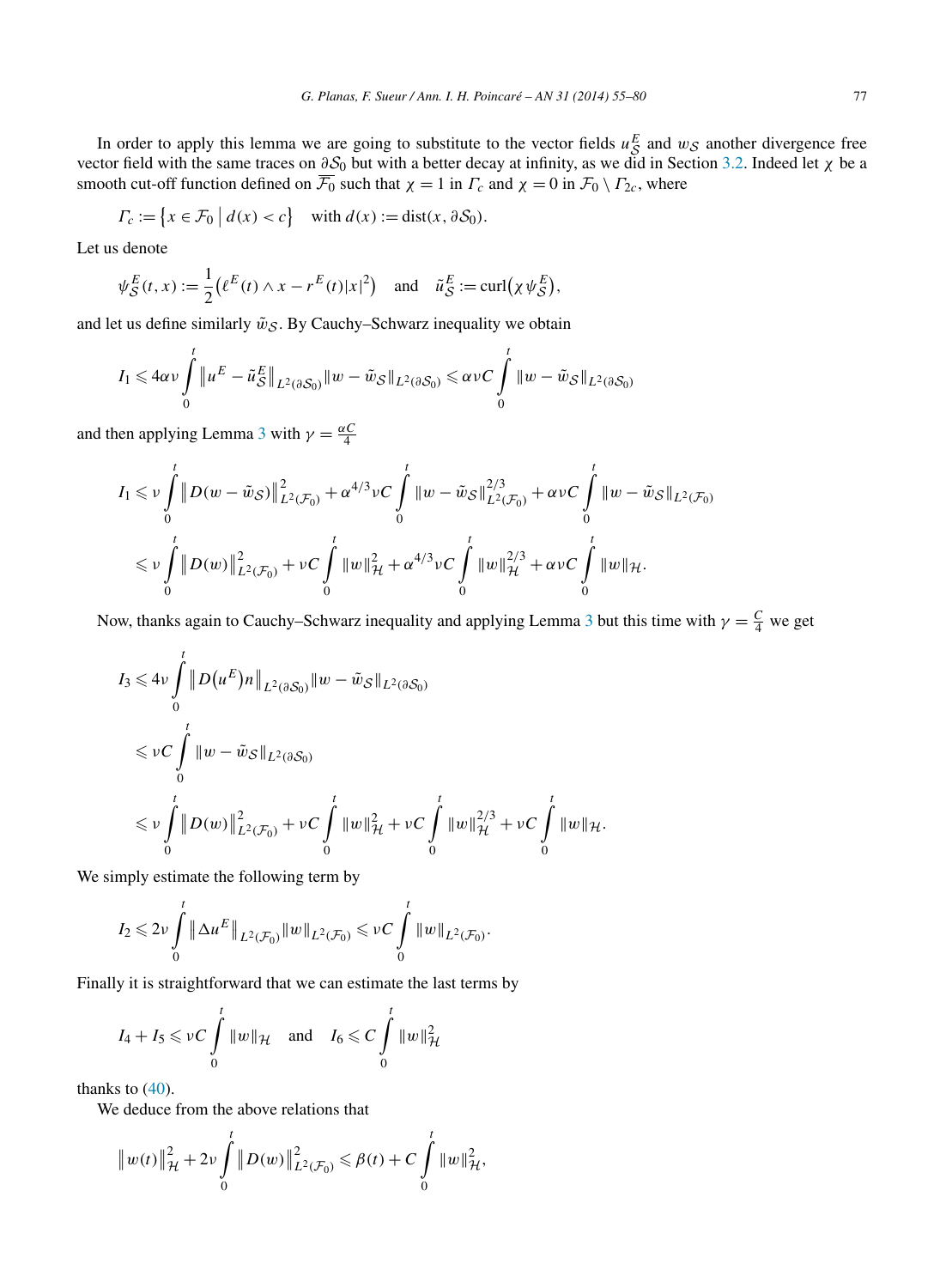<span id="page-23-0"></span>with

$$
\beta(t) := \|w_0\|_{\mathcal{H}}^2 + vC \int_0^t \|w\|_{\mathcal{H}}^2 + (1 + \alpha^{4/3})vC \int_0^t \|w\|_{\mathcal{H}}^{2/3} + (1 + \alpha)vC \int_0^t \|w\|_{\mathcal{H}}.
$$

Since  $||w(t)||_{\mathcal{H}} \leq C$  we can deduce that

$$
\beta(t) \leq \|w_0\|_{\mathcal{H}}^2 + \big(1 + \alpha + \alpha^{4/3}\big) \nu t C \|w\|_{L^{\infty}(0,T; \mathcal{H})}^{2/3},
$$

and finally, the Gronwall Lemma implies that

$$
\|w(t)\|_{\mathcal{H}}^2 \le \|w_0\|_{\mathcal{H}}^2 + (1 + \alpha + \alpha^{4/3}) \nu t C \|w\|_{L^{\infty}(0,T;\mathcal{H})}^{2/3}
$$
  
+  $C \int_0^t (\|w_0\|_{\mathcal{H}}^2 + s(1 + \alpha + \alpha^{4/3}) \nu C \|w\|_{L^{\infty}(0,T;\mathcal{H})}^{2/3}) ds \exp(Ct)$   
 $\le C (\|w_0\|_{\mathcal{H}}^2 + (1 + \alpha + \alpha^{4/3}) \nu \|w\|_{L^{\infty}(0,T;\mathcal{H})}^{2/3}),$ 

where *C* is a constant depending on *T* .

By setting  $u_0 = u_0^E$ , we obtain estimate [\(85\)](#page-19-0).

The proof of Theorem [5](#page-19-0) is then complete.

#### **Acknowledgements**

The authors would like to express their gratitude to the anonymous referee for his/her several suggestions which have improved the paper.

This work was partially supported by the CNRS-FAPESP cooperation. The first author thanks the Laboratoire Jacques-Louis Lions, Paris 6, while the second author thanks the IMECC-UNICAMP for their kind hospitality during their visits there. The first author was partially supported by CNPq-Brazil, grant 303302/2009-7 and by FAPESP-Brazil, grant 2007/51490-7. The second author was partially supported by the Agence Nationale de la Recherche, Project CISIFS, grant ANR-09-BLAN-0213-02. He also thanks Olivier Glass, Matthieu Hillairet and David Gérard-Varet for some fruitful discussions.

#### **References**

- [1] [C. Bardos, F. Golse, L. Paillard, The incompressible Euler limit of the Boltzmann equation with accommodation boundary condition, Commun.](http://refhub.elsevier.com/S0294-1449(13)00027-9/bib424750s1) [Math. Sci. 10 \(1\) \(2012\) 159–190.](http://refhub.elsevier.com/S0294-1449(13)00027-9/bib424750s1)
- [2] C. [Bardos, E.S. Titi, Euler equations for an ideal incompressible fluid, Uspekhi Mat. Nauk 62 \(3\(375\)\) \(2007\) 5–46 \(in Russian\); translation](http://refhub.elsevier.com/S0294-1449(13)00027-9/bib426172646F7354697469s1) [in: Russian Math. Surveys 62 \(3\) \(2007\) 409–451.](http://refhub.elsevier.com/S0294-1449(13)00027-9/bib426172646F7354697469s1)
- [3] H. [Beirao da Veiga, F. Crispo, A missed persistence property for the Euler equations, and its effect on inviscid limits, Nonlinearity 25 \(2012\)](http://refhub.elsevier.com/S0294-1449(13)00027-9/bib6456s1) [1661–1669.](http://refhub.elsevier.com/S0294-1449(13)00027-9/bib6456s1)
- [4] [T. Chambrion, A. Munnier, Locomotion and control of a self-propelled shape-changing body in a fluid, J. Nonlinear Sci. 21 \(3\) \(2011\)](http://refhub.elsevier.com/S0294-1449(13)00027-9/bib434Ds1) [325–385.](http://refhub.elsevier.com/S0294-1449(13)00027-9/bib434Ds1)
- [5] M. [Chapouly, On the global null controllability of a Navier–Stokes system with Navier slip boundary conditions, J. Differential Equations](http://refhub.elsevier.com/S0294-1449(13)00027-9/bib636861706F756C79s1) [247 \(7\) \(2009\) 2094–2123.](http://refhub.elsevier.com/S0294-1449(13)00027-9/bib636861706F756C79s1)
- [6] S. [Childress, An Introduction to Theoretical Fluid Mechanics, Courant Lect. Notes Math., vol. 19, Courant Institute of Mathematical Sci](http://refhub.elsevier.com/S0294-1449(13)00027-9/bib4368696C6472657373s1)[ences/American Mathematical Society, New York/Providence, RI, 2009.](http://refhub.elsevier.com/S0294-1449(13)00027-9/bib4368696C6472657373s1)
- [7] [T. Clopeau, A. Mikelic, R. Robert, On the vanishing viscosity limit for the 2D incompressible Navier–Stokes equations with the friction type](http://refhub.elsevier.com/S0294-1449(13)00027-9/bib636D72s1) [boundary conditions, Nonlinearity 11 \(6\) \(1998\) 1625–1636.](http://refhub.elsevier.com/S0294-1449(13)00027-9/bib636D72s1)
- [8] C. [Conca, J.A. San Martin, M. Tucsnak, Existence of solutions for the equations modelling the motion of a rigid body in a viscous fluid,](http://refhub.elsevier.com/S0294-1449(13)00027-9/bib436F6E636131s1) [Comm. Partial Differential Equations 25 \(5–6\) \(2000\) 1019–1042.](http://refhub.elsevier.com/S0294-1449(13)00027-9/bib436F6E636131s1)
- [9] [P. Constantin, On the Euler equations of incompressible fluids, Bull. Amer. Math. Soc. \(N.S.\) 44 \(4\) \(2007\) 603–621.](http://refhub.elsevier.com/S0294-1449(13)00027-9/bib636F6E7374616E74696Es1)
- [10] [F. Coron, Derivation of slip boundary conditions for the Navier–Stokes system from the Boltzmann equation, J. Stat. Phys. 54 \(3–4\) \(1989\)](http://refhub.elsevier.com/S0294-1449(13)00027-9/bib636F636Fs1) [829–857.](http://refhub.elsevier.com/S0294-1449(13)00027-9/bib636F636Fs1)
- [11] J.-M. [Coron, On the controllability of the 2-D incompressible Navier–Stokes equations with the Navier slip boundary conditions, ESAIM](http://refhub.elsevier.com/S0294-1449(13)00027-9/bib636F726F6Es1) [Control Optim. Calc. Var. 1 \(1995/1996\) 35–75.](http://refhub.elsevier.com/S0294-1449(13)00027-9/bib636F726F6Es1)
- [12] J.-M. [Coron, On the null asymptotic stabilization of the two-dimensional incompressible Euler equations in a simply connected domain, SIAM](http://refhub.elsevier.com/S0294-1449(13)00027-9/bib636F726F6E32s1) [J. Control Optim. 37 \(6\) \(1999\) 1874–1896.](http://refhub.elsevier.com/S0294-1449(13)00027-9/bib636F726F6E32s1)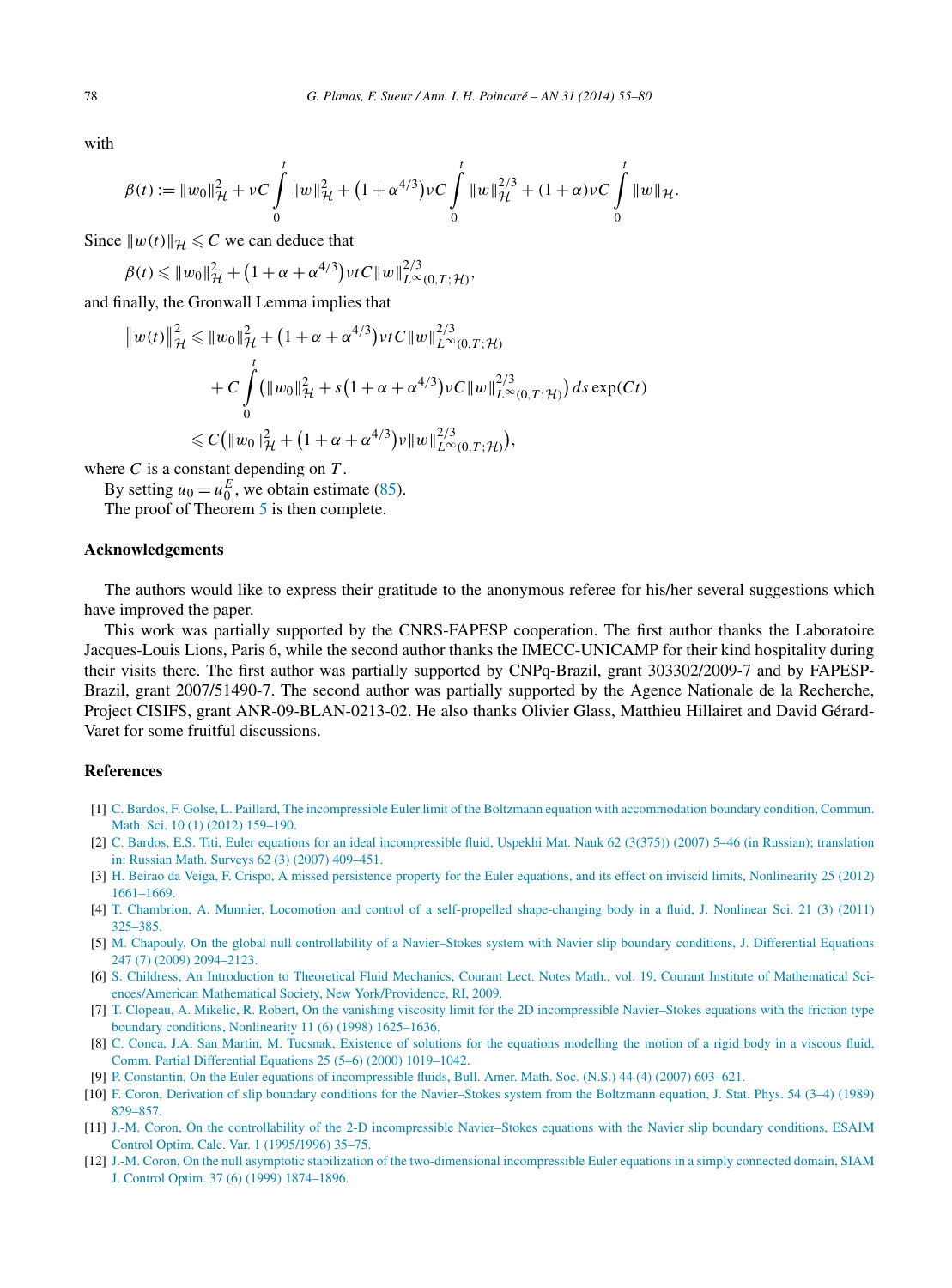- <span id="page-24-0"></span>[13] [A.-L. Dalibard, D. Gérard-Varet, Effective boundary condition at a rough surface starting from a slip condition, J. Differential Equations](http://refhub.elsevier.com/S0294-1449(13)00027-9/bib6461646776s1) [251 \(12\) \(2011\) 3450–3487.](http://refhub.elsevier.com/S0294-1449(13)00027-9/bib6461646776s1)
- [14] B. [Desjardins, M.J. Esteban, On weak solutions for fluid–rigid structure interaction: compressible and incompressible models, Comm. Partial](http://refhub.elsevier.com/S0294-1449(13)00027-9/bib444531s1) [Differential Equations 25 \(7–8\) \(2000\) 1399–1413.](http://refhub.elsevier.com/S0294-1449(13)00027-9/bib444531s1)
- [15] B. [Desjardins, M.J. Esteban, Existence of weak solutions for the motion of rigid bodies in a viscous fluid, Arch. Ration. Mech. Anal. 146 \(1\)](http://refhub.elsevier.com/S0294-1449(13)00027-9/bib444532s1) [\(1999\) 59–71.](http://refhub.elsevier.com/S0294-1449(13)00027-9/bib444532s1)
- [16] [W. E, Boundary layer theory and the zero-viscosity limit of the Navier–Stokes equation, Acta Math. Sin. \(Engl. Ser.\) 16 \(2\) \(2000\) 207–218.](http://refhub.elsevier.com/S0294-1449(13)00027-9/bib45s1)
- [17] E. [Feireisl, On the motion of rigid bodies in a viscous incompressible fluid, J. Evol. Equ. 3 \(3\) \(2003\) 419–441, dedicated to Philippe Bénilan.](http://refhub.elsevier.com/S0294-1449(13)00027-9/bib464531s1)
- [18] E. [Feireisl, On the motion of rigid bodies in a viscous fluid, in: Mathematical Theory in Fluid Mechanics, Paseky, 2001, Appl. Math. 47 \(6\)](http://refhub.elsevier.com/S0294-1449(13)00027-9/bib464532s1) [\(2002\) 463–484.](http://refhub.elsevier.com/S0294-1449(13)00027-9/bib464532s1)
- [19] E. [Feireisl, On the motion of rigid bodies in a viscous compressible fluid, Arch. Ration. Mech. Anal. 167 \(4\) \(2003\) 281–308.](http://refhub.elsevier.com/S0294-1449(13)00027-9/bib464533s1)
- [20] [G.P. Galdi, An Introduction to the Mathematical Theory of the Navier–Stokes Equations, vol. I, Springer, New York, 1994.](http://refhub.elsevier.com/S0294-1449(13)00027-9/bib47616C6469s1)
- [21] D. [Gérard-Varet, E. Dormy, On the ill-posedness of the Prandtl equation, J. Amer. Math. Soc. 23 \(2\) \(2010\) 591–609.](http://refhub.elsevier.com/S0294-1449(13)00027-9/bib44475644s1)
- [22] D. Gérard-Varet, M. Hillairet, Existence of weak solutions up to collision for viscous fluid–solid systems with slip, preprint, 2012, arXiv:1207.0469.
- [23] D. [Gérard-Varet, N. Masmoudi, Relevance of the slip condition for fluid flows near an irregular boundary, Comm. Math. Phys. 295 \(1\) \(2010\)](http://refhub.elsevier.com/S0294-1449(13)00027-9/bib6467766D61736D6F756469s1) [99–137.](http://refhub.elsevier.com/S0294-1449(13)00027-9/bib6467766D61736D6F756469s1)
- [24] [P. Gamblin, X. Saint Raymond, On three-dimensional vortex patches, Bull. Soc. Math. France 123 \(3\) \(1995\) 375–424.](http://refhub.elsevier.com/S0294-1449(13)00027-9/bib67616D626C696E32s1)
- [25] O. Glass, C. Lacave, F. Sueur, On the motion of a small body immersed in a two dimensional incompressible perfect fluid, preprint, 2011, arXiv:1104.5404, Bull. Soc. Math. France, in press.
- [26] O. [Glass, F. Sueur, On the motion of a rigid body in a two-dimensional irregular ideal flow, SIAM J. Math. Anal. 44 \(5\) \(2012\) 3101–3126.](http://refhub.elsevier.com/S0294-1449(13)00027-9/bib4753s1)
- [27] O. Glass, F. Sueur, Low regularity solutions for the two-dimensional "rigid body + incompressible Euler" system, preprint, 2012, hal-00682976.
- [28] O. [Glass, F. Sueur, The movement of a solid in an incompressible perfect fluid as a geodesic flow, Proc. Amer. Math. Soc. 140 \(6\) \(2012\)](http://refhub.elsevier.com/S0294-1449(13)00027-9/bib67656F6465736963s1) [2155–2168.](http://refhub.elsevier.com/S0294-1449(13)00027-9/bib67656F6465736963s1)
- [29] O. Glass, F. Sueur, Uniqueness results for weak solutions of two-dimensional fluid–solid systems, preprint, 2012, arXiv:1203.2894.
- [30] O. [Glass, F. Sueur, T. Takahashi, Smoothness of the motion of a rigid body immersed in an incompressible perfect fluid, Ann. Sci. École](http://refhub.elsevier.com/S0294-1449(13)00027-9/bib6F6766737474s1) [Norm. Sup. 45 \(1\) \(2012\) 1–51.](http://refhub.elsevier.com/S0294-1449(13)00027-9/bib6F6766737474s1)
- [31] C. [Grandmont, Y. Maday, Existence for an unsteady fluid–structure interaction problem, M2AN Math. Model. Numer. Anal. 34 \(3\) \(2000\)](http://refhub.elsevier.com/S0294-1449(13)00027-9/bib676Ds1) [609–636.](http://refhub.elsevier.com/S0294-1449(13)00027-9/bib676Ds1)
- [32] E. [Grenier, Boundary layers, in: Handbook of Mathematical Fluid Dynamics, vol. III, Elsevier, 2004, pp. 245–309.](http://refhub.elsevier.com/S0294-1449(13)00027-9/bib6772656E696572s1)
- [33] [Y. Guo, T.T. Nguyen, A note on the Prandtl boundary layers, Comm. Pure Appl. Math. 64 \(10\) \(2011\) 1416–1438.](http://refhub.elsevier.com/S0294-1449(13)00027-9/bib67756Fs1)
- [34] K.-H. [Hoffmann, V.N. Starovoitov, On a motion of a solid body in a viscous fluid. Two-dimensional case, Adv. Math. Sci. Appl. 9 \(2\) \(1999\)](http://refhub.elsevier.com/S0294-1449(13)00027-9/bib6873s1) [633–648.](http://refhub.elsevier.com/S0294-1449(13)00027-9/bib6873s1)
- [35] J.-G. [Houot, J. San Martin, M. Tucsnak, Existence and uniqueness of solutions for the equations modelling the motion of rigid bodies in a](http://refhub.elsevier.com/S0294-1449(13)00027-9/bib6874s1) [perfect fluid, J. Funct. Anal. 259 \(11\) \(2010\) 2856–2885.](http://refhub.elsevier.com/S0294-1449(13)00027-9/bib6874s1)
- [36] D. [Iftimie, G. Planas, Inviscid limits for the Navier–Stokes equations with Navier friction boundary conditions, Nonlinearity 19 \(2006\)](http://refhub.elsevier.com/S0294-1449(13)00027-9/bib496674696D69652D506C616E6173s1) [899–918.](http://refhub.elsevier.com/S0294-1449(13)00027-9/bib496674696D69652D506C616E6173s1)
- [37] D. [Iftimie, F. Sueur, Viscous boundary layers for the Navier–Stokes equations with the Navier slip conditions, Arch. Ration. Mech. Anal.](http://refhub.elsevier.com/S0294-1449(13)00027-9/bib496674696D69652D5375657572s1) [199 \(1\) \(2011\) 145–175.](http://refhub.elsevier.com/S0294-1449(13)00027-9/bib496674696D69652D5375657572s1)
- [38] [T. Kato, Remarks on zero viscosity limit for nonstationary Navier–Stokes flows with boundary, in: Seminar on Nonlinear Partial Differential](http://refhub.elsevier.com/S0294-1449(13)00027-9/bib546F73696Fs1) [Equations, Math. Sci. Res. Inst. Publ. 2 \(1984\) 85–98.](http://refhub.elsevier.com/S0294-1449(13)00027-9/bib546F73696Fs1)
- [39] N. [Masmoudi, F. Rousset, Uniform regularity for the Navier–Stokes equations with Navier boundary condition, Arch. Ration. Mech. Anal.](http://refhub.elsevier.com/S0294-1449(13)00027-9/bib4D61736D6F756469526F7573736574s1) [203 \(2\) \(2012\) 529–575.](http://refhub.elsevier.com/S0294-1449(13)00027-9/bib4D61736D6F756469526F7573736574s1)
- [40] N. [Masmoudi, L. Saint-Raymond, From the Boltzmann equation to the Stokes–Fourier system in a bounded domain, Comm. Pure Appl. Math.](http://refhub.elsevier.com/S0294-1449(13)00027-9/bib4D61736D6F7564694C5352s1) [56 \(9\) \(2003\) 1263–1293.](http://refhub.elsevier.com/S0294-1449(13)00027-9/bib4D61736D6F7564694C5352s1)
- [41] [W. McLean, Strongly Elliptic Systems and Boundary Integral Equations, Cambridge University Press, Cambridge, 2000.](http://refhub.elsevier.com/S0294-1449(13)00027-9/bib4D636C65616Es1)
- [42] C.-L. [Navier, Mémoire sur les lois du mouvement des fluides, Mem. Acad. R. Sci. Paris 6 \(1823\) 389–416.](http://refhub.elsevier.com/S0294-1449(13)00027-9/bib4E6176696572s1)
- [43] J.H. [Ortega, L. Rosier, T. Takahashi, Classical solutions for the equations modelling the motion of a ball in a bidimensional incompressible](http://refhub.elsevier.com/S0294-1449(13)00027-9/bib4F7274656761s1) [perfect fluid, M2AN Math. Model. Numer. Anal. 39 \(1\) \(2005\) 79–108.](http://refhub.elsevier.com/S0294-1449(13)00027-9/bib4F7274656761s1)
- [44] J.H. [Ortega, L. Rosier, T. Takahashi, On the motion of a rigid body immersed in a bidimensional incompressible perfect fluid, Ann. Inst.](http://refhub.elsevier.com/S0294-1449(13)00027-9/bib4F727465676132s1) [H. Poincaré Anal. Non Linéaire 24 \(1\) \(2007\) 139–165.](http://refhub.elsevier.com/S0294-1449(13)00027-9/bib4F727465676132s1)
- [45] M. Paddick, Stability and instability of Navier boundary layers, preprint, 2011, arXiv:1103.5009.
- [46] C. [Rosier, L. Rosier, Smooth solutions for the motion of a ball in an incompressible perfect fluid, J. Funct. Anal. 256 \(5\) \(2009\) 1618–1641.](http://refhub.elsevier.com/S0294-1449(13)00027-9/bib726F73696572s1)
- [47] J.A. [San Martin, V. Starovoitov, M. Tucsnak, Global weak solutions for the two-dimensional motion of several rigid bodies in an incompress](http://refhub.elsevier.com/S0294-1449(13)00027-9/bib436F6E636132s1)[ible viscous fluid, Arch. Ration. Mech. Anal. 161 \(2\) \(2002\) 113–147.](http://refhub.elsevier.com/S0294-1449(13)00027-9/bib436F6E636132s1)
- [48] D. [Serre, Chute libre d'un solide dans un fluide visqueux incompressible. Existence, Japan J. Appl. Math. 4 \(1\) \(1987\) 99–110.](http://refhub.elsevier.com/S0294-1449(13)00027-9/bib5365727265s1)
- [49] J. Simon, Compact sets in *Lp(*0*, T* ;*B)*[, Ann. Mat. Pura Appl. \(4\) CXLVI \(1987\) 65–96.](http://refhub.elsevier.com/S0294-1449(13)00027-9/bib53696D6F6Es1)
- [50] [F. Sueur, A Kato type theorem for the inviscid limit of the Navier–Stokes equations with a moving rigid body, Comm. Math. Phys. 316 \(3\)](http://refhub.elsevier.com/S0294-1449(13)00027-9/bib4B61746F426F6479s1) [\(2012\) 783–808.](http://refhub.elsevier.com/S0294-1449(13)00027-9/bib4B61746F426F6479s1)
- [51] R. [Temam, Problèmes mathématiques en plasticité, Méthodes Mathématiques de l'Informatique, vol. 12, Gauthier–Villars, 1983.](http://refhub.elsevier.com/S0294-1449(13)00027-9/bib54656D616Ds1)
- [52] R. [Temam, Navier–Stokes Equations: Theory and Numerical Analysis, Stud. Math. Appl., vol. 2, North-Holland, The Netherlands, 1984.](http://refhub.elsevier.com/S0294-1449(13)00027-9/bib54656D616D4E53s1)